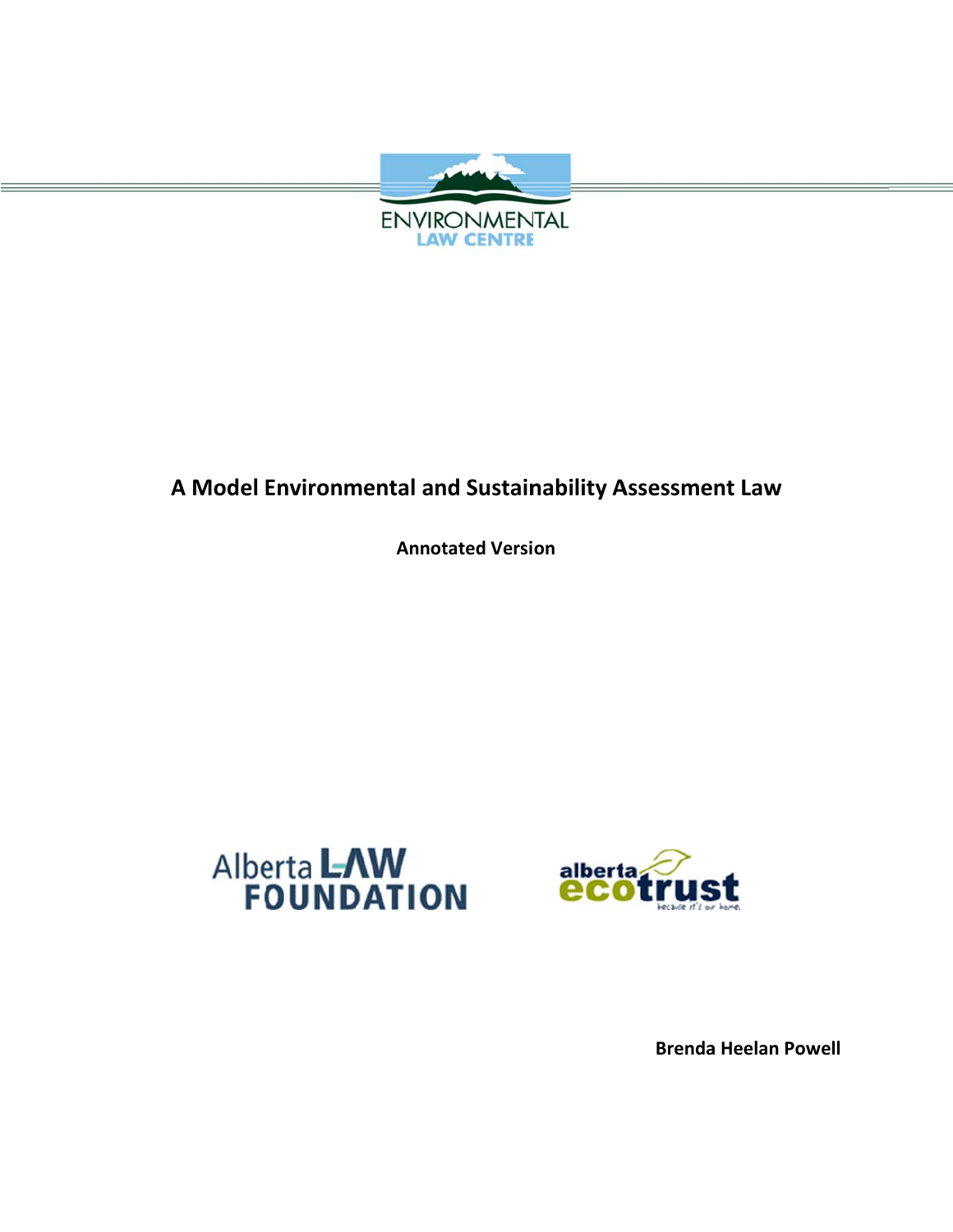**Library and Archives Canada Cataloguing in Publication**

**Powell, Brenda Heelan, 1971‐** 

 **A model environmental and sustainability assessment law [electronic resource] : annotated version / Brenda Heelan Powell.**

**Includes bibliographical references. Electronic monograph in PDF format. ISBN 978‐0‐921503‐89‐7**

 **1. Environmental law‐‐Canada. 2. Environmental law‐‐ Canada‐‐Provinces. I. Environmental Law Centre (Alta.) II. Title.**

**KE3619.P69 2013 344.7104'6 C2013‐900598‐6 KF3775.ZA2P69 2013** 

No part of this publication may be reproduced, stored in a retrieval system or transmitted in any form or by any means, electronic, mechanical, photocopying, or otherwise without permission from the Environmental Law Centre, #800, 10025 ‐106 Street, Edmonton, Alberta, Canada, T5J 1G4.

Copyright © 2013 Environmental Law Centre

Printed in Canada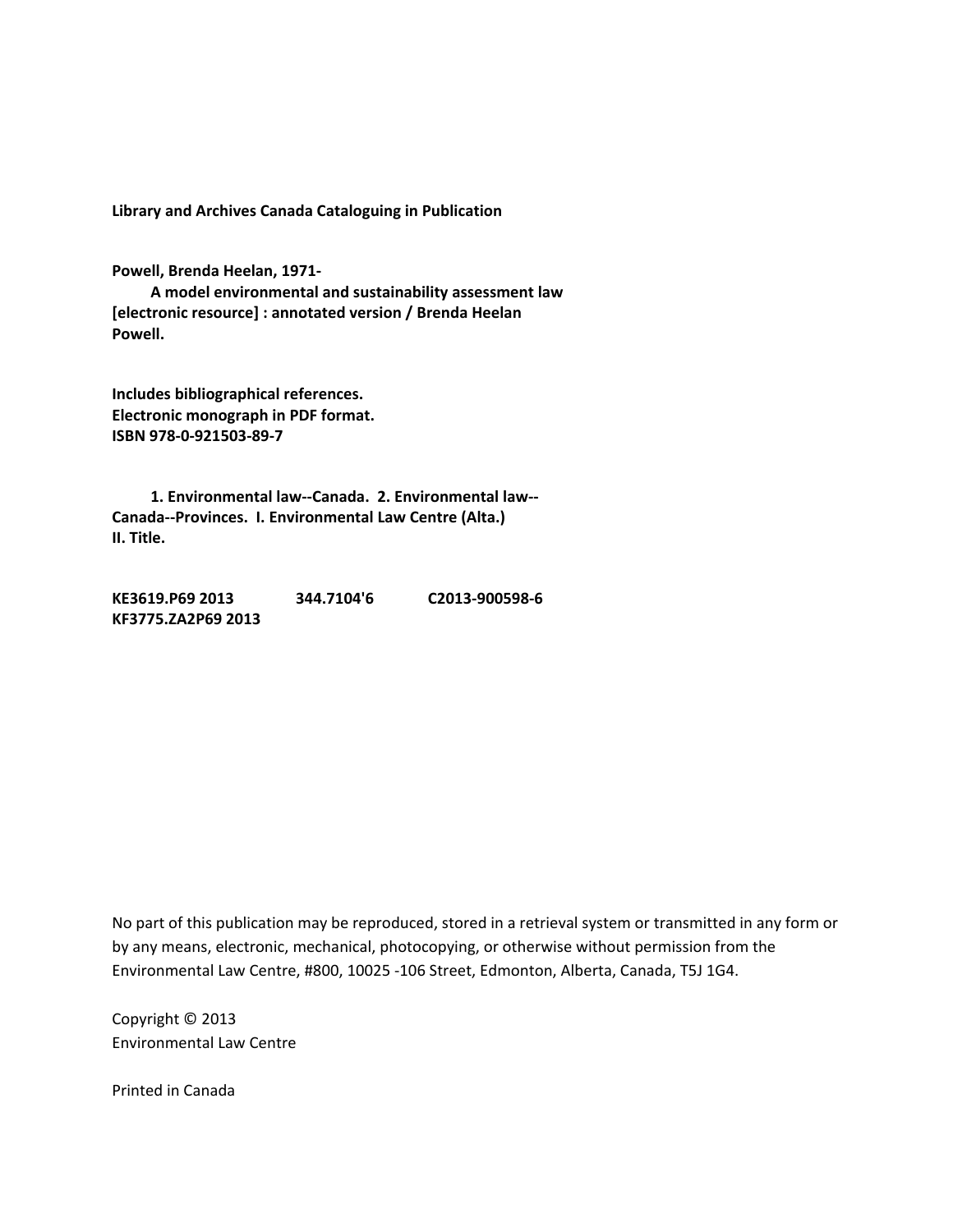## **The Environmental Law Centre (Alberta) Society**

The Environmental Law Centre (Alberta) Society is an Edmonton‐based charitable organization established in 1982 to provide Albertans with an objective source of information about environmental and natural resources law and policy. Its vision is an Alberta where the environment is a priority, guiding society's choices.

> Environmental Law Centre #800, 10025 – 106 Street Edmonton, AB T5J 1G4

Telephone: (780) 424‐5099 Fax: (780) 424‐5133 Toll‐free: 1‐800‐661‐4238 Email: [elc@elc.ab.ca](mailto:elc@elc.ab.ca)

Website: [www.elc.ab.ca](http://www.elc.ab.ca)

Blog: <http://environmentallawcentre.wordpress.com>

Facebook: <http://www.facebook.com/environmentallawcentre>

Twitter: [https://twitter.com/ELC\\_Alberta](https://twitter.com/ELC_Alberta)

To sign up for email updates visit: <http://www.elc.ab.ca/pages/home/Notification.aspx>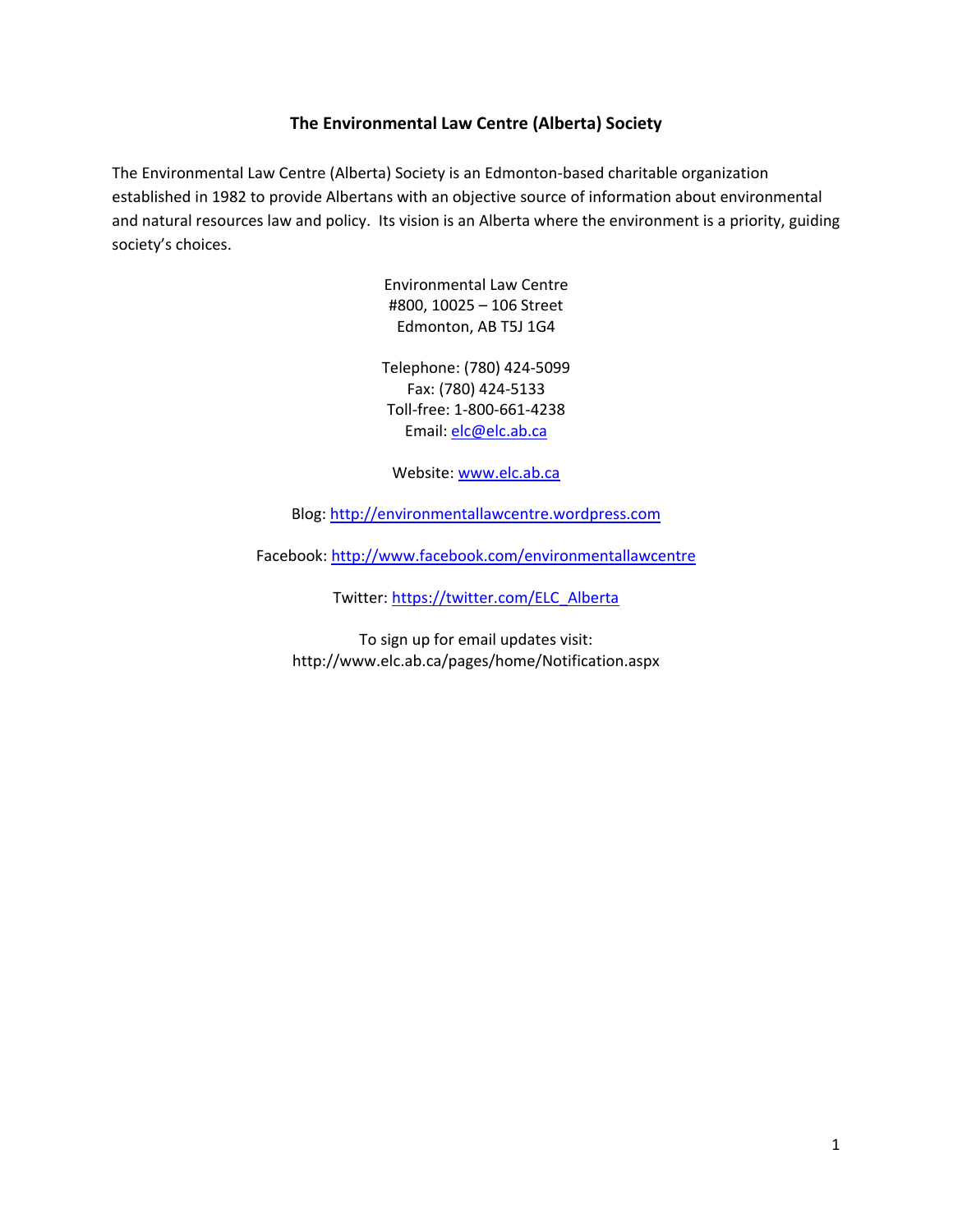## **Ackno owledgment ts**

The Environmental Law Centre extends its thanks to the funders of the Model Environmental Assessment Law Project: the Alberta Law Foundation and the Alberta Ecotrust Foundation. Without their generous support and vision, this project would not have been possible.



The Environmental Law Centre also wishes to thank the members of the advisory committee - which included Robert Gibson, Stephen Hazell, Meinhard Doelle and others - for their valuable contribution of time and expertise. The members of the advisory committee provided the Environmental Law Centre with advice, critique and feedback throughout the Model Environmental Assessment Law Project. However, this Model Environmental Assessment Law is the product of the Environmental Law Centre. The Model Environmental Assessment Law represents the views and conclusions of only the Environmental Law Centre.

While preparing the Model Law, the author benefitted greatly from the outstanding academic scholarship in the area of environmental assessment. In particular, the author wishes to acknowledge the work of Robert Gibson et al. - particularly chapter 7 of Sustainability Assessment: Criteria, Processes and Applications (London: Earthscan, 2005) and "Strengthening Strategic Environmental Assessment in Canada: An Evaluation of Three Basic Options" (2009) 22 JELP 175 - which provided excellent guidance on the design and drafting of the Model Law.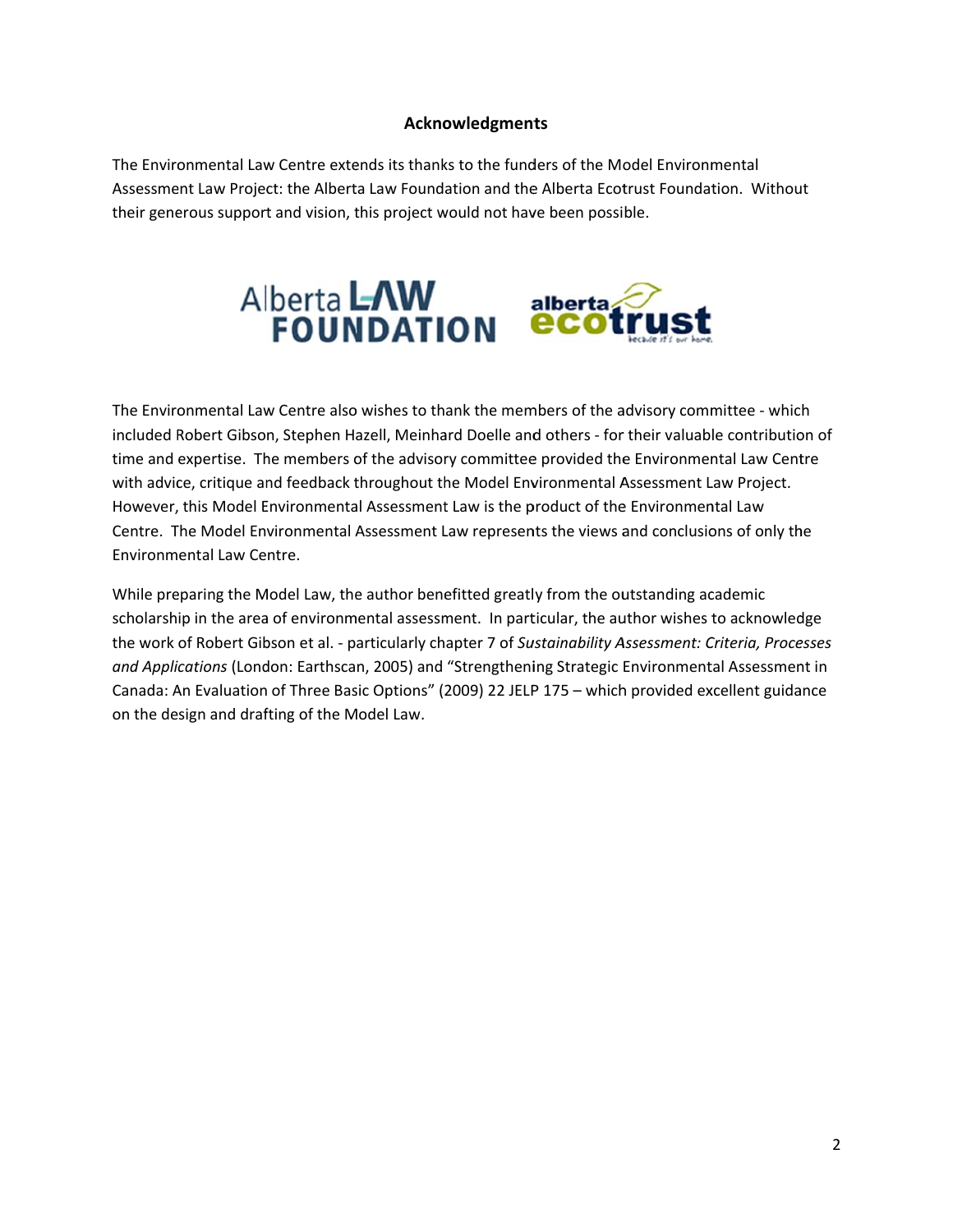## **Table of Contents**

| Discussion of Part 4: The Environmental and Sustainability Assessment Process  19      |  |
|----------------------------------------------------------------------------------------|--|
| Part 4: The Environmental and Sustainability Assessment Process (sections 15 to 39) 22 |  |
|                                                                                        |  |
|                                                                                        |  |
|                                                                                        |  |
| 25<br>Initial Assessment                                                               |  |
|                                                                                        |  |
|                                                                                        |  |
|                                                                                        |  |
|                                                                                        |  |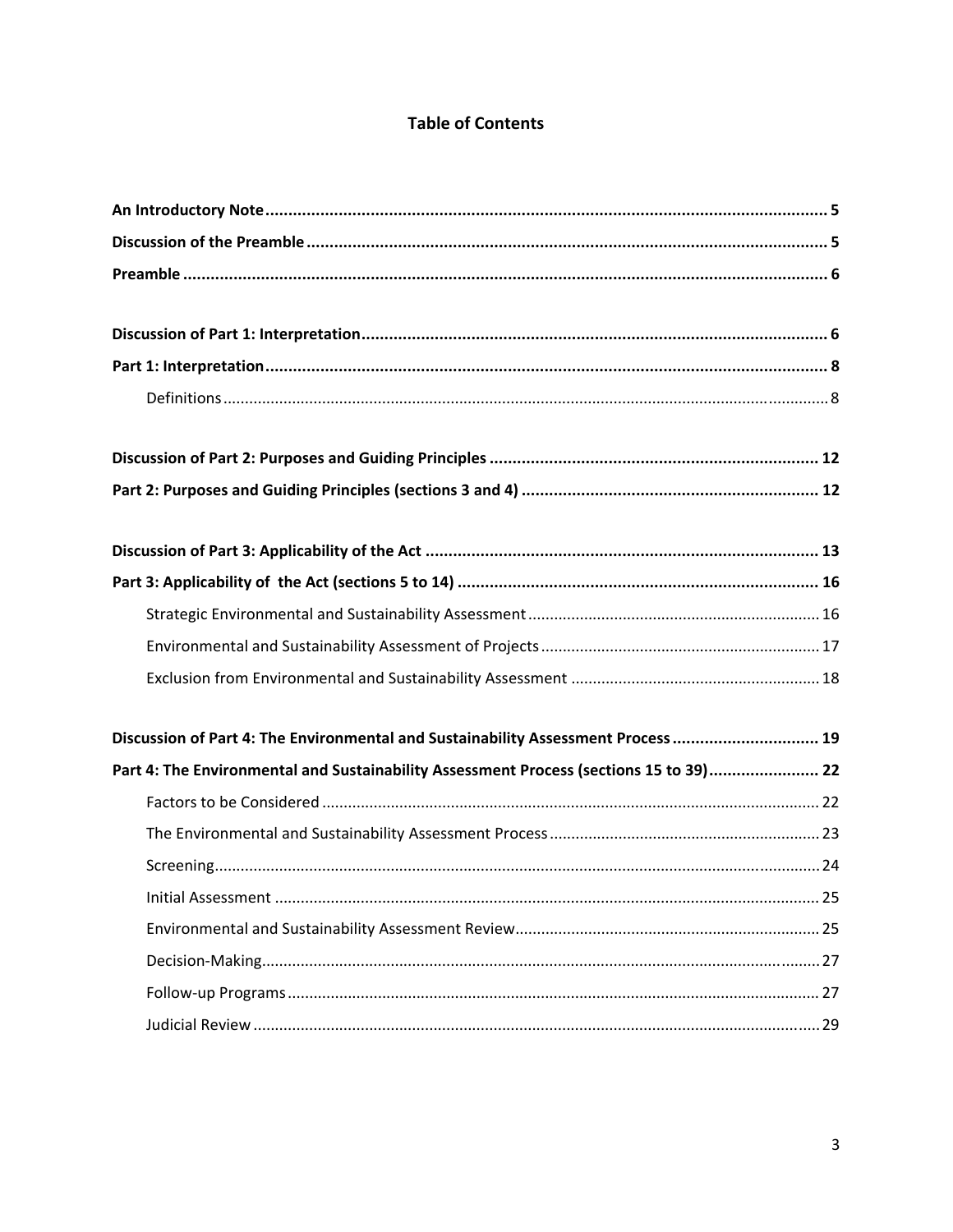| Discussion of Part 5: Public Participation in the Environmental and Sustainability Assessment Process   |
|---------------------------------------------------------------------------------------------------------|
| Part 5: Public Participation in the Environmental and Sustainability Assessment Process (sections 40 to |
|                                                                                                         |
|                                                                                                         |
|                                                                                                         |
| [Canadian/Provincial] Environmental and Sustainability Assessment Registry  34                          |
|                                                                                                         |
| Part 6: Multi-Jurisdictional Cooperation and Coordination (sections 55 and 56) 43                       |
|                                                                                                         |
| Discussion of Part 7: Canadian/Provincial Environmental and Sustainability Assessment Agency  44        |
| Part 7: [Canadian/Provincial] Environmental and Sustainability Assessment Agency (sections 57 to 62)    |
|                                                                                                         |
|                                                                                                         |
|                                                                                                         |
|                                                                                                         |
|                                                                                                         |
|                                                                                                         |
|                                                                                                         |
|                                                                                                         |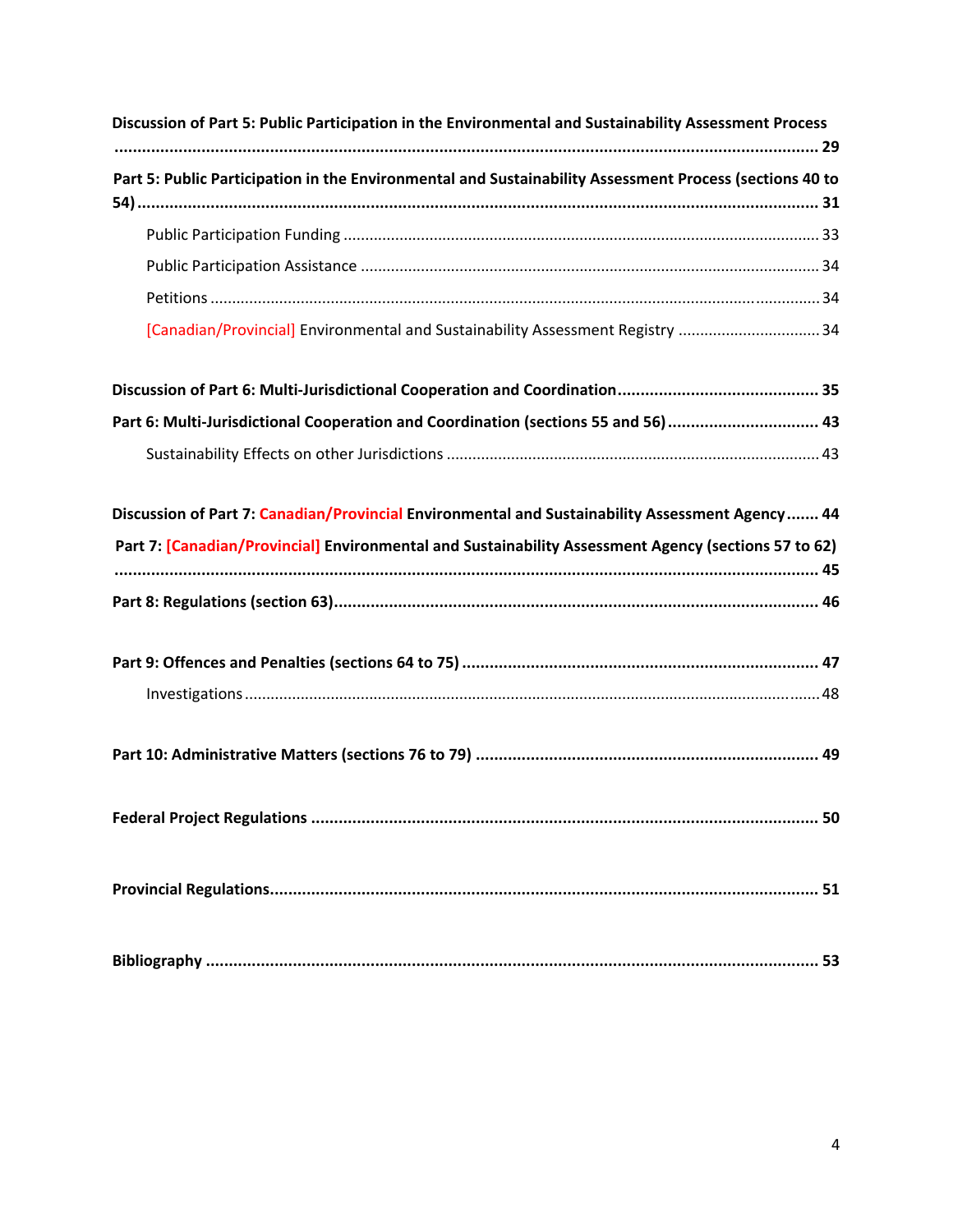## **[Canadian/ Provincial] Environmental and Sustainability Assessment Act**

#### **An Introductory Note**

It should be noted that, for reading ease, the Model Environmental and Sustainability Law contains a federal model and a generic provincial model in one document. Differences between the federal and the provincial models are highlighted in red text. Annotations that discuss various parts of the model are highlighted in yellow.

The generic provincial model may need to be customized to accommodate particular provincial concerns and legislative regimes; however, the general concepts of the generic provincial model law would still be applicable.

## **Discussion of the Preamble**

The Model Law embraces several principles that were developed by environmental non‐governmental organizations in anticipation of changes to federal environmental assessment laws.<sup>1</sup> These principles are:

- **s** sustainability as the core objective,
- strong rights for public participation,
- meaningful involvement of Aboriginal governments as decision‐makers,
- legal framework for strategic environmental assessment,
- legal framework for regional environmental assessment,
- require comprehensive, regional cumulative effects assessments,
- multijurisdictional environmental assessment with no substitution,
- transparency and access to information,
- fair, predictable and accessible assessment procedures, and
- design principles applied throughout the Environmental Assessment process to ensure that focus and efficiency do not come at the expense of democratic and constitutional review.

Environmental and sustainability assessment (ESA) is a key mechanism for moving toward sustainability; however, it should be remembered that it remains only one piece of the puzzle. Achieving a sustainable society requires that the ESA process be situated in a larger context of sustainability analyses and initiatives. As stated by Professor Gibson:<sup>2</sup>

<sup>1</sup> These principles can be found in West Coast Environmental Law et al, *Environmental Assessment Law for a Healthy, Secure and Sustainable Canada: A Checklist for Strong Environmental Laws* (February 2012) 1, online: envirolawsmatter.ca

[<sup>&</sup>lt;https://d3n8a8pro7vhmx.cloudfront.net/envirolawsmatter/pages/38/attachments/original/1332998614/A\\_Chec](https://d3n8a8pro7vhmx.cloudfront.net/envirolawsmatter/pages/38/attachments/original/1332998614/A_Checklist_for_Strong_Environmental_Laws_FINAL_pdf.pdf?1332998614) klist for Strong Environmental Laws FINAL pdf.pdf?1332998614>.

<sup>2</sup> Robert Gibson et al., *Sustainability Assessment: Criteria, Processes and Applications* (London: Earthscan, 2005). See also Robert Gibson, "From Wreck Cove to Voisey's Bay: The Evolution of Federal Environmental Assessment in Canada" (2002) 20:3 Impact Assessment and Project Appraisal 151.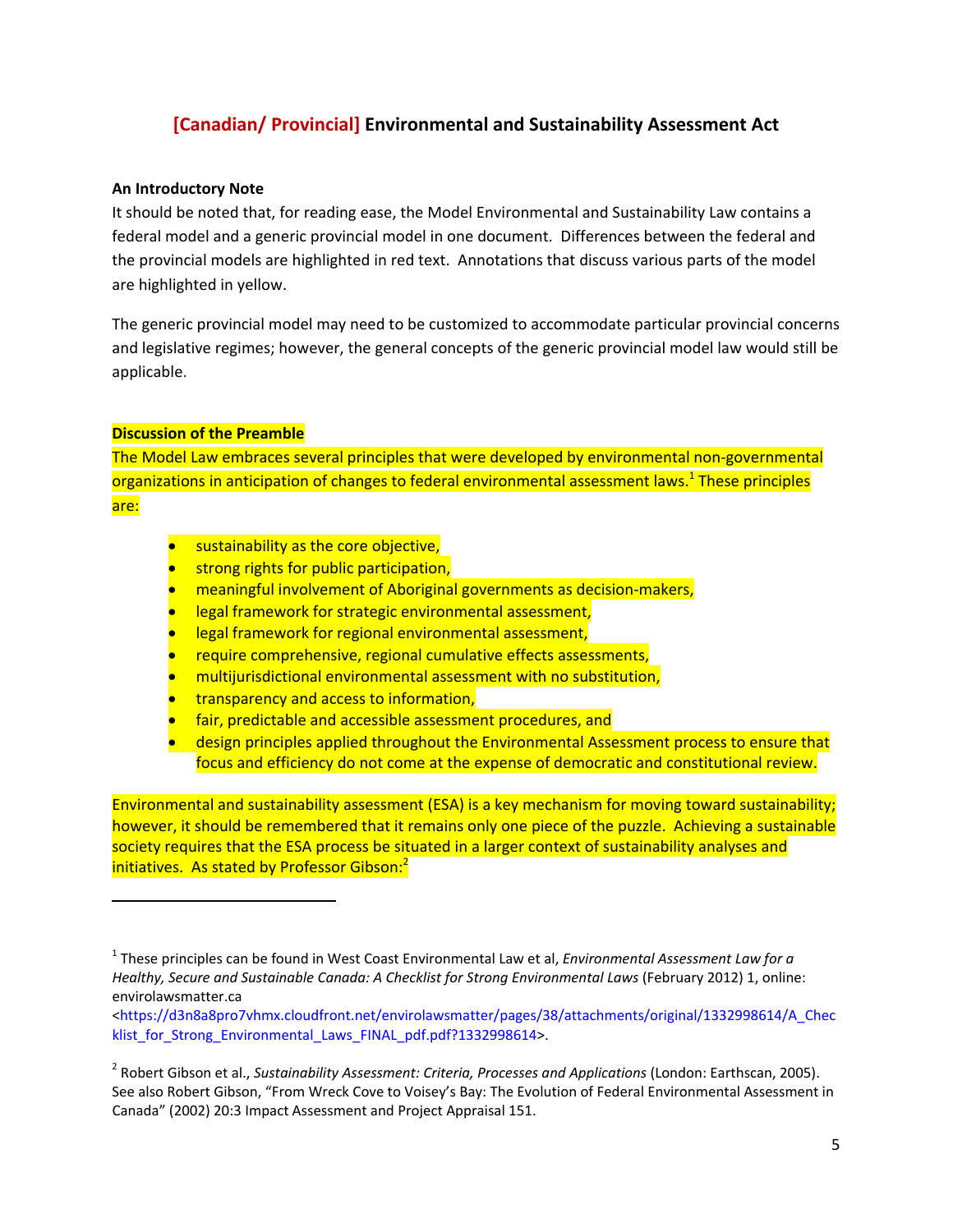Broader efficiencies are promoted if sustainability assessment fosters construction of a more coherent and adaptive larger system linking the setting of overall sustainability objectives to the management and monitoring of ongoing activities.

In other words, ESA will be most effective and efficient working within a regulatory and policy framework which strives for a sustainable society. ESAs would be used to replace or, at least, coordinate and guide the multiple regulatory approval processes that proponents currently face. Strategic ESAs would be used to guide and streamline the assessment process of more specific plans and projects.

#### **Preamble**

Whereas the Government of [Canada / the Province] seeks to create a positive social, cultural, economic and environmental legacy for current and future generations of [Canadians/ the Province], and

Whereas the Government of [Canada / the Province] acknowledges that environmental and sustainability assessment is internationally recognized as an effective tool for moving towards sustainability,

The Government of [Canada / the Province] enacts this legislation to facilitate the planning and design of undertakings in a manner that makes a positive contribution to sustainability.

#### **Discussion of Part 1: Interpretation**

This part of the Model Law provides definitions of key concepts and terminology. In the previous version of the *Canadian Environmental Assessment Act*, S.C. 1992, c. 37 (*CEAA, 1992*), there were several key terms which were not defined in the legislation (for example, "significant adverse environmental effects" and "justified in the circumstances"). The Model Law strives to provide clear definitions of all key concepts and terminology used.

It should be noted that the Model Law provides definitions of "environment" and "environmental effect" which incorporate all aspects of sustainability - social, cultural, economic, environmental and interactive components. These terms as defined by the Model Law are more expansive than the definitions used in either *CEAA, 1992* or the *Canadian Environmental Assessment Act*, S.C. 2012, c. 19, s.52 (*CEAA, 2012*).

The concept of a "code of practice" is introduced in this part of the Model Law. This concept is similar to the class and model class environmental assessments which were possible under *CEAA,* 1992. The goal of enabling and developing codes of practice is to establish an effective means of dealing with ESA for numerous, similar small projects and addressing cumulative effects of such projects (rather than proceeding on a project by project basis which may not address cumulative effects effectively). Under the Model Law, a code of practice is enabled as a type of strategic ESA. It is essential that any codes of practice developed be very tightly prescribed so that any project with unusual characteristics – such as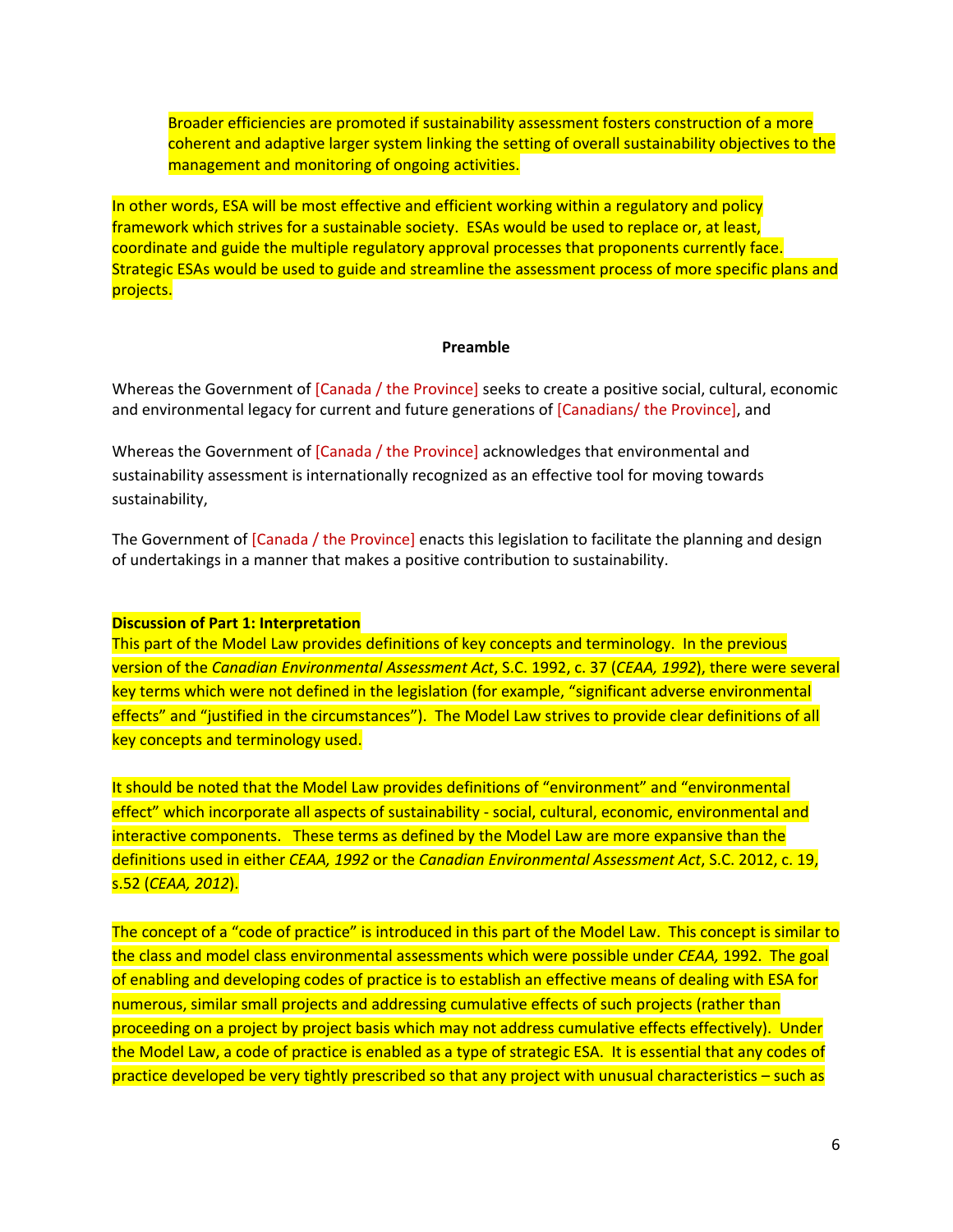within critical habitat or sensitive ecosystems – should not be allowed to fit within the code of practice (unless the code of practice itself is designed for such purposes).

Another key concept addressed in this part of the Model Law is the relationship between the definitions of "adaptive management" and "mitigation". The definition of mitigation clarifies that adaptive management is not an acceptable form of mitigation. Rather, adaptive management is to be used only when follow-up data and monitoring demonstrates that mitigation measures are not working as originally planned. An important aspect of the ESA is developing an understanding of the ways in which an undertaking and its associated mitigation measures will adapt should predictions be wrong. An undertaking and its associated mitigation measures must be designed for adaption in order for adaptive management to be feasible.

Adaptive management can play an important role in ESA and subsequent monitoring but it needs to be used properly.<sup>3</sup> The only appropriate role for adaptive management in ESA is to follow up with highly unpredictable uncertainties or to deal with adverse effects that are not significant. As well, adaptive management can be used in instances where predictions regarding mitigation measures prove to be wrong.

Adaptive management should not be used to make uncertain mitigation measures more certain or to temper significant adverse environmental impacts (for example, it would be inappropriate to argue that a tailings pond will be remediated to fish habitat because in 20 years that technology *might* exist). As well, adaptive management should not be used as a substitute to committing to specific mitigation measures.

It also needs to be recognized that precaution and adaptive management play distinct roles in ESA. Precaution applies to all aspects of ESA whereas adaptive management only applies to follow‐up measures. Precaution applies to identified risks, that may, but are not scientifically certain to, occur. In contrast, adaptive management applies to highly unpredictable uncertainties which exist due to the complexity of ecosystems and interactions of human activities.

Adaptive management is a learning process which can reduce uncertainty but it does not necessarily reduce impacts. In order for adaptive management to work, basic conditions of environmental management and scientific knowledge must be met (otherwise serious, irreversible harm could occur). Before relying on adaptive management, a regulator must have a reasonable basis for concluding that

<sup>3</sup> See Arlene Kwasniak*, Adaptive Management in Environmental Assessment and Environmental Management: A Legal and Policy Analysis* (2009), online: Canadian Environmental Network

[<sup>&</sup>lt;http://rcen.ca/sites/default/files/uploads/epa\\_7](http://rcen.ca/sites/default/files/uploads/epa_7%E2%80%90yr_adaptive_man09.pdf)-yr\_adaptive\_man09.pdf > and Arlene Kwasniak, "Use and Abuse of Adaptive Management in Environmental Assessment Law and Practice: A Canadian Example and General Lessons" (2010) 12:4 J. Environmental Policy and Management 425.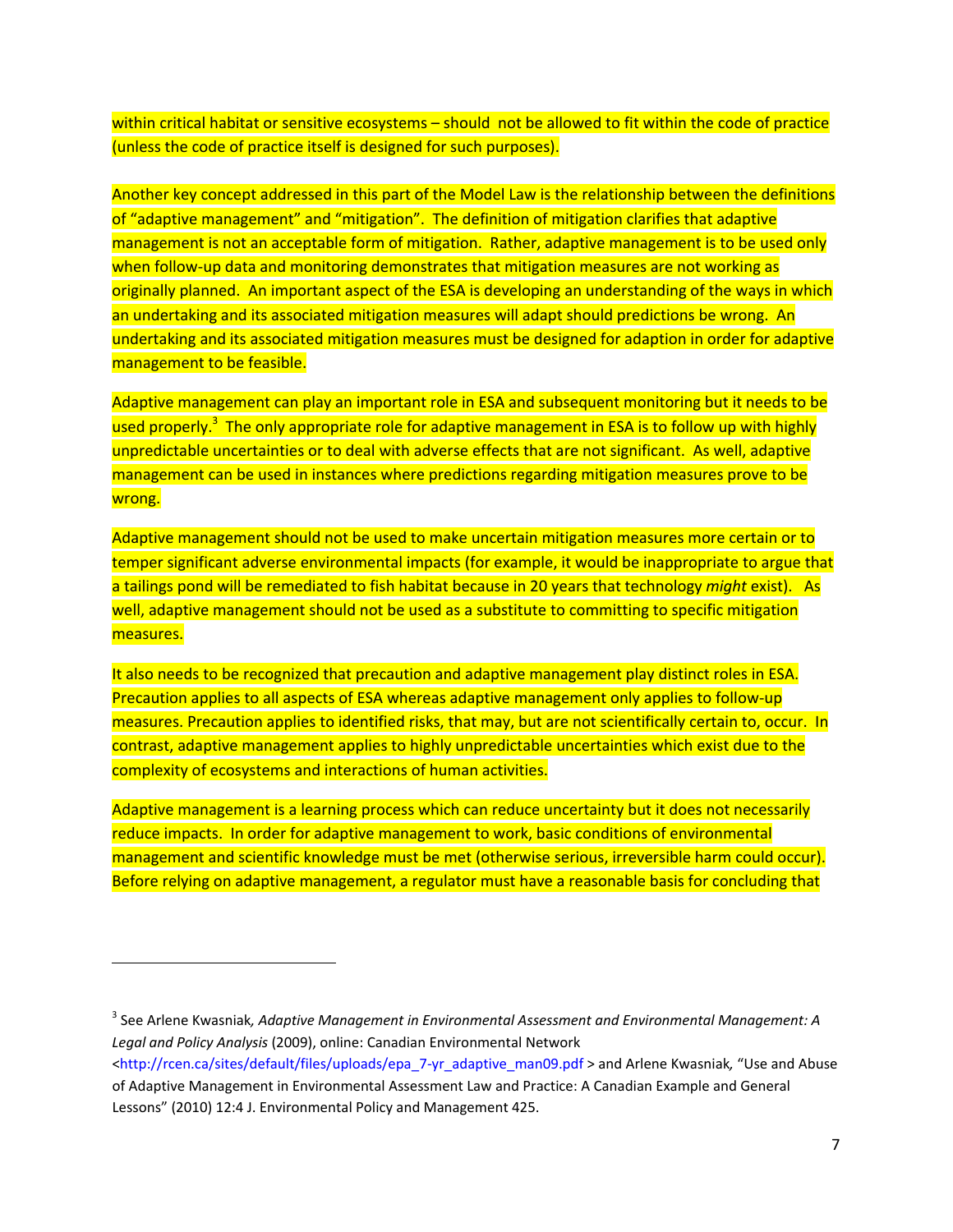uncertainty will actually be reduced (i.e., a rigorous and committed approach to adaptive management is contemplated) and must be satisfied that mitigation measures will be implemented.<sup>4</sup>

Adaptive management is a six step process<sup>5</sup>: clear and common purpose; design explicit model of your system; develop a management plan that maximizes results and learning; develop a monitoring plan to test your assumptions; implement management and monitoring plans; analyze data and communicate results.

At least one academic<sup>6</sup> suggests using **adaptive mitigation** under the US *National Environmental Policy Act*, which would authorize agencies to incorporate adaptive mechanisms into the mitigated FONSI (finding of no significant impact) itself, specifying in advance an expected range of uncertainties and offering a corresponding range of mitigation measures, to be triggered and adjusted in response to actual impacts subsequently revealed by monitoring data.

Finally, this part of the Model Law provides definitions for the various types of ESAs that may occur including regional ESA, strategic ESA, and project ESA. The intention is that both regional ESAs and strategic ESAs will provide a strategic framework for subsequent, more specific ESAs (including projects). In many cases, a regional ESA will be conducted and will be subsequently augmented with more specific and detailed strategic ESAs. The use of regional ESAs and strategic ESAs will streamline subsequent undertakings by providing specific guidance for planning and decision-making.

#### **Part 1**

#### **Interpretation**

#### **Definitions**

1. "**adaptive management**" means a systematic approach to addressing the uncertainties associated with mitigation measures which specifies, in advance, an expected range of uncertainties and offers a corresponding range of mitigation measures to be triggered and adjusted in response to actual impacts subsequently revealed by monitoring data.

"**Agency**" means the [Canadian / the Provincial] Environmental and Sustainability Assessment Agency established by this Act.

**"code of practice"** means a set of requirements ‐ developed as a form of strategic environmental and sustainability assessment ‐ which governs the planning, design aspects and

<sup>&</sup>lt;sup>4</sup> Martin Olsynski, "Adaptive Management in Canadian Environmental Assessment Law: Exploring Uses and Limitations" (2010) 21 JELP 1.<br><sup>5</sup> Olsynski, *ibid.* See also "Steps in the Adaptive Management Process" from Nick Salafsky et al, *Adaptive* 

Management: Tools for Conservation Practitioners (Washington, D.C.: Biodiversity Support Program, 2001).<br><sup>6</sup> Bradley Karkkainen, "Toward a Smarter NEPA: Monitoring and Managing Government's Environmental Performance" (2002) 102 Colum. L. Rev. 903.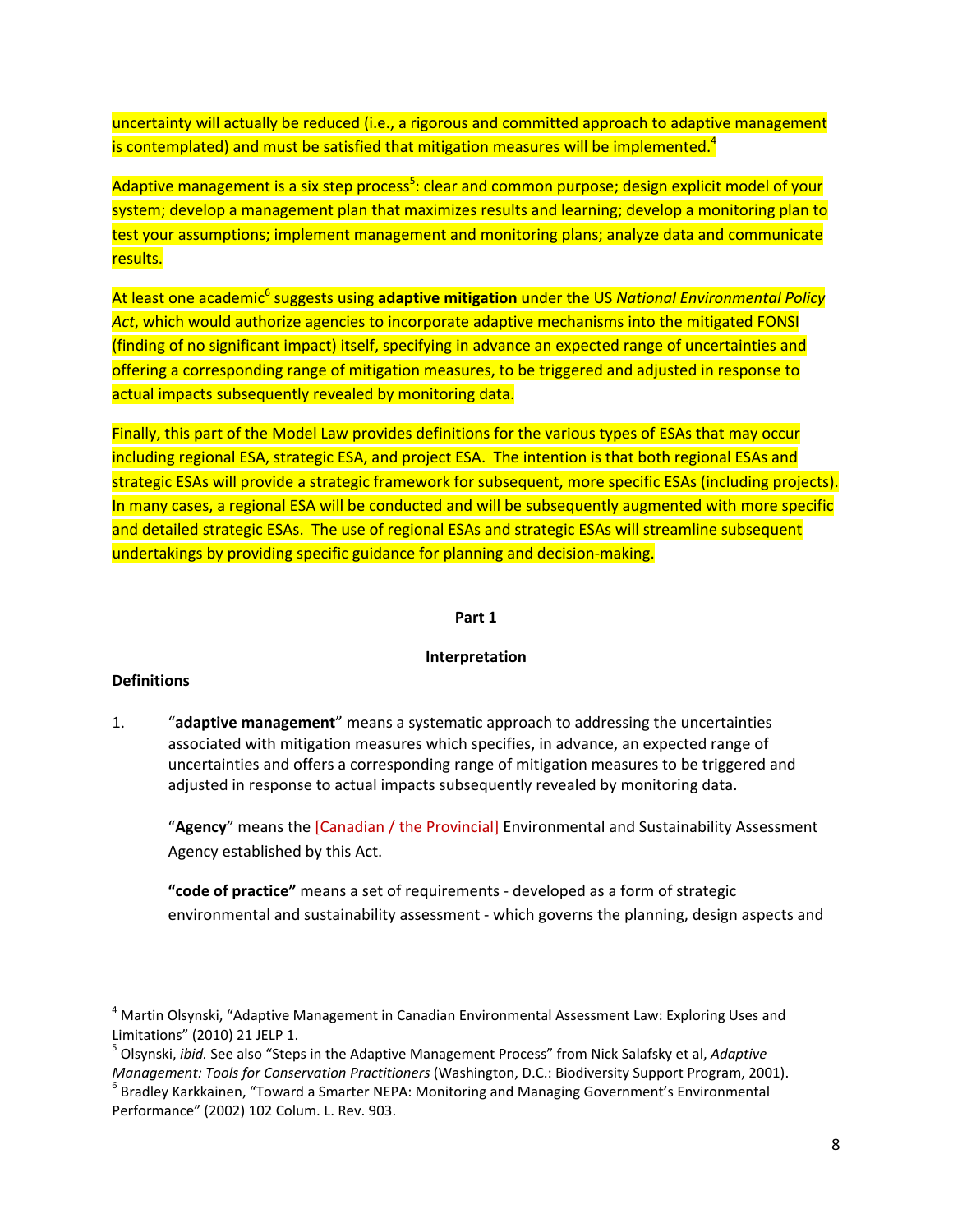follow‐up program for a specific, defined class of project in specified, defined circumstances with particular regard to considering the cumulative impacts of numerous similar, small‐scale projects.

"**cumulative effects**" means those changes to social, cultural, economic, environmental and interactive components caused by an undertaking in light of existing background conditions, the range of possible additional stresses on valued ecosystem components and the potential future activities that will be foreclosed by approving the undertaking in combination with past, present and reasonably foreseeable future human activities including those changes that cross jurisdictional boundaries.

**"ecological services"** means the social, cultural, economic, environmental and interactive benefits arising from the vital resources and ecological processes provided by a healthy ecosystem.

**"enhancement"** means augmentation of a likely positive social, cultural, economic, environmental or interactive effect of an undertaking to improve its positive contribution to sustainability.

"**environment**" means the components of the Earth and includes:

- a. air, land and water,
- b. all layers of the atmosphere,
- c. all organic and inorganic matter,
- d. all living organisms,
- e. the interacting natural systems that include the above components, and
- f. social, cultural, economic, environmental and interactive features or conditions affecting the lives of individuals or communities.

**"environmental and sustainability assessment**" means assessment of an undertaking having regard to social, cultural, economic and environmental components to determine if the undertaking will make a positive contribution to sustainability.

**"environmental effect**" means any change to the environment caused by a project or a government plan, policy or program and includes short term and long term, direct and indirect, and cumulative changes to:

- a. human health and socio‐economic conditions and trends,
- b. physical and cultural conditions and trends,
- c. the current use of lands and resources for traditional purposes by Aboriginal persons, or
- d. any structure, site or thing that is of historical, archaeological, paleontological or architectural significance.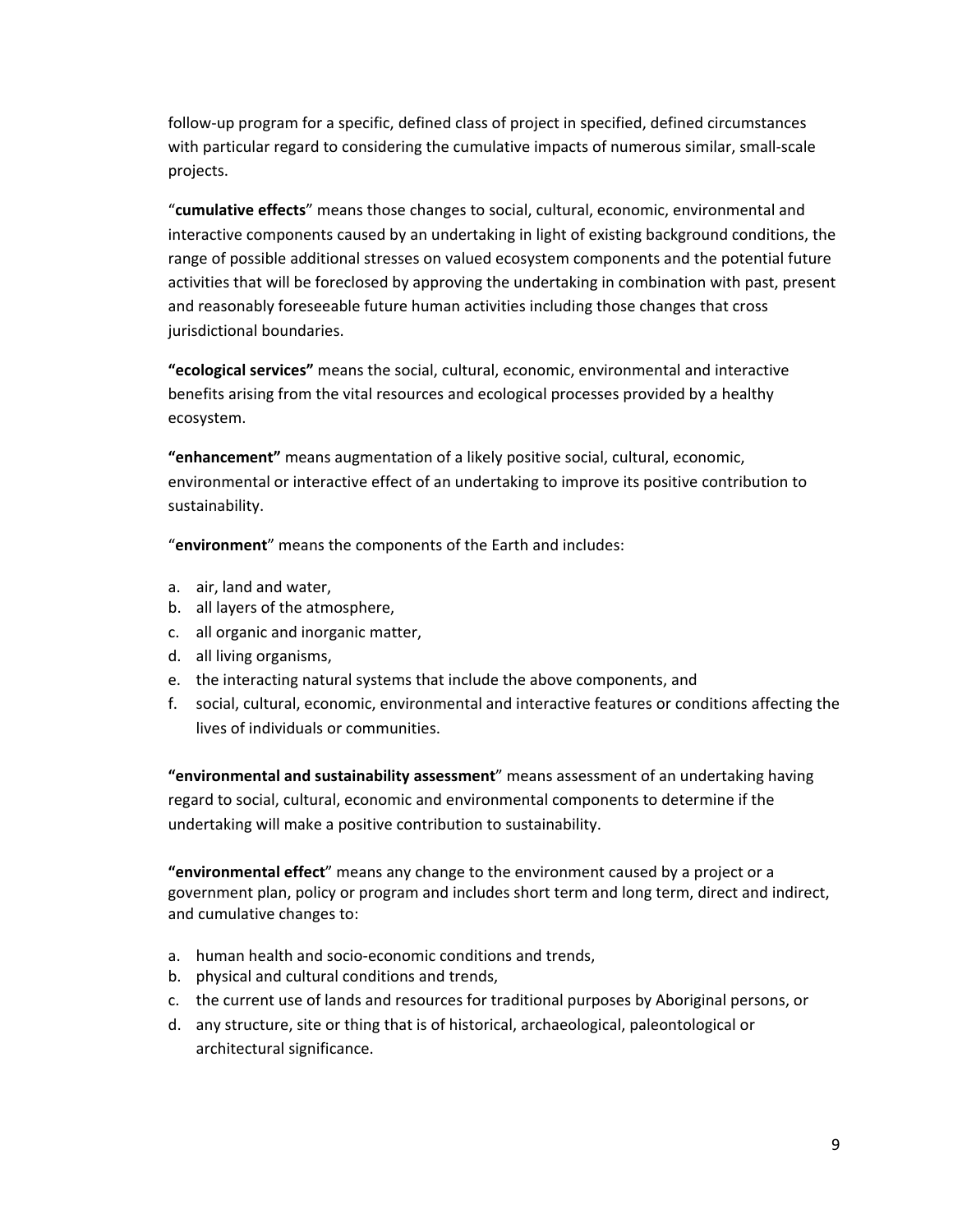"**federal government**" means the Crown in Right of Canada and includes:

- a. all ministers appointed to the Governor in Council and their departments and agencies, and
- b. Crown corporations and other corporate bodies established in Canada whose board members are appointed by the Crown in Right of Canada or ministers of the Governor in Council.

## "**federal lands**" means

- a. lands that belong to Her Majesty in right of Canada or that Her Majesty in right of Canada has the authority to dispose of, and all waters on and airspace above those lands except those lands that are under the administration and control of the Commissioner of Yukon, the Northwest Territories or Nunavut,
- b. the internal waters of Canada, in any area of the sea not within a province,
- c. the territorial sea of Canada, in any area of the sea not within a province,
- d. the exclusive economic zone of Canada,
- e. the continental shelf of Canada, and
- f. reserves, surrendered lands and any other lands that are set apart for the use and benefit of a band and that are subject to the *Indian Act*, and all waters on and airspace above those lands.

"**follow‐up program**" means a program designed to monitor, evaluate and manage the entire life‐cycle of a project or other undertaking for which a certificate of environmental and sustainability assessment has been issued.

**"life‐cycle"** means all stages of an undertaking including planning, construction, operation, modification, expansion, decommissioning and abandonment.

"**meaningful and effective public participation**" means the factual ability of members of the public to engage in the environmental and sustainability assessment process and to contribute to decision‐making under this Act and requires, at minimum:

- a. notice of a matter to be decided be provided in sufficient form and detail to allow the preparation of public input on the matter,
- b. full and convenient access to information,
- c. a reasonable period of time to prepare public input,
- d. an opportunity to present public input,
- e. fair consideration of public input by the Agency and, if applicable, the Review Panel, and
- f. explicit consideration of information, comments and evidence provided by the public in the decisions made by the Agency and, if applicable, the Review Panel.

"**Minister**" means the Minister of the [Environment /Provincial Equivalent].

"**mitigation**" means the elimination of a likely adverse social, cultural, economic, environmental or interactive effect of an undertaking, through physical or operational technically feasible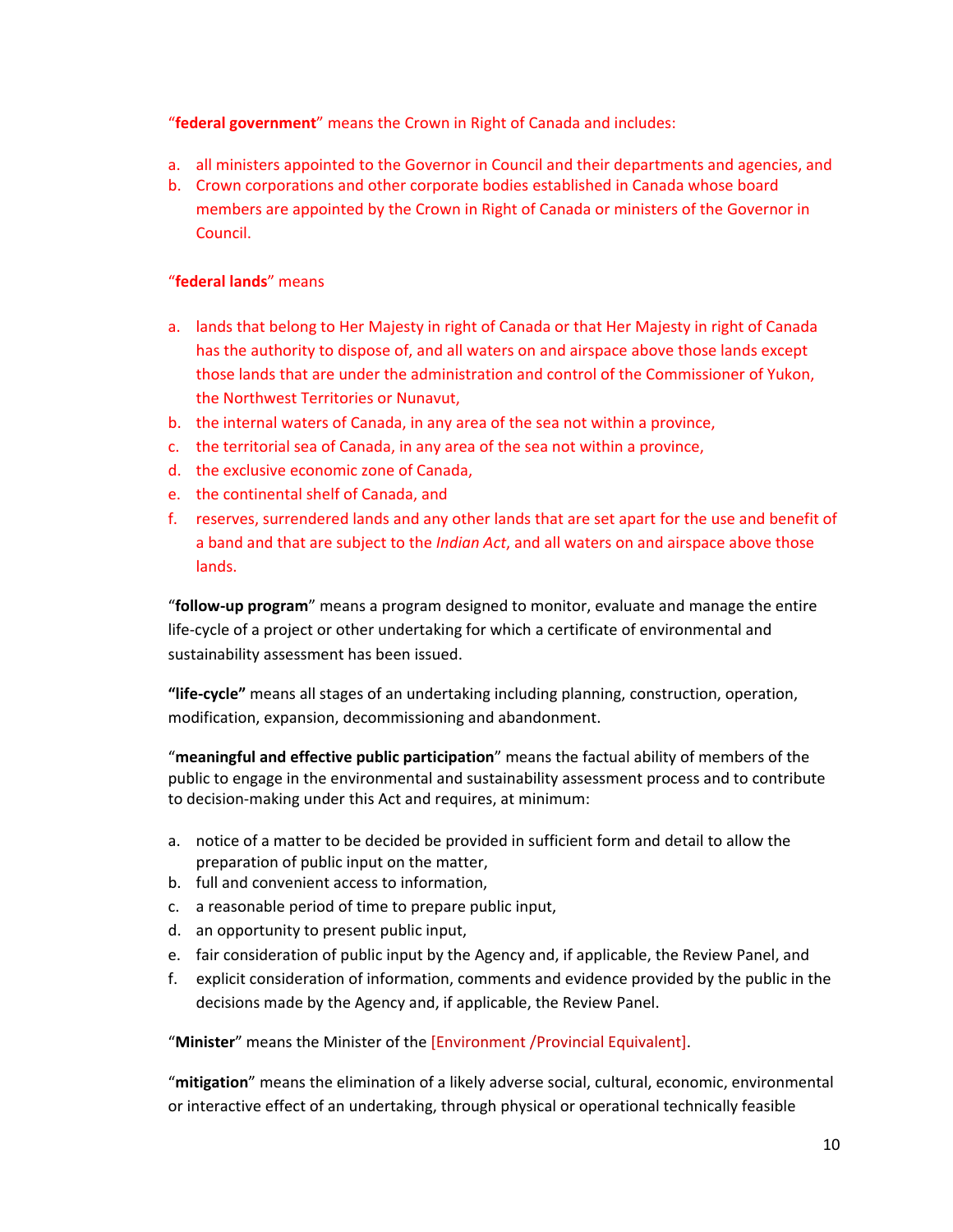means to a point where the undertaking makes a positive contribution to sustainability but does not include restitution, compensation, monitoring, follow‐up programs, adaptive management or future plans to determine courses of action.

**"policy"** means a general course of action which guides ongoing decision‐making.**<sup>7</sup>**

**"plan"** means a purposeful, forward looking strategy or design that elaborates and implements policy.

**"program"** means a coherent, organized agenda or schedule of commitments, proposals instruments or activities that elaborates and implements policy.

"**project**" means a physical work or physical activity including construction, operation, modification, expansion, decommissioning, abandonment or other endeavour in relation to that physical work.

"**project environmental and sustainability assessment**" means the process wherein sustainability objectives and criteria direct a review of purposes and alternatives to a proposed project to determine whether or not that project is likely to make a positive contribution to sustainability.

"**proponent**" means the person, body or government that proposes the undertaking.

"**provincial government**" means the Crown in Right of the Province and includes:

- a. all ministers appointed to the Lieutenant Governor in Council and their departments and agencies, and
- b. Crown corporations and other corporate bodies established in the Province whose board members are appointed by the Crown in Right of the Province or ministers of the Lieutenant Governor in Council.

**"provincial land"** means all lands located in the Province, with the exception of federal lands, including all waters on and airspace above those lands.

"**record**" means any correspondence, memorandum, book, plan, map, drawing, diagram, pictorial or graphic work, photograph, film, microform, sound recording, videotape, machine readable record, and any other documentary material, regardless of physical form or characteristics, and any copy thereof.

<sup>7</sup> The definitions of "plan", "policy" and "program" are adapted from Barry Sadler, *International Study of the Effectiveness of Environmental Assessment (Final Report), Environmental Assessment in a Changing World: Evaluating Practice to Improve Performance* (Ottawa: Canadian Environmental Assessment Agency and International Association for Impact Assessment, 1996).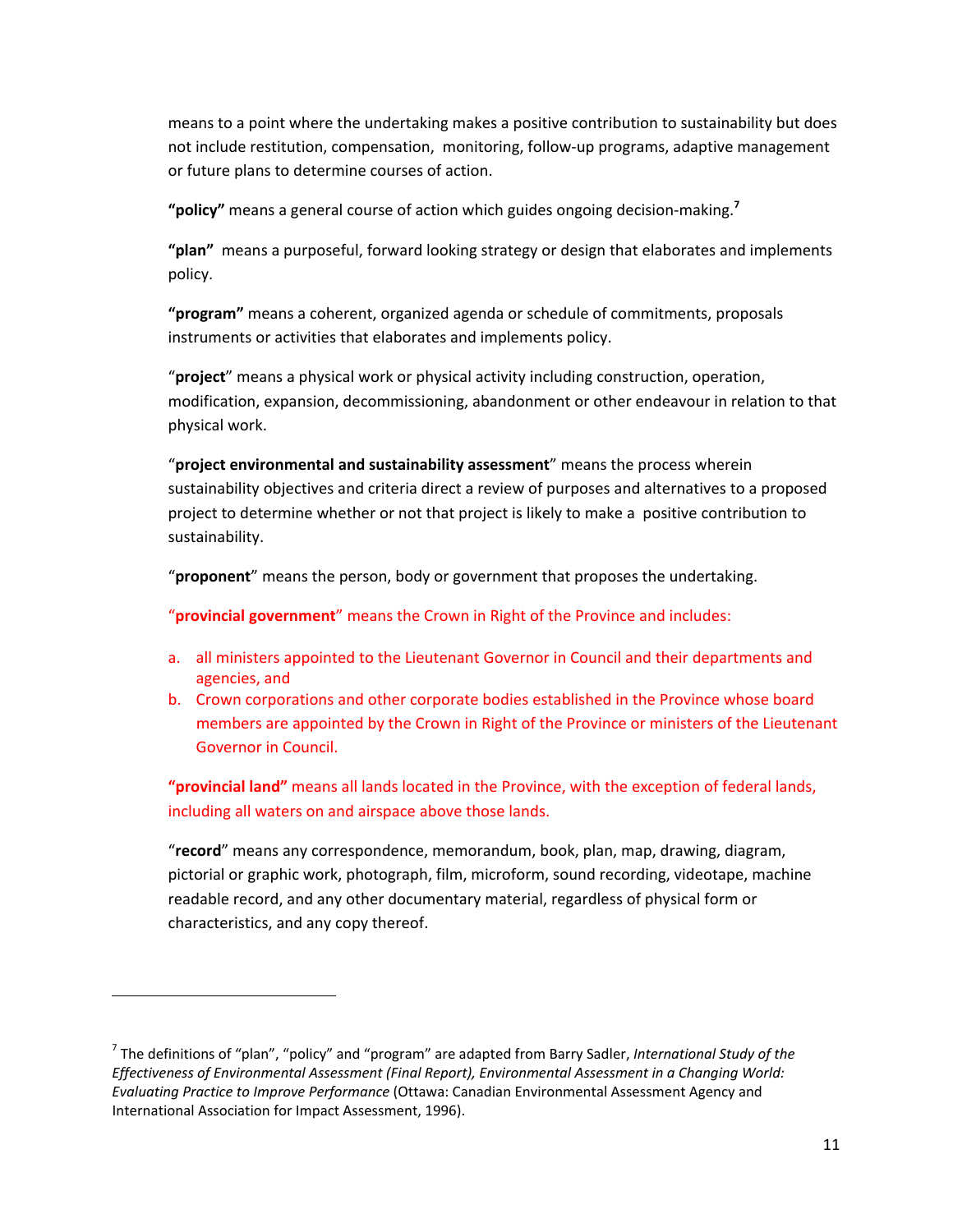"**regional environmental and sustainability assessment**" means environmental and sustainability assessment of the interactions among all human activities ‐ including past, current and reasonably foreseeable future undertakings ‐ and natural systems within the geographical scope of the assessment with a particular regard to considering cumulative effects and to establishing regional thresholds of change to provide guidance for the planning and assessment of specific undertakings.

"**strategic environmental and sustainability assessment**" means assessment at a high level to provide a strategic framework for subsequent environmental and sustainability assessment of more specific undertakings, including projects, and includes:

- a. assessment of options for a [federal/ provincial] government plan, policy or program to determine whether or not that plan, policy or program is likely to contribute positively to sustainability,
- b. a proposed Code of Practice, or
- c. environmental and sustainability assessment on a regional basis.

"**sustainability**" means planning and development that acknowledges the inherent limitations of the environment, that is socially, culturally, economically and environmentally sound, and that meets the needs of the present without compromising the ability of future generations to meet their own needs.

**"thresholds of change"** means the limit of tolerance of an environmental component to an effect and that, if exceeded, results in an adverse response by that environmental component.

**"undertaking"** means a project or a [federal/provincial] government policy, plan or program.

2. This Act is binding on Her Majesty in right of [Canada / the Province].

#### **Discussion of Part 2: Purposes and Guiding Principles**

This part of the Model Law is designed to provide a clear delineation of purposes and principles that will assist in the implementation and interpretation of the Model Law.<sup>8</sup>

#### **Part 2**

#### **Purposes and Guiding Principles**

3. The purpose of this Act is to allow only those undertakings that make a positive contribution to sustainability. To achieve this purpose, this Act:

<sup>8</sup> See chapter 7 in *Sustainability Assessment: Criteria and Processes*, *supra* note 2 at page 147 wherein the authors express the benefit of authoritative purposes being set out in the body of legislation.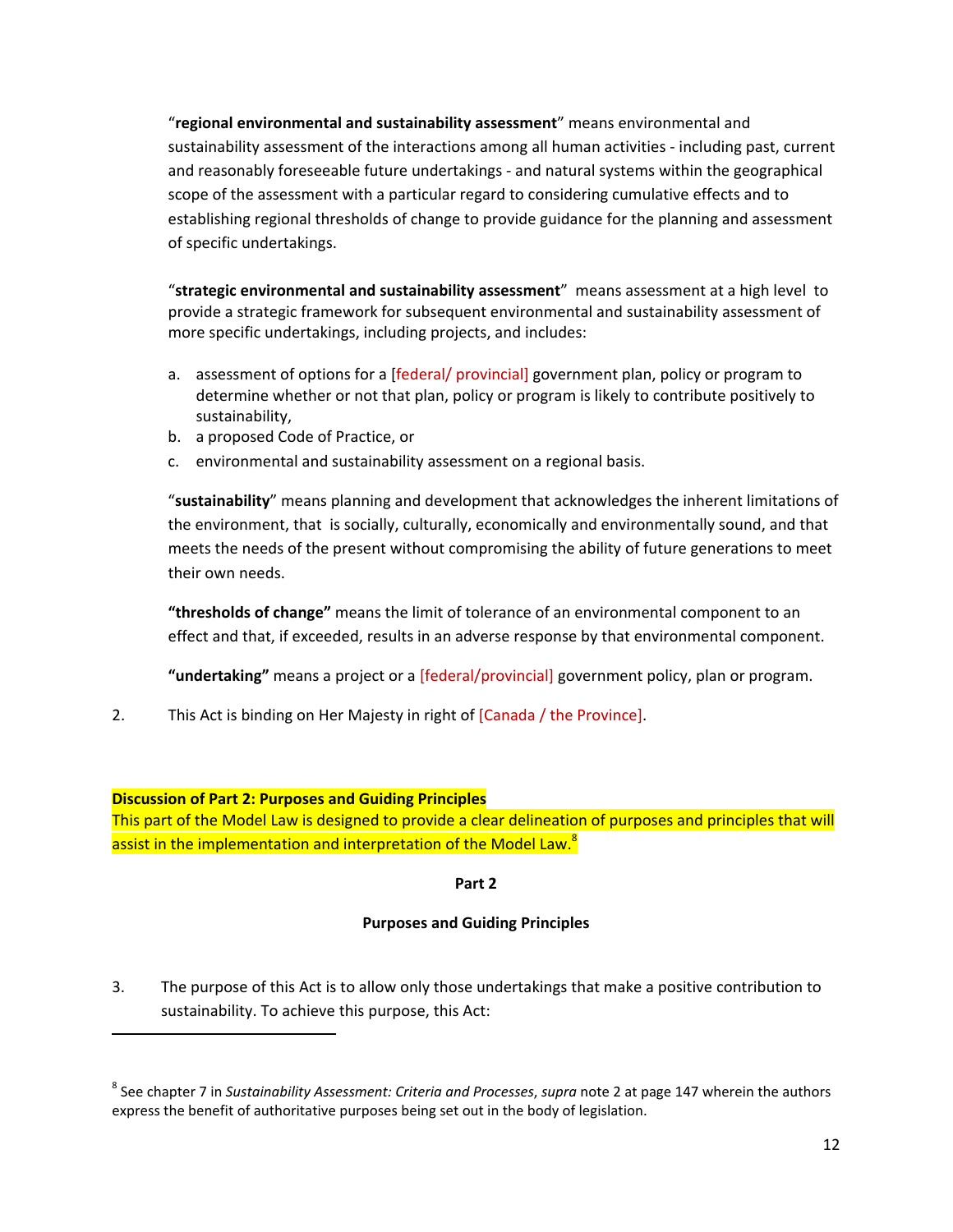- a. provides the framework for consideration and decision‐making on undertakings that may have an impact on sustainability,
- b. ensures that consideration of undertakings involves consistent, comprehensive and integrated attention to all factors affecting sustainability,
- c. ensures that undertakings in [Canada/the Province] do not have direct adverse social, cultural, economic, environmental and interactive effects on other jurisdictions,
- d. encourages cooperation and coordinated action between and among federal, provincial, territorial and aboriginal governments with respect to consideration and decision‐making on undertakings that may have an impact on sustainability,
- e. encourages meaningful and effective public participation in the conception, planning, approval and implementation of undertakings that may have an impact on sustainability,
- f. fosters and facilitates innovation to achieve sustainability in [Canada/the Province], and
- g. [Federal] ensures compliance with Canada's international commitments, including treaty obligations, customary international law and international principles of environmental protection and sustainability.
- 4. The implementation of this Act is guided by the following environmental principles:
	- a. The precautionary principle which requires that, if there are threats of serious or irreversible damage, lack of full scientific certainty shall not be used as a reason for postponing measures to prevent environmental degradation.
	- b. The principle of pollution prevention requires the use of processes, practices, materials, products or energy that avoid or minimize the creation of pollutants and wastes and promotes continuous improvement through operational and behavioural changes.
	- c. The principle of inter‐generational equity requires that undertakings to meet the needs of the present must not compromise the ability of future generations to meet their own needs.
	- d. Public participation is essential to the environmental and sustainability assessment process and will be facilitated by ensuring transparency in process and decision‐making and by providing full access to information.
	- e. The principle of integration which requires looking for ways to meet human needs and, at the same time, reduce environmental impacts of human activities.
	- f. This Act must be implemented in a manner that is constantly improving, that reflects and contributes to evidence‐based best practices, and that is open, transparent and accountable.

## **Discussion of Part 3: Applicability of the Act**

A key issue to be addressed in any ESA legislation is which undertakings should be subject to formal ESA. In theory, all undertakings should be subject to ESA by the proponent of the undertaking regardless of whether or not that undertaking is subject to formal review under ESA legislation. The reality is that only a handful of undertakings will be subject to formal, legislated ESA. There are two aspects to consider: What should be in that handful? How big should the handful be?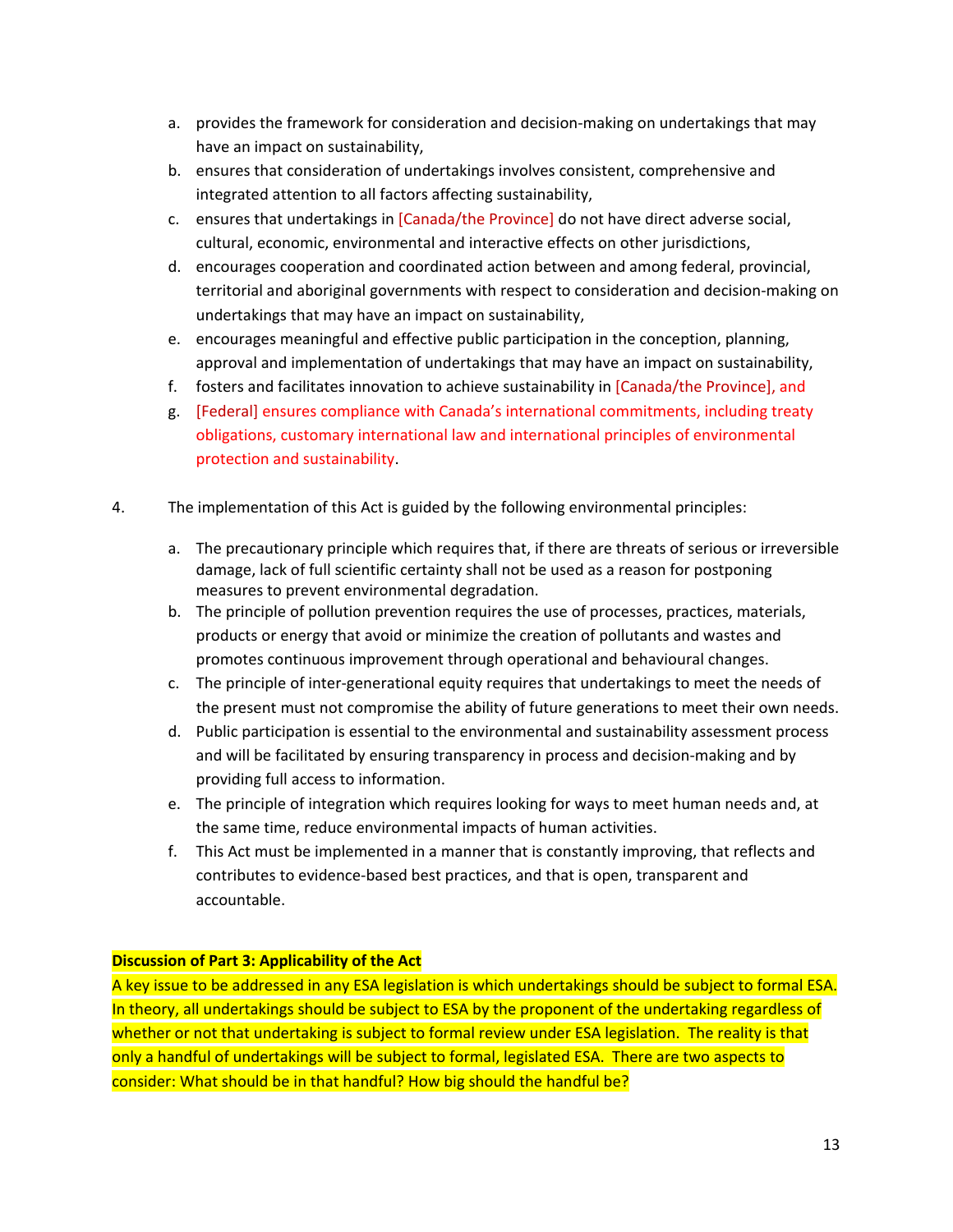#### **What should be in that handful?**

Both *CEAA, 1992* and *CEAA, 2012* have focused on project‐based assessment with no requirement for strategic assessment. While there is a federal strategic environmental assessment directive in place, it has not been applied consistently or in a transparent fashion.<sup>9</sup> Accordingly, there have been repeated recommendations that there be a legislated requirement for strategic assessment.<sup>10</sup>

The purpose of strategic assessments is to ensure effective integration of environmental and sustainability considerations into the conception, planning, approval and implementation of government plans, policies and programs.11 In addition, strategic assessment is intended to facilitate attention to strategic issues, to provide guidance for subsequent undertakings and to improve decision-making. While project-based ESA can lead to more transparent and informed decision-making, it is typically not able to deal well with underlying concerns and issues (such as cumulative effects and broad public policy matters).

The Model Law includes a legislated requirement for strategic assessment enabling assessment of government plans, policies and programs, regional assessment and the development of codes of practice.

#### **How big should the handful be?**

Federally, the approach taken in *CEAA, 1992* was broad. All projects which "triggered" the Act were subject to assessment unless specifically excluded (often referred to as "all in, unless out" approach). The *CEAA, 1992* was triggered by virtue of a connection to the federal government (as a proponent, as a funder, involving federal lands or providing certain approvals under federal legislation). The *CEAA, 1992* also applied to projects with transboundary impacts.

The current approach under the new *CEAA, 2012* is far more restricted. The requirement for an assessment is limited to specific categories of projects as designated by regulation (a "project list" approach).

With respect to project-based assessments, the Model Law has adopted a hybrid of the trigger and list approaches. The Model Law sets out triggers designed to identify those projects that may impact aspects of shared jurisdiction, as well as federal jurisdiction and matters of "national concern". The idea

<sup>9</sup> Commissioner of the Environment and Sustainable Development, *Status Report of the Commissioner of the Environment and Sustainable Development to the House of Commons* (Ottawa: Commissioner of the Environment and Sustainable Development, 2008)<br><sup>10</sup> For a few examples, see: Meinhard Doelle, *The Federal Environmental Assessment Process: A Guide and Critique* 

<sup>(</sup>Ontario: LexisNexis, 2008); Ecojustice, *Towards Sustainability: The Seven Year Review of the Canadian Environmental Assessment Act* (Ecojustice, 2011); Standing Committee on Environment and Sustainable Development, *Sustainable Development and Environmental Assessment: Beyond Bill C‐9* (Ottawa: Standing Committee on Environment and Sustainable Development, 2003); and Hugh Benevides et al, *Law and Policy Options for Strategic Environmental Assessment in Canada* (Canadian Environmental Network, 2008 (amended 2009)).

<sup>&</sup>lt;sup>11</sup> Benevides et al., *ibid.* See also Robert Gibson et al. "Strengthening Strategic Environmental Assessment in Canada: An Evaluation of Three Basic Options" (2009) 22 JELP 175.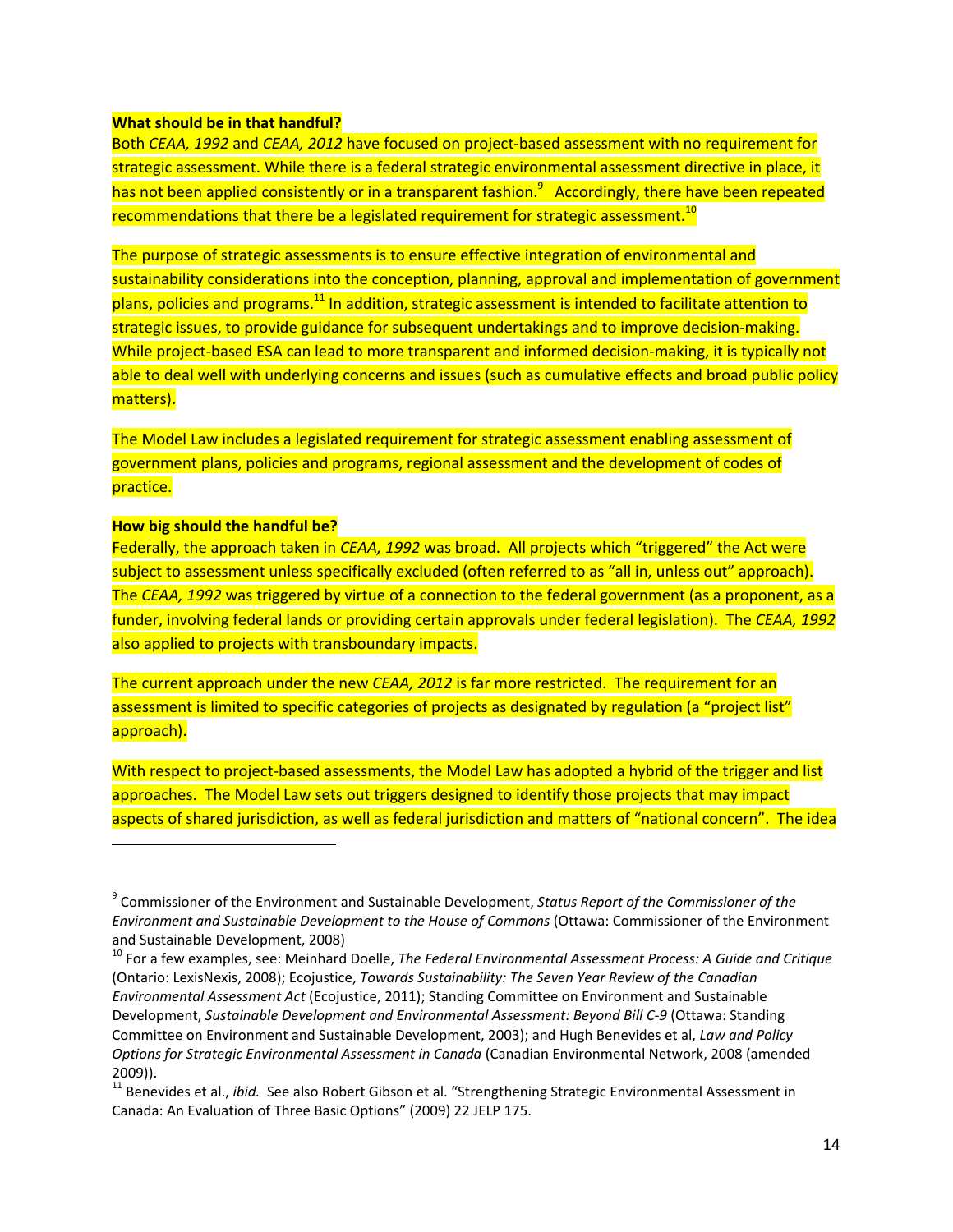is to move away from a tight connection to federal actions and decision‐making as was the case with the law list triggers under *CEAA, 1992*. The goal is to rely on the federal jurisdiction to deal with environment under specific heads of power and as a matter of national concern under the general federal authority for peace, order and good government.

Under *CEAA, 1992*, late triggering was often a problem<sup>12</sup> and it is suggested that a focus on impacts on matters of federal jurisdiction rather than a focus on decision-making will alleviate that problem (e.g., the trigger will be effects on fisheries rather than the Department of Fisheries and Oceans' decision to issue a harmful alteration, disruption or destruction approval). This approach may be even more important given recent changes to the *Fisheries Act* and *Navigable Waters Protection Act.* 

The project list would identify clearly those projects that should be assessed due to a likelihood of having significant effects on sustainability and, as such, require ESA with the need for an initial screening. The project list would be found in regulations which deem certain projects to be matters of national concern. The regulations should be expansive (while the *Comprehensive Study List Regulations* under *CEAA, 1992* might be a starting point, it is likely additional project categories would need to be included and project thresholds reassessed). In addition to identifying particular types of projects, the regulations could identify any projects with particular impacts as being a matter of national concern (as an example, a project that contributes greenhouse gas emissions greater than a particular threshold).

Additional regulations could be developed to identify those projects required to undergo a panel review. As well, transitional regulations could be used to identify small scale projects which would benefit from the development of a Code of Practice.

Given the provincial constitutional power to deal with "property and civil rights" within the province, the province can choose to subject any undertakings within the province to formal ESA. As such, there is a provincial project list – which should be housed in regulations – to clearly identify those projects which should be assessed due to a likelihood of having significant effects on sustainability and therefore can go straight to assessment without an initial screening. The project list is based loosely on the Activities Schedules under the *Alberta Environmental Protection and Enhancement Act*.

Since a "project list" approach runs the risk of excluding projects with significant effects on sustainability (by virtue of being incomplete or out of date), the Model Law also establishes provincial triggers for determining which projects ought to be subject to formal ESA under the Act.

<sup>&</sup>lt;sup>12</sup> Arlene Kwasniak, "Slow on the Trigger: The Department of Fisheries and Oceans, the Fisheries Act and the Canadian Environmental Assessment Act" (2004) 27:2 Dalhousie Law Journal 349.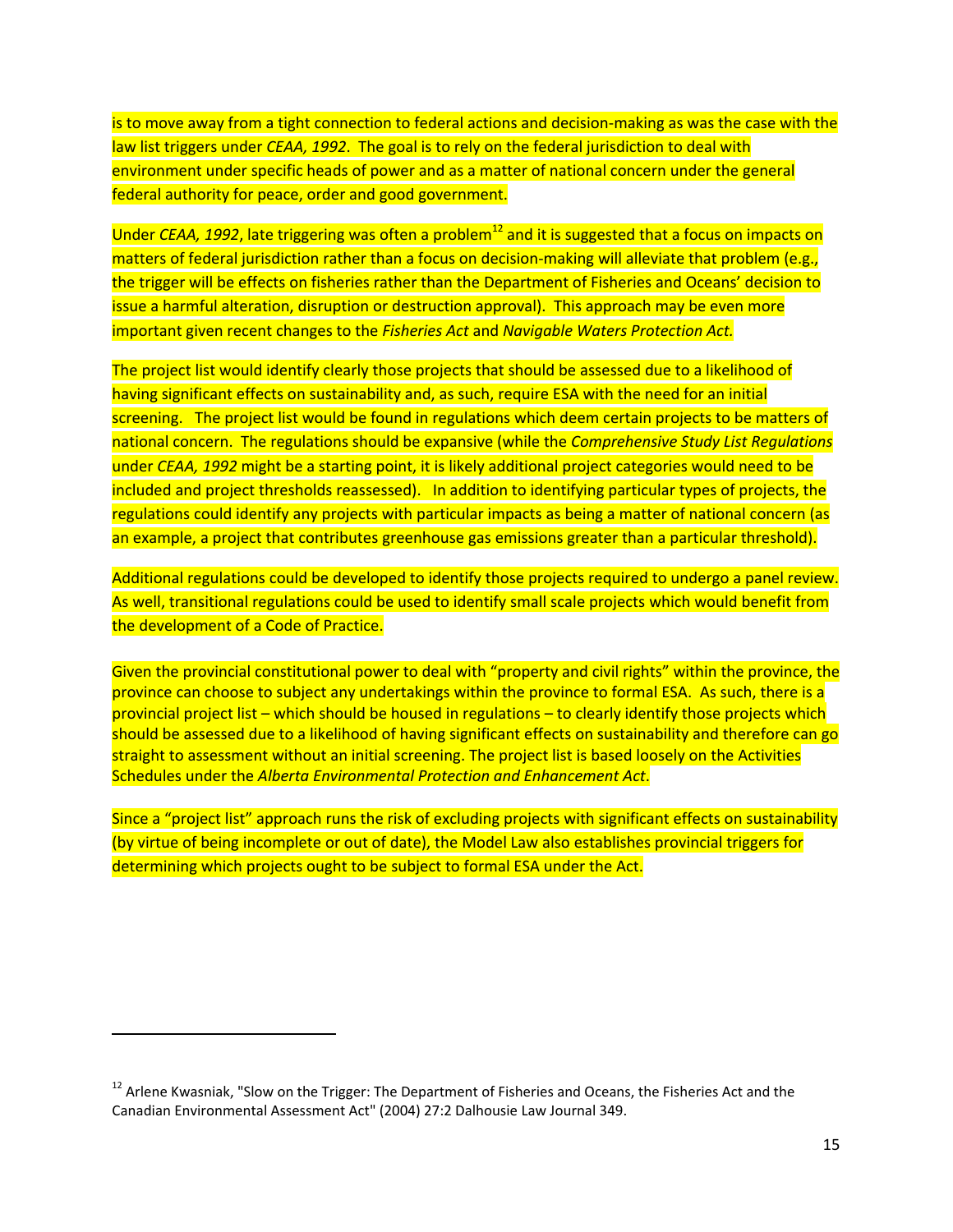#### **Part 3**

#### **Applicability of the Act**

5. The environmental and sustainability assessment process applies to all undertakings that may have a significant impact on [Canada's/ the Province's] progress to sustainability, the prospects for sustainability globally or both.

#### **Strategic Environmental and Sustainability Assessment**

- 6. The goals and purposes of strategic environmental and sustainability assessment are to:
	- a. design, plan and implement government policies, plans and programs in a manner that contributes positively to [Canada's/the Province's] progress to sustainability,
	- b. provide a strategic framework for subsequent environmental and sustainability assessment of specific undertakings, including projects, through the use of government plans, policies or programs, codes of practice, and regional environmental and sustainability assessments,
	- c. facilitate other initiatives which situate environmental assessment in a larger system that identifies broad sustainability needs, goals and indicators, monitors conditions and trends and evaluates responses to options, and
	- d. facilitate the use of information garnered from environmental and sustainability assessments and follow‐up programs in the continuous review and adjustment of broadly identified sustainability needs, goals and indicators.
- 7. (1) The Agency must conduct a screening to determine whether a strategic environmental and sustainability assessment is required in the following circumstances:
	- a. the [federal/provincial] government is proposing a plan, policy or program that may have important impacts on sustainability,
	- b. the government of another Canadian jurisdiction, including an aboriginal government, is proposing a regional environmental and sustainability assessment or a joint plan, policy or program that involves the government of [Canada/the province],
	- c. a non‐governmental body is proposing a Code of Practice, regional environmental and sustainability assessment or a government plan, policy or program that may have important impacts on sustainability, and
	- d. a participant in an environmental and sustainability assessment of a project identifies one or more high level, strategic issues in the course of the project-based assessment which would benefit from authoritative direction developed by a strategic environmental and sustainability assessment.

(2) The Agency must encourage and facilitate strategic environmental and sustainability assessment between and among federal, provincial, territorial and aboriginal governments on a cooperative and coordinated basis.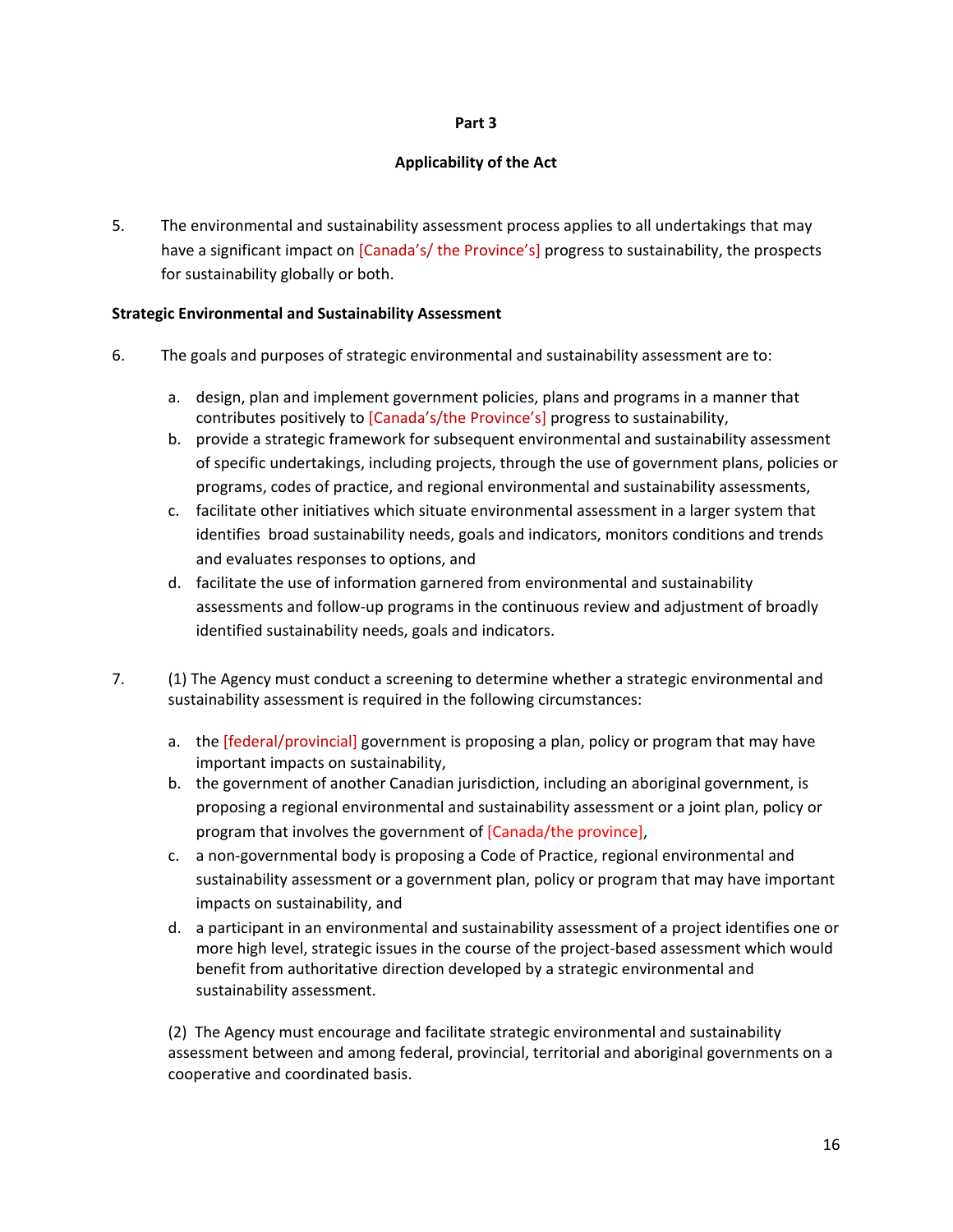- 8. The Minister must initiate at least one strategic environmental and sustainability assessment on a matter of [national/provincial] importance on which government plans, policies or programs are lacking or obsolete.
- 9. The Minister on his or her own initiative, at the request of the Agency or in response to a petition made under this Act – has the authority to require an environmental and sustainability assessment of any other [federal/ provincial] government plan, policy or program.
- 10. The Minister on his or her own initiative, at the request of the Agency or in response to a petition made under this Act – has the authority to require an environmental and sustainability assessment on a regional basis.
- 11. The Agency on its own initiative, at the request of the Minister or in response to a petition made under this Act – has the authority to develop Codes of Practice applicable to a particular class of projects which will consequently be exempt from environmental and sustainability assessment.

## **Environmental and Sustainability Assessment of Projects [Federal]**

- 12. (1) The Agency must conduct a screening of any anticipated project or class of project that:
	- a. is located on federal lands or may impact on federal lands,
	- b. is proposed by the federal government,
	- c. is funded by the federal government, or
	- d. the federal government may exercise a power or perform a duty under an Act of Parliament, other than this Act, that would permit the undertaking to proceed,

to determine whether an environmental and sustainability assessment is required.

(2) The Agency must conduct a screening of any anticipated project or class of project that may affect a matter of national concern to determine whether an environmental and sustainability assessment is required.

(3) A project or class of project affects a matter of national concern where the project:

- a. is located within Canada and may have transboundary impacts within Canada or outside Canada,
- b. may impact on matters related to multilateral agreements or international treaties that promote environmental stewardship or progress towards sustainability,
- c. may impact on an at risk, threatened or endangered species,
- d. may impact on threatened or endangered ecological communities,
- e. may impact on species that are migratory or that have transboundary distributions,
- f. may have a significant impact on Canada's contribution to climate change, or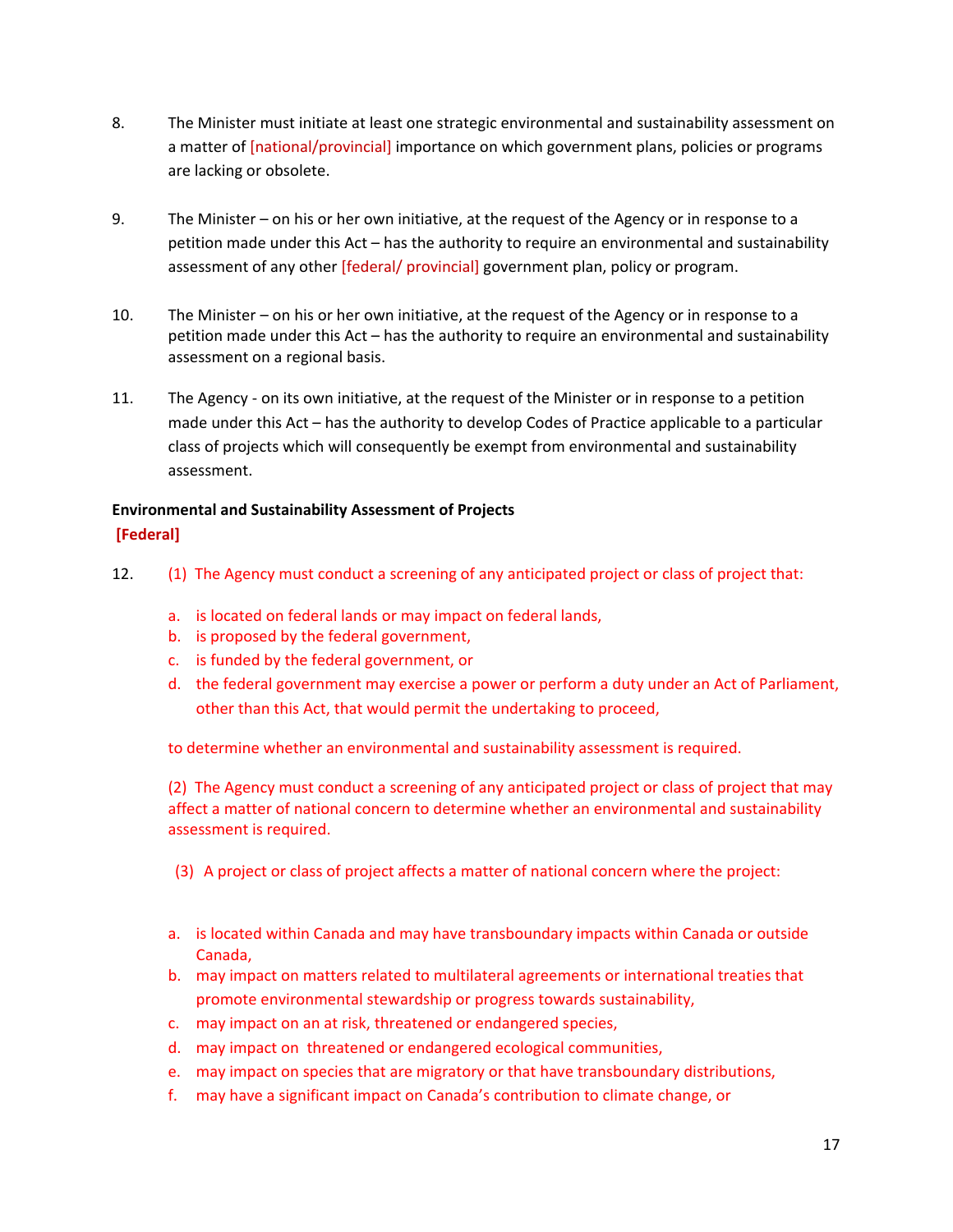- g. may impact on Canadian fisheries, marine areas or navigable waters.
- (4) Any project or class of project that is included in regulations made under this Act is deemed a matter of national concern and must undergo an environmental and sustainability assessment.

## **[Provincial]**

12 (1) The Agency must conduct a screening of any project or class of project that may affect a matter of provincial concern to determine whether an environmental and sustainability assessment is required.

(2) A project, whether located on public or private land, affects a matter of provincial concern where the project:

- a. is located on public lands or may impact on public lands,
- b. is proposed by the provincial government,
- c. is funded by the provincial government,
- d. may impact on a federally or provincially listed at risk, threatened or endangered species located within the province,
- e. may impact on threatened or endangered ecological communities located within the province, or
- f. may have a significant impact on the province's contribution to climate change.

(3) Any project or class of project that is included in regulations made under this Act is deemed a matter of provincial concern and must undergo an environmental and sustainability assessment.

13. (1) The Minister – on his own initiative, at the request of the Agency or in response to a petition made under this Act – may require an environmental and sustainability assessment of any project located within [Canada/the Province].

(2) If the Minister determines that the project is likely to have a significant impact on sustainability, then he or she must require an environmental and sustainability assessment of that project.

#### **Exclusion from Environmental and Sustainability Assessment**

- 14. An environmental and sustainability assessment is not required for undertakings:
	- a. carried out in response to a national emergency for which special temporary measures are being taken under the [*Emergencies Act*, R.S.C. 1985, c. 22 (4<sup>th</sup> Supp.)/ Provincial Equivalent], or
	- b. carried out in response to an emergency and carrying out the project forthwith is in the interest of preventing damage to property or the environment or is in the interest of public health or safety.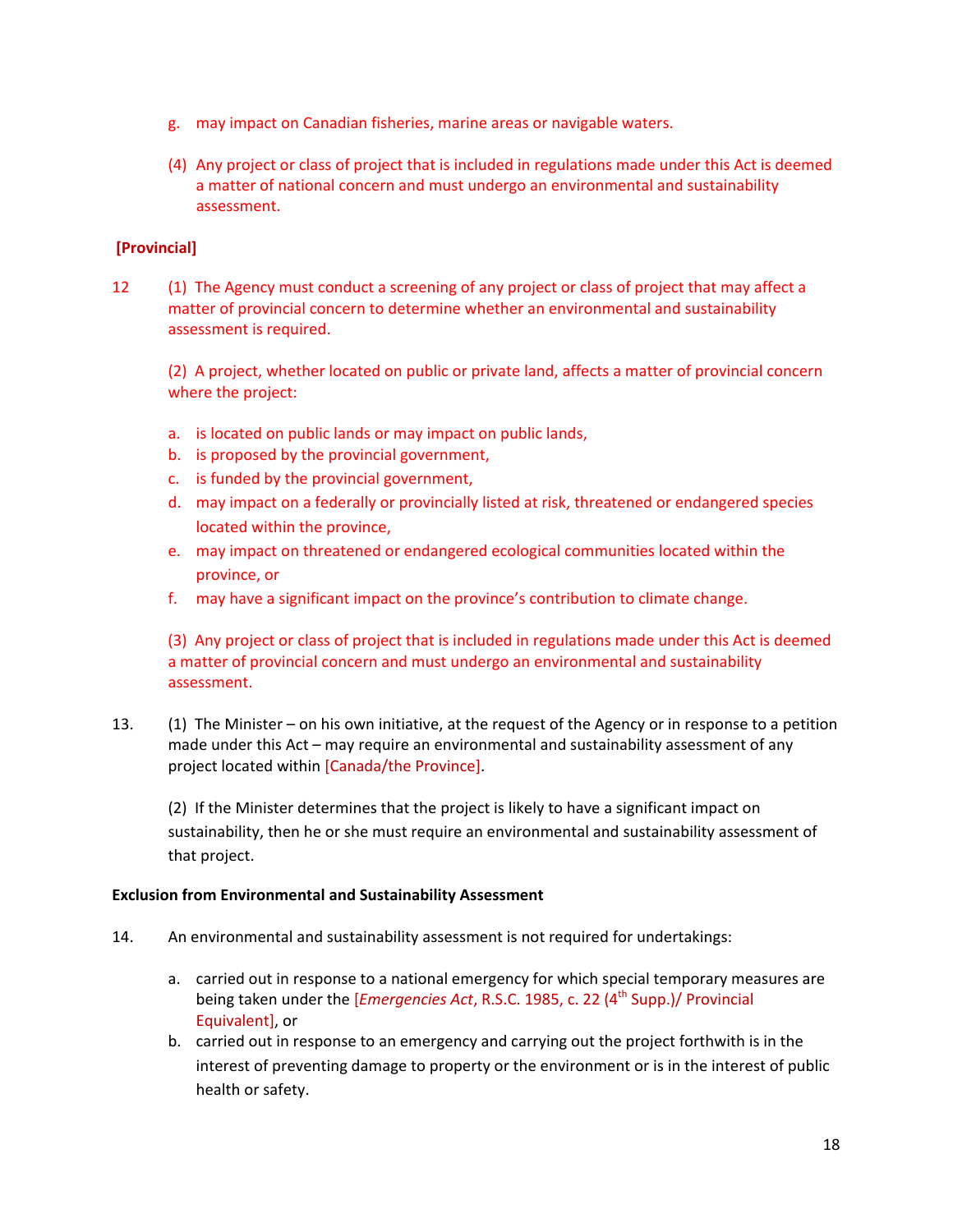#### **Discussion of Part 4: The Environmental and Sustainability Assessment Process**

Given the constitutional division of powers between the federal and provincial governments in Canada, multi-jurisdictional assessment is an issue to be dealt with. It has been suggested that a standardized process throughout Canada will improve coordination, cooperation and efficiency in multi‐jurisdictional assessments.13 Accordingly, the federal and provincial Model Law use identical processes.

The assessment process consists of 5 steps: screening; initial assessment; environmental and sustainability assessment review; decision-making by Agency or Panel; and follow-up and monitoring. The level of assessment shall be appropriate for the significance of the anticipated undertaking as determined by sustainability-based criteria.

#### **Screening**

The purpose of the screening step is to determine whether or not an environmental and sustainability assessment is required for a particular undertaking (it's meant as more of an administrative step rather than a substantive step). Undertakings identified in the regulations or directed by the Minister would skip screening and go straight to the initial assessment stage (as the need for an ESA would already be decided). The screening could have a few outcomes:

- Any undertaking that has the potential for more than insignificant negative impacts on the environment or sustainability must proceed through all assessment stages.
- **If screening demonstrates that a project fits within a code of practice established by the** Agency and the project and its context involve no exceptional characteristics, then an assessment would not be required.
- **If screening demonstrates that an undertaking does not have the potential for other than** insignificant negative impacts on the environment or sustainability, then assessment is not required and the Agency would issue a statement to that effect and would include any necessary design requirements, including the follow‐up program.

#### **Initial Assessment**

The purpose of the initial assessment is to create a public process for scoping, setting scientific standards and methodologies, establishing terms of reference and determining the appropriate type of assessment. Scoping includes a critical review of the purposes and identification of an appropriate range and set of alternatives to examine. There is a requirement for public notice at this stage, including the option of a meeting with stakeholders to discuss these items. At minimum, the scope of the alternatives for the undertaking includes associated undertakings chiefly to facilitate or complement the core project alternative as described by the proponent. The assessment should be scoped to focus attention on the most significant alternatives for serving the purposes identified and justified for the

<sup>13</sup> See, for example, Andrew Gage, *The Goal: "One Process" that Complies with Canada's International Commitments,* (2012), online: West Coast Environmental Law, Environmental Law Alert Blog [<www.wcel.org/resources/environmental](http://www.wcel.org/resources/environmental%E2%80%90law%E2%80%90alert/goal%E2%80%90%E2%80%9Cone%E2%80%90process%E2%80%9D%E2%80%90complies%E2%80%90canada%E2%80%99s%E2%80%90internationa%E2%80%90commitments)‐law‐alert/goal‐"one‐process"‐complies‐canada's‐internationa‐ commitments> .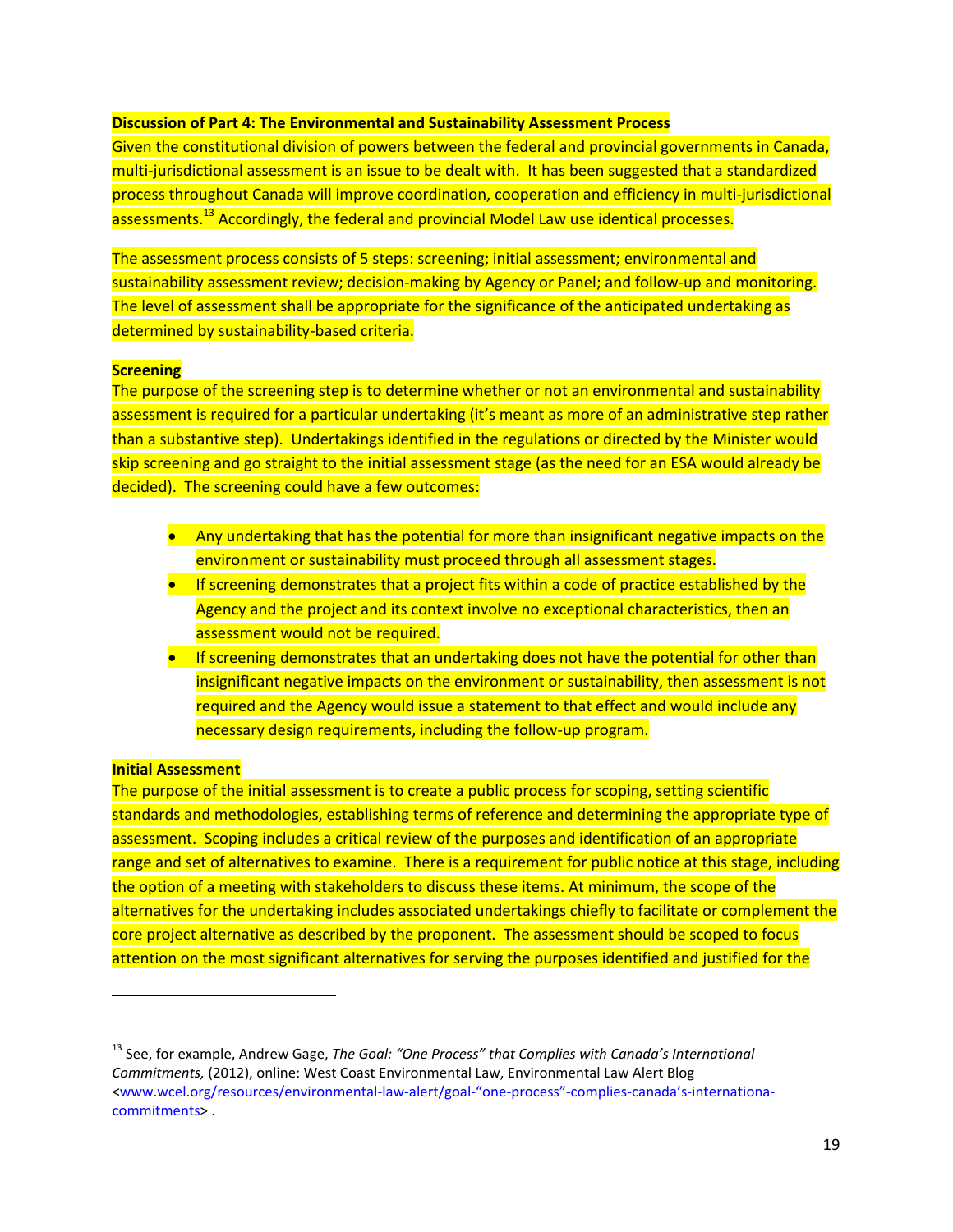undertaking and on the most significant social, cultural, economic, environmental and interactive components, issues and effects.

## **Decision‐making**

The decision‐making provisions of the Model Law reference sustainability criteria and trade‐off rules that are to be applied in the ESA review. Although general sustainability criteria and trade-off rules should be established in regulations, elaboration will be required on a case by case basis in order to respond to contextual differences.

The basic sustainability criteria which ought to be considered have been set out by Robert Gibson et al in *Sustainability Assessment: Criteria, Processes and Applications*: 14

- socio-ecological system integrity,
- **·** livelihood sufficiency,
- **•** intragenerational and intergenerational equity,
- **•** resource maintenance and efficiency,
- socio-ecological civility and democratic governance,
- **•** precaution and adaption, and
- immediate and long-term integration.

Similarly, general trade‐off rules which ought to be applied in the context of an ESA review are proposed by Robert Gibson et al.<sup>15</sup> These general trade-off rules are:

- acceptable trade-offs must deliver net progress towards meeting the requirements for sustainability,
- trade-offs that involve acceptance of adverse effects are undesirable unless proven otherwise by the proponent,
- a significant adverse effect cannot be justified unless the alternative is acceptance of an even more significant adverse effect,
- there should be no displacement of a significant adverse effect from the present to the future, unless the alternative is displacement of an even more significant negative effect from the present to the future, and
- explicit justification of proposed trade-offs is required.

#### **Follow‐Up Programs**

It has been suggested that environmental assessment follow-up is comprised of four activities: $^{16}$ 

<sup>14</sup> *Sustainability Assessment, supra* note 2 at chapter 5.

<sup>&</sup>lt;sup>15</sup> Sustainability Assessment, supra note 2 at chapter 6.<br><sup>16</sup> Sarah Macharia, A Framework for Best Practice Environmental Impact Assessment Follow-up: A Case Study of the *Ekati Diamond Mine, Canada* (Saskatoon: University of Saskatchewan, 2005).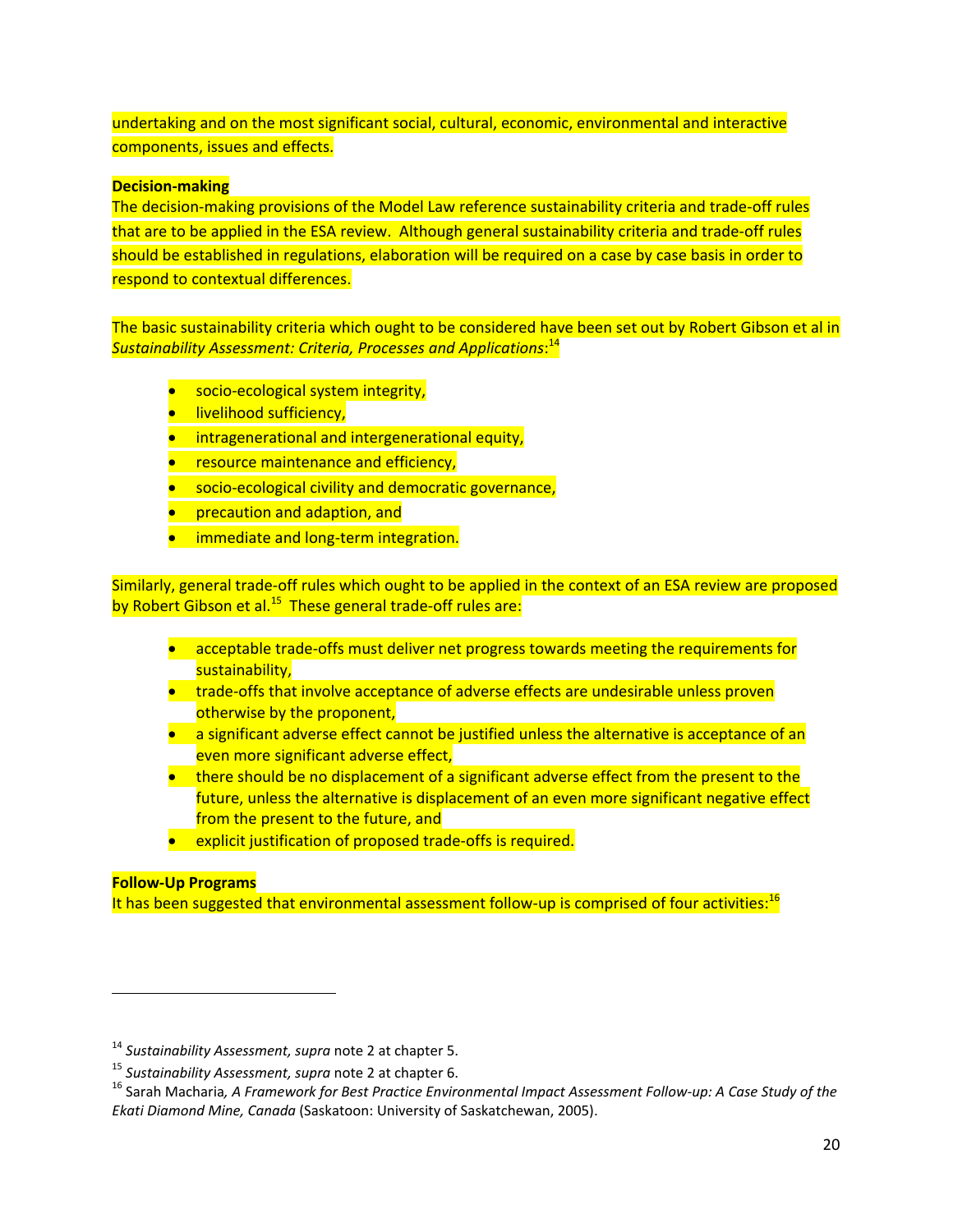- 1. **Monitoring** (the collection of data and comparison with standards, prescriptions and expectations),
- 2. **Evaluation** (the appraisal of the conformance with standards, predictions or expectations as well as the environmental performance of the activity),
- 3. **Management** (making decisions and taking appropriate action in response to issues arising from monitoring and evaluation activities), and
- 4. **Communication** (informing the stakeholders as well as the general public about the results of the EIA follow-up).

Generally, most environmental assessment processes have failed to provide adequate post‐decision follow‐up.<sup>17</sup> In Canada, the previous *CEAA, 1992* did provide for follow‐up programs but this was not well-developed in the legislation.

One commentator has suggested that, in the context of the *National Environmental Policy Act*, 18 environmental assessment post‐decision monitoring occur only in three circumstances (because it is too cost prohibitive to always require it and to require it retroactively):<sup>19</sup>

- impacts determined to reach the level of "significant" in an environmental impact statement,
- any impacts that would be significant but for the mitigation measures taken in a finding of no significant impacts statement, or
- any impacts identified in an environmental assessment or environmental impact statement for which sufficient uncertainty exists as to their likelihood of occurrence or degree that the determination whether they are "significant" lies within the range of expected uncertainty in the analysis, including uncertain environmental benefits of mitigation measures or impact avoidance strategies.

Other commentators, however, suggest that all proponents be subject to follow-up monitoring.<sup>20</sup> An effective follow-up program requires that there be definition and clarification of financial responsibility, definition of proponent and government roles, appointment of an independent environmental checker, and addressing of public and stakeholder concerns. The follow-up program must also cover the entire scope of the environment (biophysical, cultural, economic and social).

<sup>17</sup> See *supra* note 7 and Jos Arts et al., "Environmental Impact Assessment Follow‐up: Good Practice and Future Directions – Findings from a Workshop at the IAIA 200 Conference" (2001) 19:3 Impact Assessment and Project Appraisal 175. <sup>18</sup> *National Environmental Policy Act of <sup>1969</sup>*, <sup>42</sup> U.S.C. §§ <sup>4321</sup>‐ 4347. <sup>19</sup> *Supra* note <sup>6</sup> at 942. <sup>20</sup> *Supra* note 16.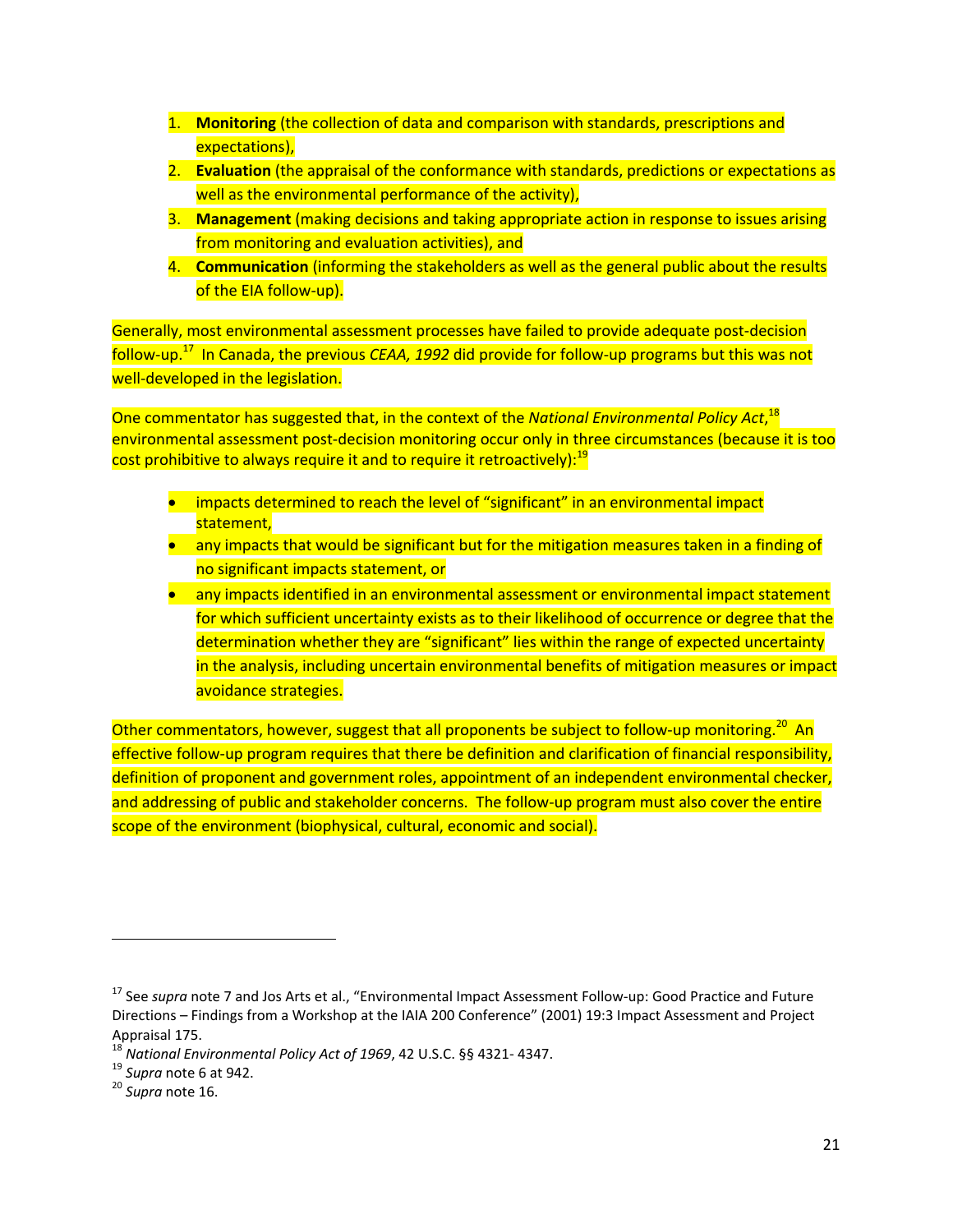#### **Part 4**

#### **The Environmental and Sustainability Assessment Process**

15. (1) The proponent of an undertaking that is subject to this Act must ensure that the undertaking undergoes an environmental and sustainability assessment beginning at a development stage which is early enough to allow effective consideration and evaluation of purposes and alternatives.

(2) The proponent is responsible for preparing an environmental and sustainability assessment prior to submitting its proposal for formal environmental and sustainability assessment under this Act.

(3) When preparing an environmental and sustainability assessment, the proponent has a duty to provide public notice of the proposed undertaking and to consult with such persons as may be interested in the proposed undertaking.

16. The Agency may develop guidelines or other materials to assist proponents with meeting their obligations for public notice, consultation and preparation of environmental and sustainability assessments under this Act.

#### **Factors to be Considered**

- 17. Every strategic environmental and sustainability assessment conducted under this Act must consider and address the following factors:
	- a. the purpose of the strategic initiative and its justification in light of sustainability objectives,
	- b. the need for a strategic undertaking with the identified purpose,
	- c. alternatives to be examined in the selection and design of a strategic undertaking with this purpose,
	- d. the specific sustainability‐based criteria adopted for evaluation,
	- e. the social, cultural, economic, environmental and interactive effects of those alternatives,
	- f. the relative merits of those alternatives judged in light of these effects and the sustainability criteria and the justification for selection of the preferred alternative for the undertaking,
	- g. the measures that will maximize the social, cultural, economic, environmental and interactive benefits of the strategic undertaking,
	- h. the measures that will mitigate any adverse social, cultural, economic, environmental and interactive impacts of the strategic undertaking,
	- i. comments made by members of the public and other interested parties,
	- j. community knowledge and aboriginal traditional knowledge,
	- k. other relevant project or strategic environmental and sustainability assessments, and
	- l. specific guidance for decision‐making regarding on‐going, anticipated and potential undertakings in the strategic area; means by which the guidance may be delivered and considered; and time limits and exceptions to its authority.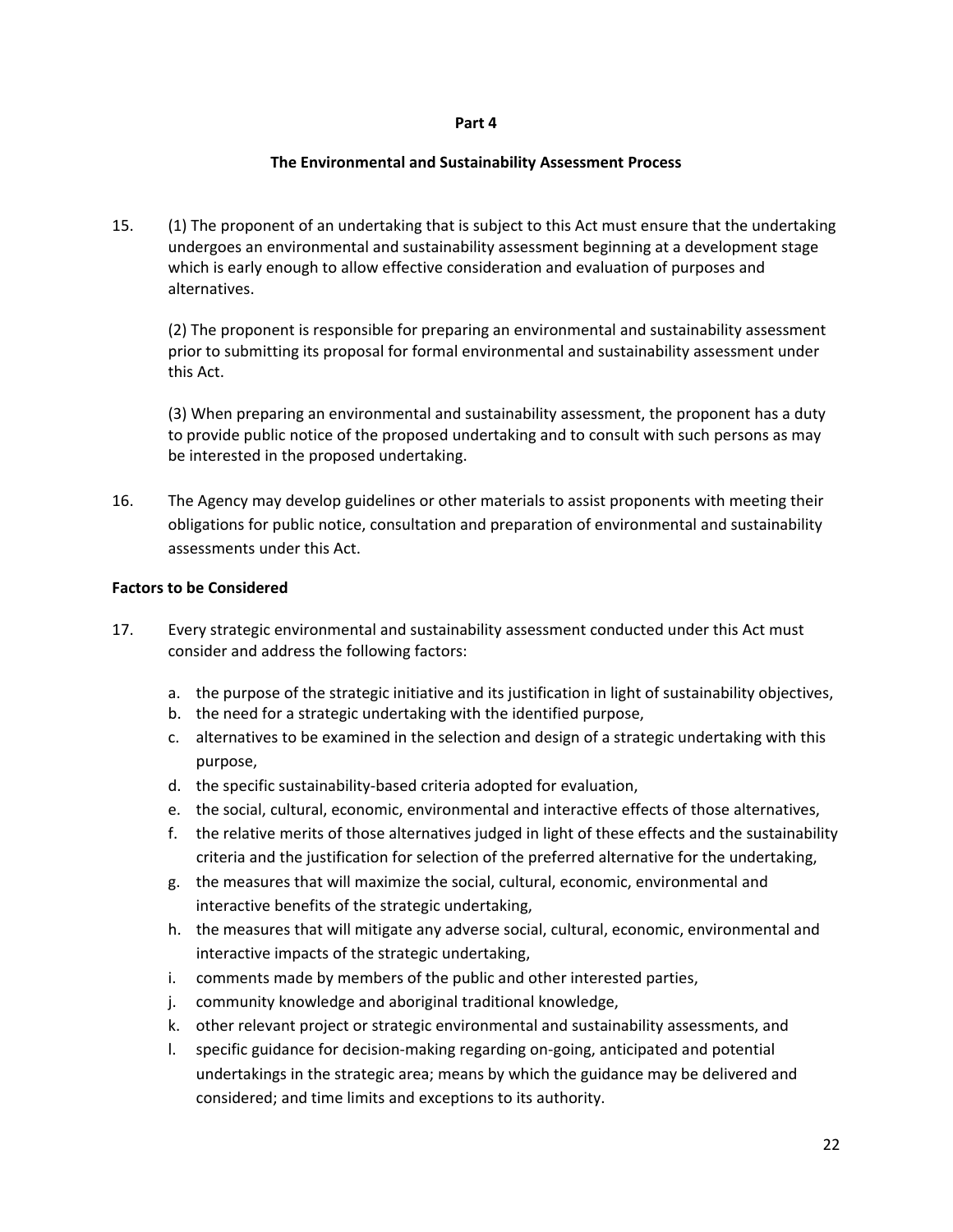- 18. Every environmental and sustainability assessment of a project conducted under this Act must consider and address the following factors:
	- a. the purpose of the project level assessment,
	- b. the need for a project with the identified purpose,
	- c. the specific sustainability‐based criteria adopted for evaluation,
	- d. alternatives for serving the purpose and need that are technically feasible at the time of the assessment, including the alternative of not proceeding with a project; a comparative evaluation of those alternatives in light of the social, cultural, economic, environmental and interactive effects using the sustainability‐based criteria; and justification for selection of the preferred alternatives as the proposed project,
	- e. alternative means of carrying out the project that are technically feasible at the time of the assessment, and the social, cultural, economic, environmental and interactive effects of those alternative means,
	- f. a comparative evaluation of those alternatives in light of their social, cultural, economic, environmental and interactive effects, including:
		- i. the effects of malfunctions or accidents that may occur in connection with the project,
		- ii. a cumulative effects analysis of the effects of the project in combination with past, present and reasonably forseeable future human activities having regard to an appropriate range of future development scenarios, and
		- iii. for projects with potentially limited life expectancies, the legacy effects of the project including lasting positive and negative effects, the extent to which the project will avoid lasting damage, remediation or perpetual care obligations, and will contribute to sustainable livelihood opportunities,

considered using the sustainability-based criteria and justification for selection of the preferred alternative means in the design of the project,

- g. the measures that are technically feasible at the time of the assessment to maximize the social, cultural, economic, environmental and interactive benefits of the project,
- h. the measures that are technically feasible at the time of the assessment that would mitigate any adverse social, cultural, economic, environmental and interactive impacts of the project,
- i. the capacity of renewable resources that are likely to be affected by the project to meet the needs of the present and those of the future,
- j. comments made by members of the public and other interested parties,
- k. community knowledge and aboriginal traditional knowledge,
- l. relevant regional environmental assessments and strategic environmental assessments, and
- m. monitoring and follow‐up measures required throughout the entire life‐cycle of the project.

## **The Environmental and Sustainability Assessment Process**

- 19. The environmental and sustainability assessment process for all undertakings subject to the Act consists of several stages:
	- a. Screening,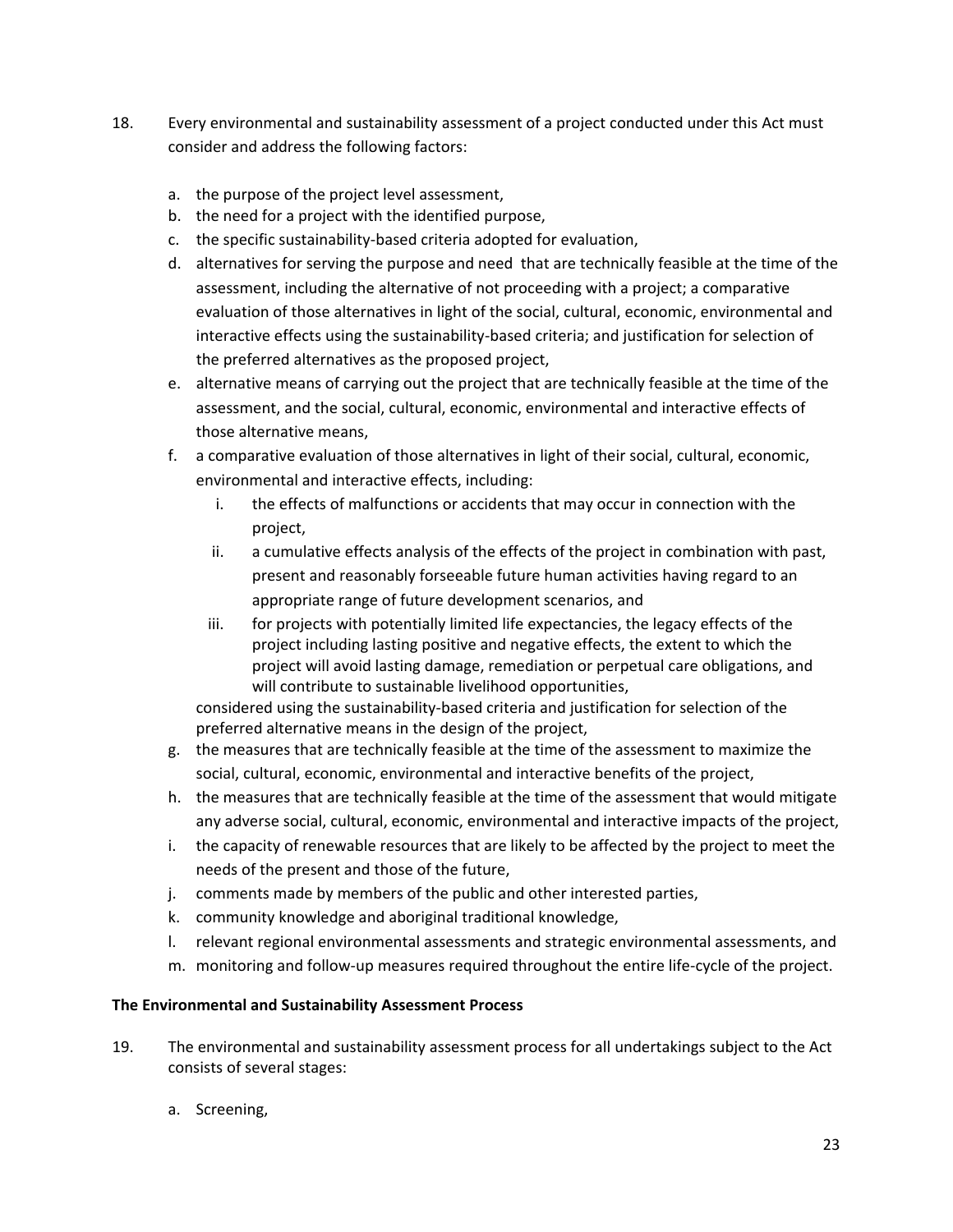- b. Initial Assessment,
- c. Environmental and Sustainability Assessment Review,
- d. Decision‐making by Agency or Panel Review, and
- e. Follow‐up and Monitoring.
- 20. Sustainability-based criteria must be applied throughout the environmental and sustainability assessment process. These criteria include:
	- a. selection of appropriate sustainability oriented purposes and reasonable options for consideration in the assessment,
	- b. identification of valued cultural, social, economic and environmental components,
	- c. identification of means to enhance positive effects on sustainability, in addition to the means to avoid and mitigate negative effects on sustainability,
	- d. consideration of the nature and significance of uncertainties inherent in predicting effects, mitigations and enhancement,
	- e. determination of the relative merits of the alternatives prior to the selection of a preferred alternative as the undertaking and the justification of the selection of the preferred alternative,
	- f. identification of appropriate conditions for approval of an undertaking including postdecision follow‐up program design and implementation, and
	- g. creation of guidance, both substantive and process, for subsequent undertakings.

#### **Screening**

- 21. (1) All undertakings subject to this Act must undergo screening, except those undertakings which appear in regulations made under this Act or are directed by the Minister, both of which must proceed directly to the initial assessment stage.
	- (2) The Agency must provide public notice of each undertaking that is submitted for screening.

(3) The purpose of the screening stage is to establish whether or not an undertaking has the potential for more than insignificant negative impacts on the environment or sustainability.

(4) If an undertaking does not have the potential to create more than insignificant negative impacts on the environment or sustainability, the Agency shall issue a written decision to that effect. The written decision shall include any design or follow‐up elements required to ensure that the undertaking does not have the potential to create more than insignificant negative impacts on sustainability. No further steps in the environmental and sustainability process are required for the undertaking to proceed although permits, approvals, licences or other decisions may be required under other federal, provincial or territorial Acts or regulations.

(5) If an undertaking complies with a Code of Practice established by the Agency, the Agency shall issue a written decision to that effect. No further steps in the environmental and sustainability assessment process are required for the undertaking to proceed.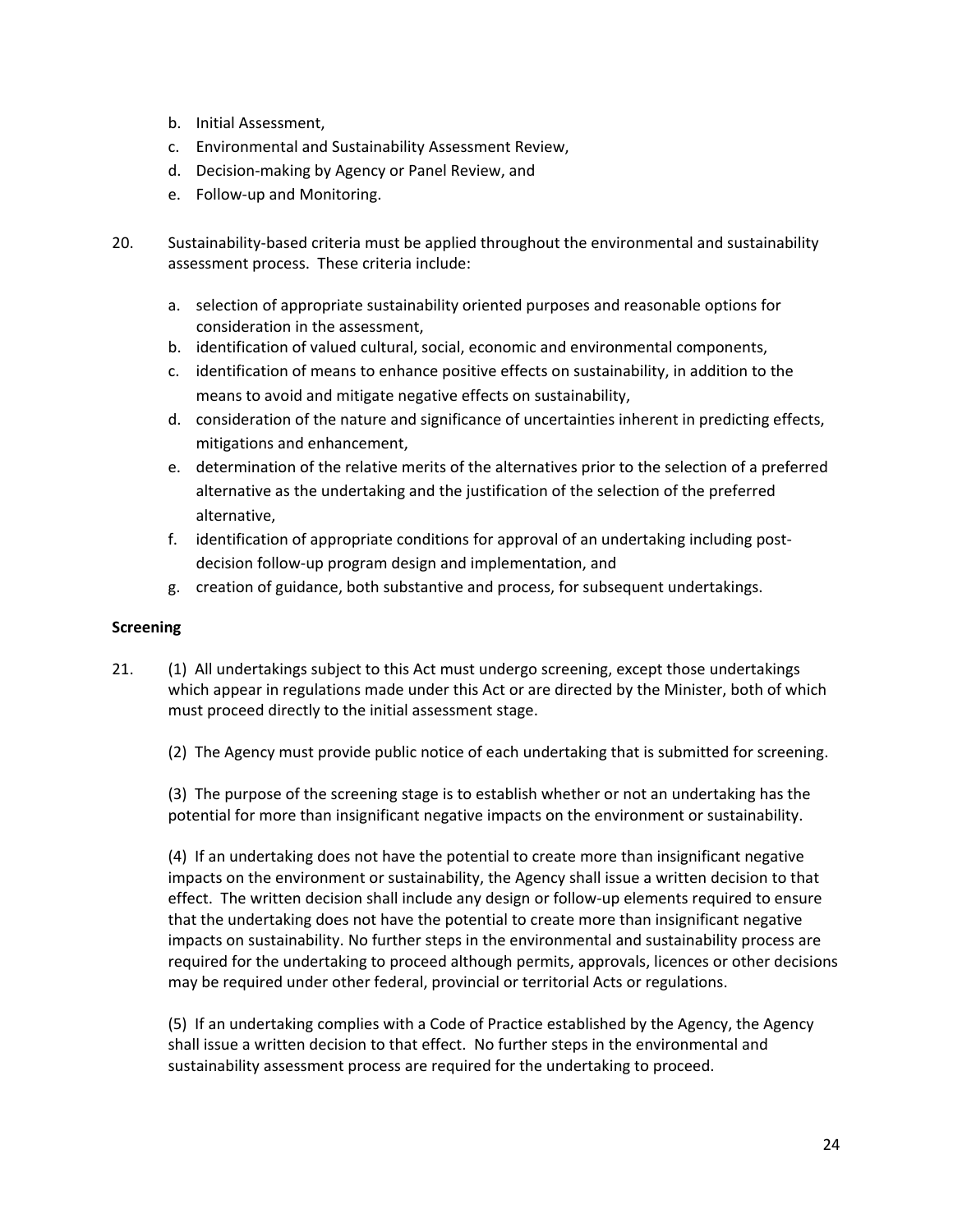(6) If an undertaking has the potential to create more than insignificant negative impacts on the environment or sustainability, then the undertaking must proceed through all steps in the environmental and sustainability assessment process.

(7) The screening decision of the Agency is subject to judicial review.

### **Initial Assessment**

- 22. (1) The purpose of the initial assessment is to establish:
	- a. The scope of the undertaking to be subject to environmental and sustainability assessment.
	- b. The appropriate level of assessment.
	- c. The appropriate body to conduct the assessment. The assessment may be conducted by the Agency or by Panel Review.
	- d. The scientific standards, methodologies and terms of reference to be used through the assessment process.
	- e. The strategic level gaps that need to be addressed.

(2) The Agency must provide public notice of each undertaking that is submitted for initial assessment.

(3) If appropriate, the Agency may conduct an initial meeting with the proponent, federal, provincial, territorial and/or aboriginal representatives, and other interested parties to discuss the items in s. 22(1).

(4) The Agency will release a written decision, with reasons, addressing the items in s. 22(1). If appropriate, the Agency will also outline the process to coordinate with [federal], provincial, territorial, Aboriginal and foreign governments.

(5) The initial assessment decision of the Agency is subject to judicial review.

#### **Environmental and Sustainability Assessment Review**

- 23. Every environmental and sustainability assessment of an undertaking under this Act must:
	- a. focus on maximizing progress towards sustainability,
	- b. aim to select the option which enhances sustainability benefits, while avoiding or mitigating significant negative effects and minimizing trade‐offs, and
	- c. consider and deliberate on all relevant cultural, social, economic and environmental aspects as components of complex and dynamic ecosystems.
- 24. (1) The environmental and sustainability assessment review may be conducted by the Agency or by Review Panel.
	- (2) The environmental and sustainability assessment must proceed by Review Panel where: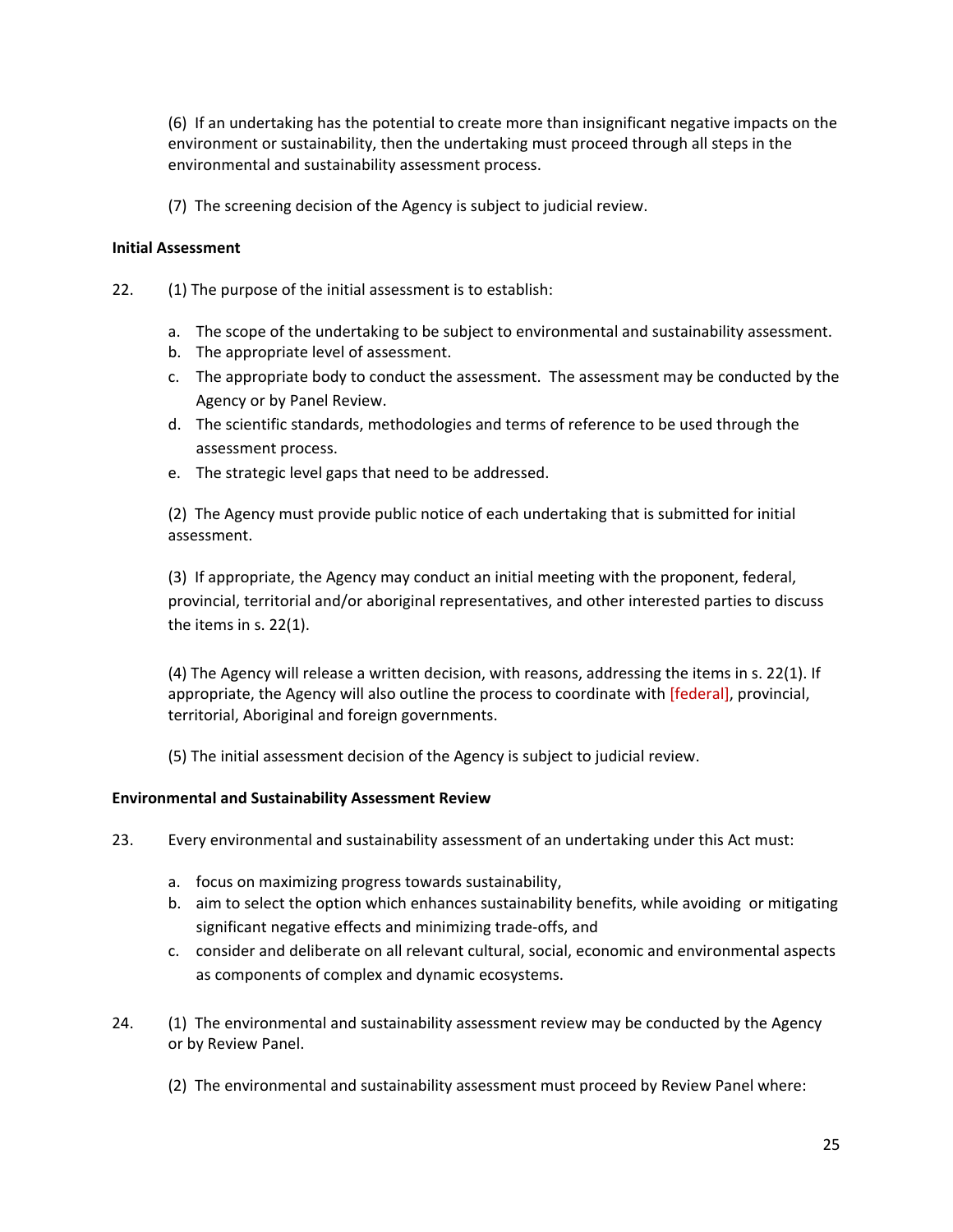- a. there is significant public concern about the proposed undertaking,
- b. another jurisdiction intends to hold a public hearing on the same undertaking,
- c. the undertaking involves complex scientific or other evidentiary matters that would benefit from a public hearing, or
- d. the undertaking is designated by regulation as requiring a Review Panel.
- (3) Where a matter is referred to a Review Panel, the Agency shall:
- a. consult with the appropriate federal, provincial, territorial and aboriginal authorities to appoint members of the panel, and
- b. appoint as members of the panel persons who are unbiased and free from conflict of interest, who have knowledge or experience relevant to the undertaking and who have experience with adjudication.

(4) Where a matter is referred to a Review Panel, the Agency may direct that the panel review be conducted jointly with a panel review established by another federal, provincial, territorial or Aboriginal authority.

- 25. When conducting an environmental and sustainability assessment under this Act, the Agency or the Review Panel, as the case may be, shall:
	- a. ensure that information required for the assessment is obtained and made available to the public in a timely fashion,
	- b. maximize the transparency and accountability of the deliberations, and
	- c. facilitate and provide opportunity for meaningful and effective public participation.
- 26. The Agency, the Review Panel or the Joint Review Panel, as the case may be, may direct non‐ disclosure of evidence, documents or other material evidence when the review panel is satisfied that such disclosure would cause specific and direct harm to the environment, to a commercial interest or an Aboriginal interest.
- 27. The Review Panel or the Joint Review Panel, as the case may be, may summon any person to appear as a witness before the panel to give evidence, oral or written, and to produce documents or other material evidence necessary to conduct the environmental assessment.
- 28. The Review Panel or the Joint Review Panel, as the case may be, may direct that evidence, documents or other material evidence are privileged when the review panel is satisfied that such disclosure would cause specific, direct and substantial harm to a witness.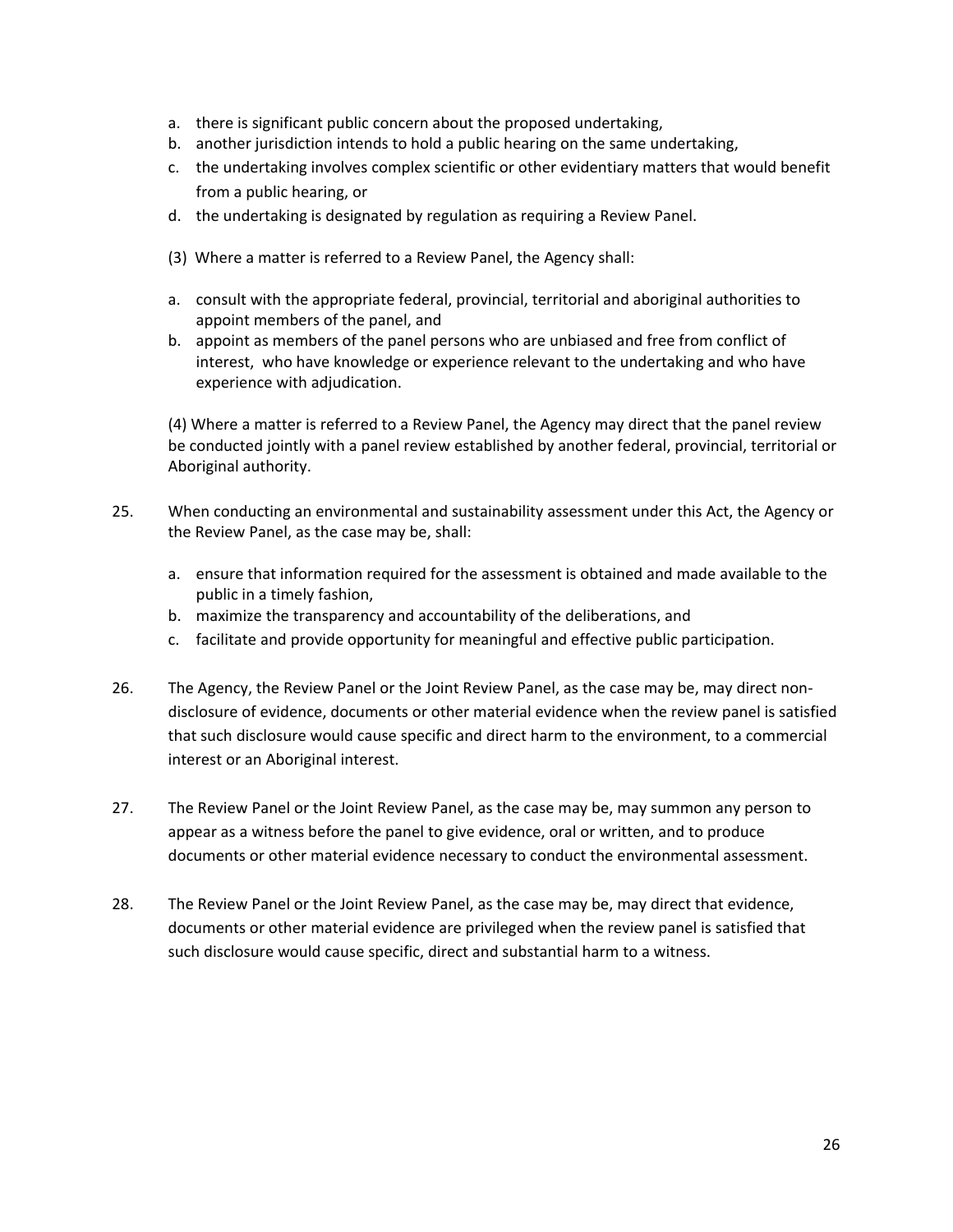#### **Decision‐Making**

- 29. (1) The Agency, the Review Panel or the Joint Review Panel, as the case may be, must prepare a report setting out the rationale and conclusions related to the environmental and sustainability assessment. The report must include:
	- a. a decision as to whether or not a certificate of environmental and sustainability assessment will be issued for the undertaking,
	- b. if a certificate of environmental and sustainability assessment is to be issued, all design, enhancement, mitigation, monitoring and follow-up measures required for the undertaking,
	- c. explicit justification of the decision, including elaboration of the decision criteria and trade‐ off rules applied in the review,
	- d. explicit consideration of information, comments and evidence provided by the public, including establishing that the undertaking meets the needs and addresses the concerns of the public, and
	- e. if Aboriginal interests are involved, consideration of whether or not the process and decision are sufficient to meet the Crown's obligations for consultation and accommodation of Aboriginal interests.

(2) If the report relates to a strategic environmental and sustainability assessment, it must provide clear substantive and process guidance for subsequent undertakings covered by the assessed policy, plan or program, code of practice, or region.

- 30. If the Agency or the Review Panel determines that the undertaking subject to environmental and sustainability assessment is not likely to make a positive contribution to sustainability, then a certificate of environmental and sustainability assessment will not be issued by the Agency and the undertaking cannot proceed.
- 31. If the Agency or the Review Panel determines that the undertaking subject to environmental and sustainability assessment review is the most desirable option and likely to make a positive contribution to sustainability, then a certificate of environmental and sustainability assessment will be issued by the Agency. The certificate of environmental and sustainability assessment must include, as conditions:
	- a. all design aspects, including enhancement, mitigation and avoidance measures, that are necessary to make the undertaking a positive contribution to sustainability, and
	- b. a follow‐up program which clearly sets out the obligations and responsibilities of the proponent and the relevant government agencies or bodies.

#### **Follow‐up Programs**

32. **(**1) For each undertaking for which a certificate of environmental and sustainability assessment is issued, a follow‐up program must be established and conducted by the proponent to monitor and address the potential social, cultural, economic, environmental and interactive impacts of the undertaking.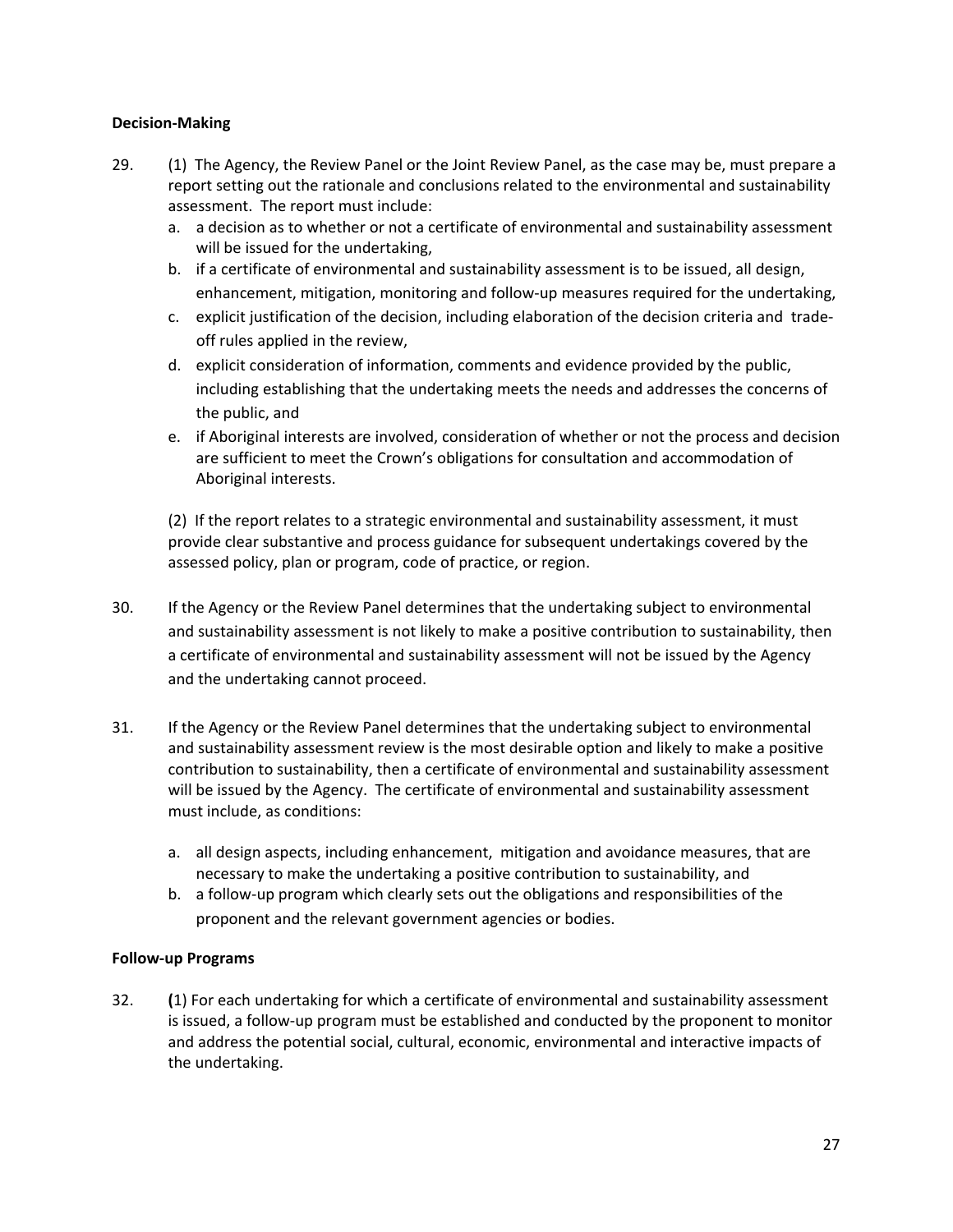(2) The follow‐up program must be proposed and assessed in the course of the environmental and sustainability assessment process.

(3) The follow‐up program as described in the certificate of environmental and sustainability assessment constitutes an enforceable condition which must be met by the proponent and incorporated into licences, approvals, permits or other authorizations issued by the [federal/provincial] government.

- 33. (1) The follow-up program must consist of:
	- a. plans and mechanisms to collect and evaluate data for the purposes of monitoring potential social, cultural, economic, environmental and interactive impacts of the project,
	- b. plans and mechanisms to evaluate and compare collected data with standards, predictions and expectations set forth in the environmental and sustainability assessment report, and
	- c. plans and mechanisms to make decisions and take appropriate action in response to collected data and its evaluation.

(2) The follow‐up program must be designed to address the entire life‐cycle of the undertaking. In circumstances prescribed by regulation, the follow-up program may continue beyond the end of the undertaking in order to monitor, evaluate and manage continuing adverse social, cultural, economic and environmental effects.

(3) In designing follow‐up programs, there must be consideration of the results of follow‐up monitoring and response from previous, similar undertakings.

(4) At the time of issuance, the certificate of environmental and sustainability assessment may explicitly require adaptive management where there are unavoidable uncertainties in the event that proposed mitigation measures are not working as predicted. This means that, if data collected and evaluated during the follow‐up program demonstrate that mitigation measures are not working to mitigate adverse social, cultural, economic, environmental and interactive impacts as anticipated, mitigation measures may be modified in accordance with collected data and evaluation. Adaptive management may only be allowed where the undertaking and associated mitigation measures are designed for adaptation.

34. (1) The proponent of the undertaking must ensure that all data collected and evaluated during the course of the follow‐up program are provided to the Agency. The Agency must publish these data and make them publicly available on the Agency's registry.

(2) If data collected and evaluated during the course of the follow‐up project indicates that mitigation measures are not working to mitigate adverse social, cultural, economic, environmental and interactive impacts as anticipated, then:

a. The proponent may advise the Agency of its decision, along with supporting evidence, to adaptively modify mitigation measures. The Agency must publish this decision and make it publicly available on the Agency's registry.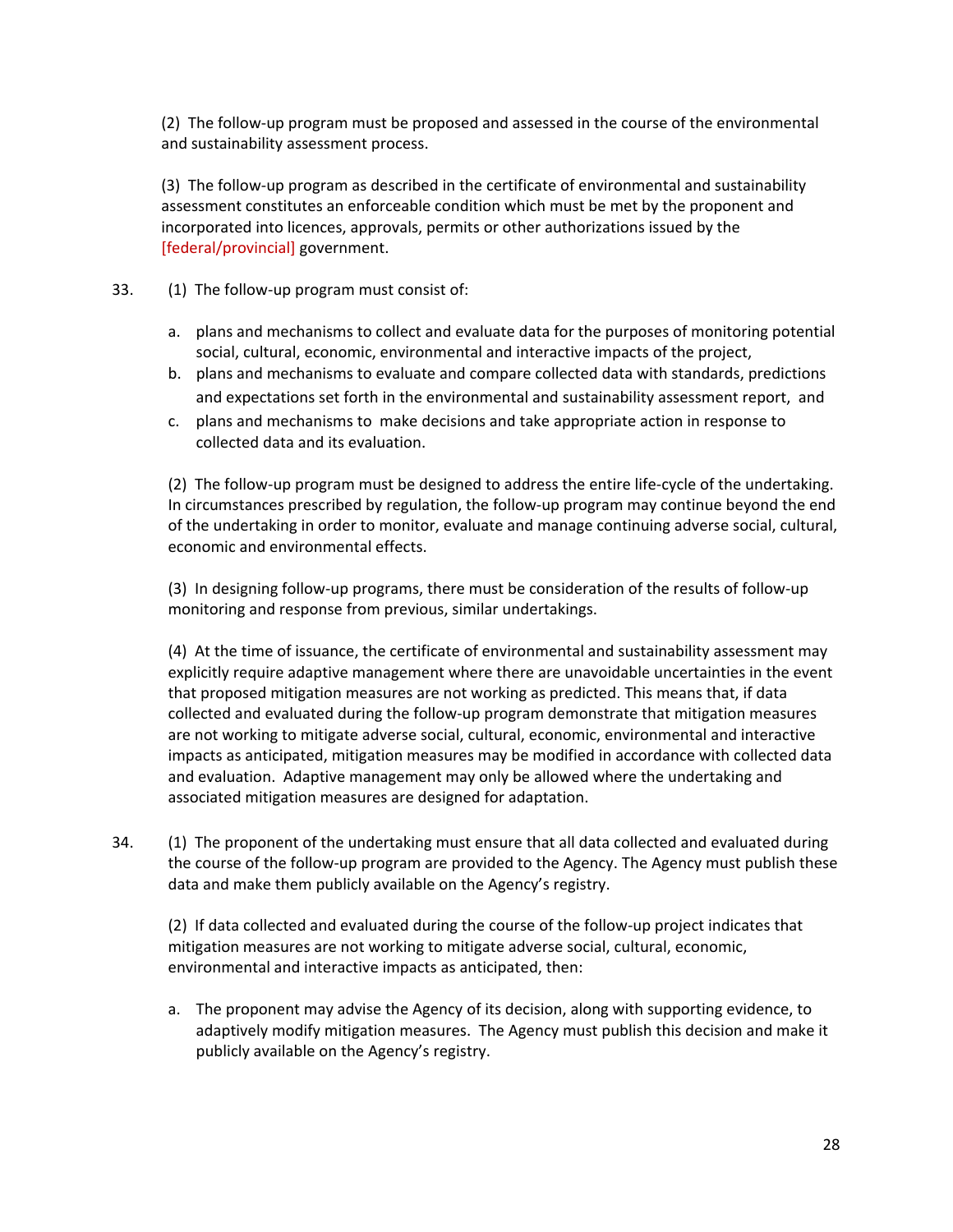b. The Agency, the Minister or a member of the public may request adaptive modification of the mitigation measures in accordance with the follow‐up program. The Agency must publish this request and make it publicly available on the Agency's registry.

(3) If appropriate, the Agency may direct a process which includes opportunity for meaningful and effective public participation for consideration of the proponent's decision in subsection (2)(a) or of the request in subsection (2)(b) above.

#### **Judicial Review**

- 35. The decision of the Agency or the Review Panel to not issue or to issue a certificate of environmental and sustainability assessment is subject to judicial review.
- 36. The conditions set forth in a certificate of environment and sustainability assessment may also be subject to judicial review.
- 37. Any person who
	- a. made submissions, written or oral, in the environmental and sustainability assessment process,
	- b. had intervenor status in the environmental and sustainability assessment process,
	- c. is directly affected by the decision to issue or not issue a certificate of environmental and sustainability assessment,
	- d. is directly affected by the undertaking, or
	- e. represents a genuine public interest related to the undertaking

may seek judicial review of decisions made under this Act.

- 38. An application for judicial review in connection with any matter under this Act shall be refused where the sole ground for relief established on the application is a defect in form or a technical irregularity.
- 39. No action lies or shall be commenced against a member of a Review Panel for or in respect of anything done or omitted to be done, during the course of and for the purposes of the environmental and sustainability assessment by the Review Panel.

**Discussion of Part 5: Public Participation in the Environmental and Sustainability Assessment Process** Public participation is an essential element of any ESA process which should be encouraged as an asset. The ESA process should strive to accommodate as much public participation as there is public interest.

Accordingly, the Model Law sets out the minimum requirements for meaningful and effective public participation in Part 1. Part 5 of the Model Law expands upon these minimum requirements by setting out a variety of provisions designed to encourage and accommodate public participation. These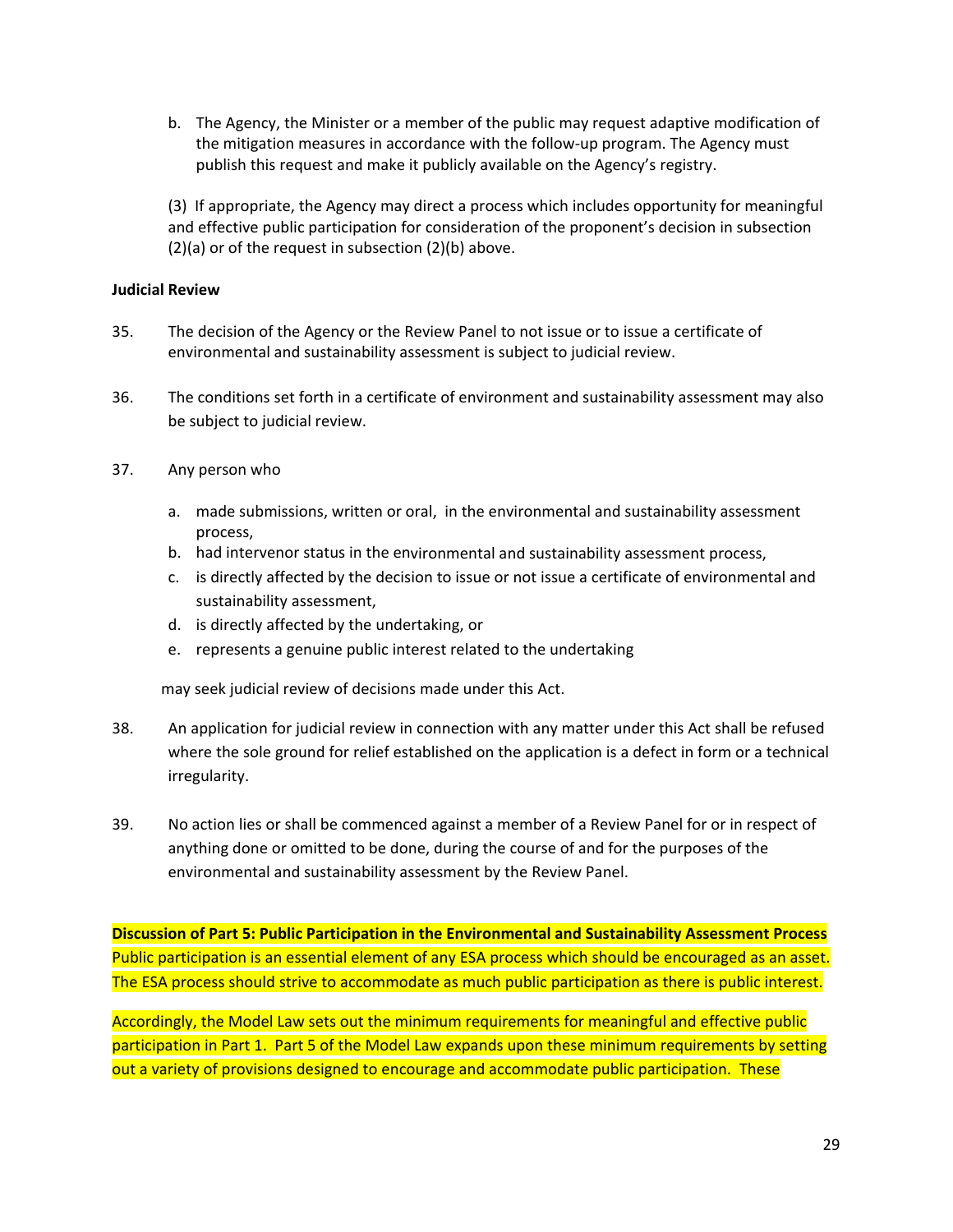provisions include process requirements (such as public notice), public participant funding, public participation assistance, petition rights and establishing a public registry of information.

The Model Law expands the right of public participation to include those persons with a genuine public interest. Currently, under *CEAA, 2012*, the right to participate in the environmental assessment process is limited to those persons who qualify as interested parties. An interested party is a person who is directly affected by a project or who has relevant information or expertise.<sup>21</sup>

The "genuine interest" approach to standing requires that the participant demonstrate a genuine, legitimate, tangible, or bona fide interest or concern in the matter to be decided. The genuine interest test strikes a balance between bringing issues forward and screening out frivolous, unmeritorious challenges. The Supreme Court of Canada holds that:<sup>22</sup>

…the need to grant public interest standing in some circumstances does not amount to a blanket approval to grant standing to all who wish to litigate an issue.

The legal test for a genuine interest approach to determining standing before the courts is settled and comprised of three aspects:<sup>23</sup>

- **a** serious issue,
- a genuine or legitimate interest in the decision, and
- no other reasonable or effective way for the matter to be heard.

Courts do not grant public interest standing on issues that can be addressed by private litigants.

Demonstrating genuine interest generally requires a history of involvement in an issue or an established record of "legitimate concern" for the interest to be represented. An example in the Alberta context is provided by *Western Canada Wilderness Committee* v. *Alberta*. <sup>24</sup> A non‐governmental organization was found to have a genuine interest in a timber resource agreement between government and a private party because the organization was incorporated for purposes related to wilderness in western Canada, including education, information, conservation, and protective status.

It is the view of the ELC that an enhanced and more inclusive approach to standing is justified for two primary reasons. First, the information needs for an appropriate public interest decision are high and should be reflected in an inclusive rather than an exclusive process. Second, a more inclusive approach to standing will minimize legal challenges that are otherwise likely in light of recent Alberta Court of Appeal judgments.

<sup>&</sup>lt;sup>21</sup> Canadian Environmental Assessment Act, 2012, S.C. 2012, c. 19, s. 52 [CEAA, 2012] at s. 2(2).<br><sup>22</sup> Canadian Council of Churches v. R., [1992] 1 S.C.R. 236.<br><sup>23</sup> Finlay v. Canada, [1986] 2 S.C.R. 607.<br><sup>24</sup> Western Can

<sup>108</sup> D.L.R. (4th) 495, 2 W.W.R. 378.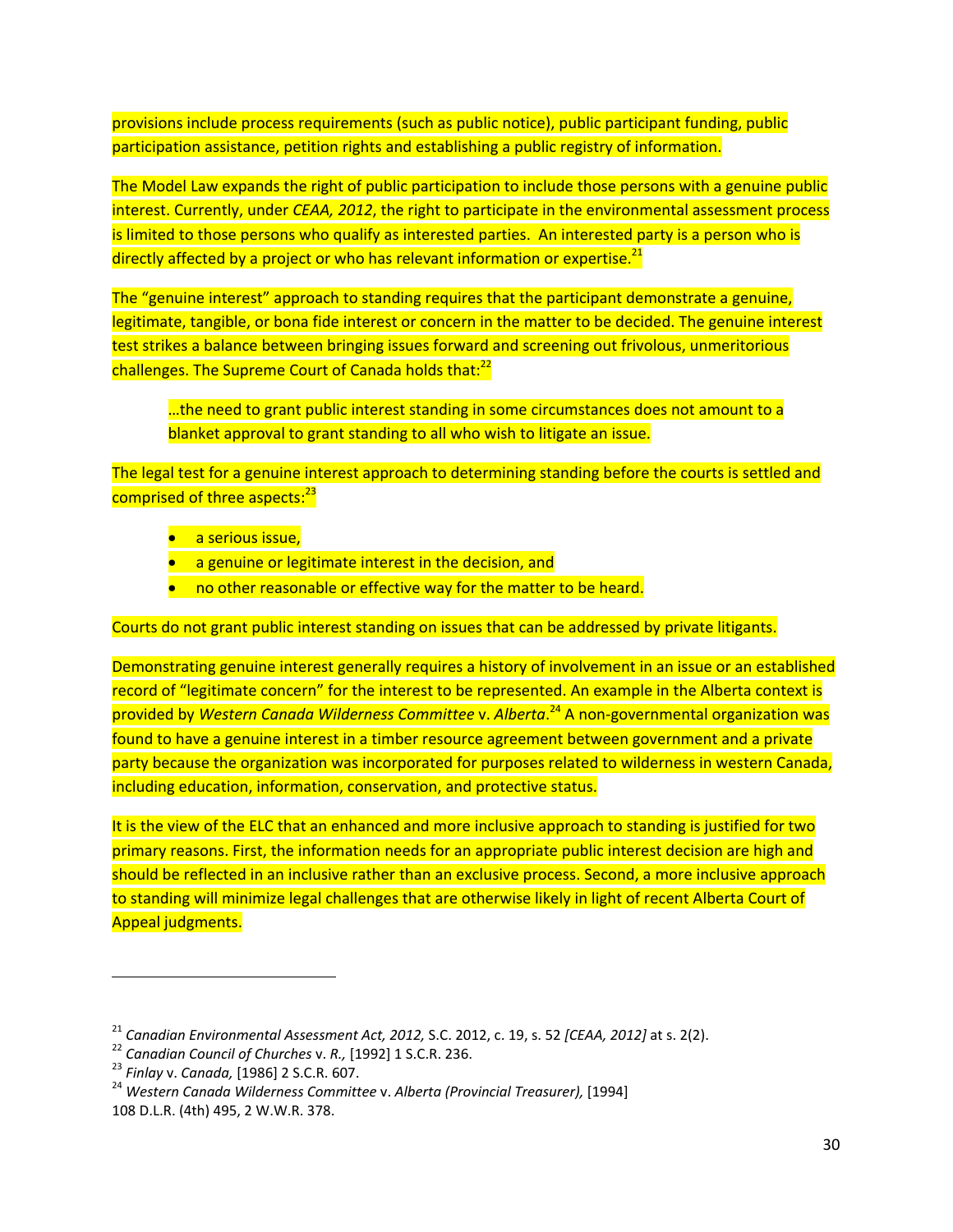It should be noted that while the Model Law provides the legislative framework for encouraging and accommodating meaningful and effective public participation, the implementation of that framework will have a tremendous impact on public participation. For example, a very formal and legalistic process can be inaccessible to members of the public which results in less effective and less meaningful participation.<sup>25</sup> Careful consideration will be required in designing and implementing the ESA process to ensure an accessible process that enables meaningful and effective public participation.

#### **Part 5**

#### **Public Participation in the Environmental and Sustainability Assessment Process**

40. (1) Meaningful and effective public participation is an essential element of the environmental and sustainability assessment process and there should be a level of public engagement equal to public interest.

(2) The Agency and, if applicable, the Review Panel must ensure that there is an opportunity for meaningful and effective public participation throughout the environmental and sustainability assessment process, especially with regard to:

- a. the identification of need, purposes and potential alternatives from which to select the undertaking,
- b. determination of the scope of the environmental and sustainability assessment,
- c. selection of relevant cultural, social, economic, environmental and interactive components for assessment,
- d. specification of the sustainability-based criteria for the evaluations and decisions,
- e. comparative analysis of the anticipated and potential effects of the alternatives,
- f. selection of the preferred alternative for the undertaking,

- g. determination of whether or not the proposed undertaking is the most desirable option and is likely to make a positive contribution to sustainability and, where appropriate, what conditions need to be imposed in any approval, and
- h. development of the follow‐up program, including the possibility of adaptive management.
- 41. The process for public participation in the environmental and sustainability assessment process must include:
	- a. Public notice of the initially defined purposes, need and alternatives for a proposed undertaking and the potential for assessment prior to any decision being made in relation to the undertaking under the Act.
	- b. Additional public notice of the proposed undertaking at the commencement of each step of the environmental and sustainability assessment process.

<sup>25</sup> See, for example, G. Schneider et al, *Environmental Process Substitution: A Participant's View* (2007), online: Canadian Environmental Network < [http://rcen.ca/sites/default/files/uploads/epa\\_final\\_substitution.pdf>](http://rcen.ca/sites/default/files/uploads/epa_final_substitution.pdf) .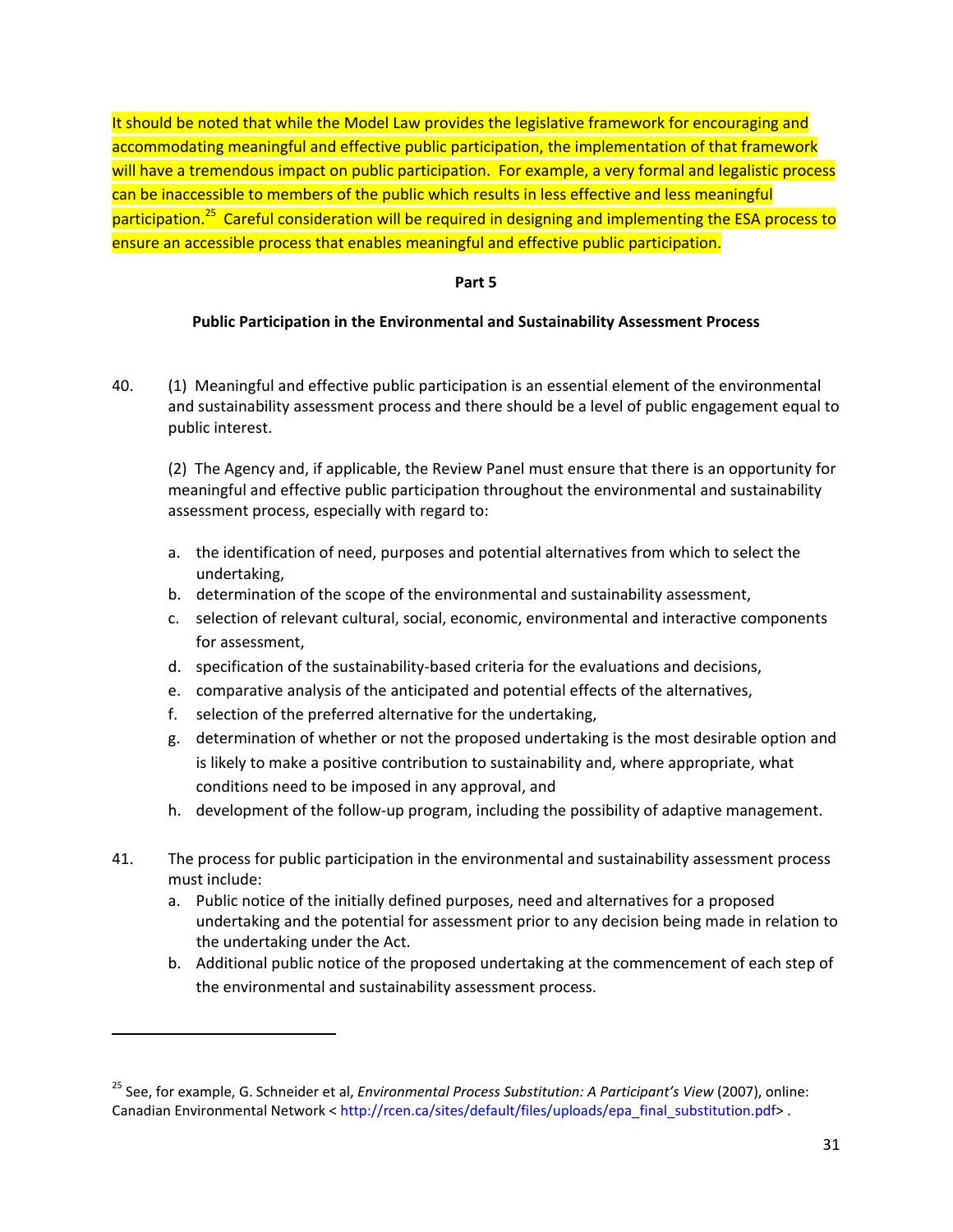- c. An opportunity for any member of the public to provide written comments to the Agency and, if applicable, the Review Panel at each step of the environmental and sustainability assessment process.
- d. An opportunity for any member of the public to attend and participate in informal conferences, meetings or information sessions held by the Agency or, if applicable, the Review Panel.
- e. An opportunity for members of the public to participate in written or oral hearings before the Agency and, if applicable, the Review Panel. Members of the public entitled to participate in such hearings include those persons who are directly affected by the proposed undertaking, those persons who represent a genuine public interest related to the proposed undertaking and those persons who have relevant information or expertise related to the undertaking. The Agency and, if applicable, the Review Panel may extend rights to participate in written or oral hearings to other persons.
- 42. (1) The Agency and, if applicable, the Review Panel must ensure public notice is provided:
	- a. by general notice via posting on the website of the Agency and the Registry, and
	- b. by direct notice to those members of the public who may be directly affected by the proposed undertaking, those members of the public whom the proponent knows to have concern or interest in regard to the undertaking, and those members of the public who the Agency or, if applicable, the Review Panel knows to have concern or interest in regard to the undertaking.

(2) The Agency or, if applicable, the Review Panel may also provide general public notice via traditional forms of advertising such as newspapers, radio and television, posting in public buildings or other prominent locations, mass direct mailings, holding open houses and so forth.

- 43. The Agency and, if applicable, the Review Panel may decide to conduct informal conferences, meetings or information sessions where:
	- a. members of the public have demonstrated a desire for access to the environmental and sustainability assessment process,
	- b. there is a need to facilitate the participation of the members of the public, particularly to manage potential conflict in a non‐adversarial setting,
	- c. there is a potential to exchange information and to engage in a constructive dialogue, and
	- d. there is a need to clarify roles and issues in the environmental and sustainability assessment process.
- 44. In the course of written or oral hearings conducted by the Agency or, if applicable, the Review Panel, public participants must be granted the opportunity to:
	- a. explain and answer questions pertaining to that participant's written submissions to the Agency or, if applicable, the Review Panel,
	- b. attend all public sittings of the Agency or, if applicable, the Review Panel, and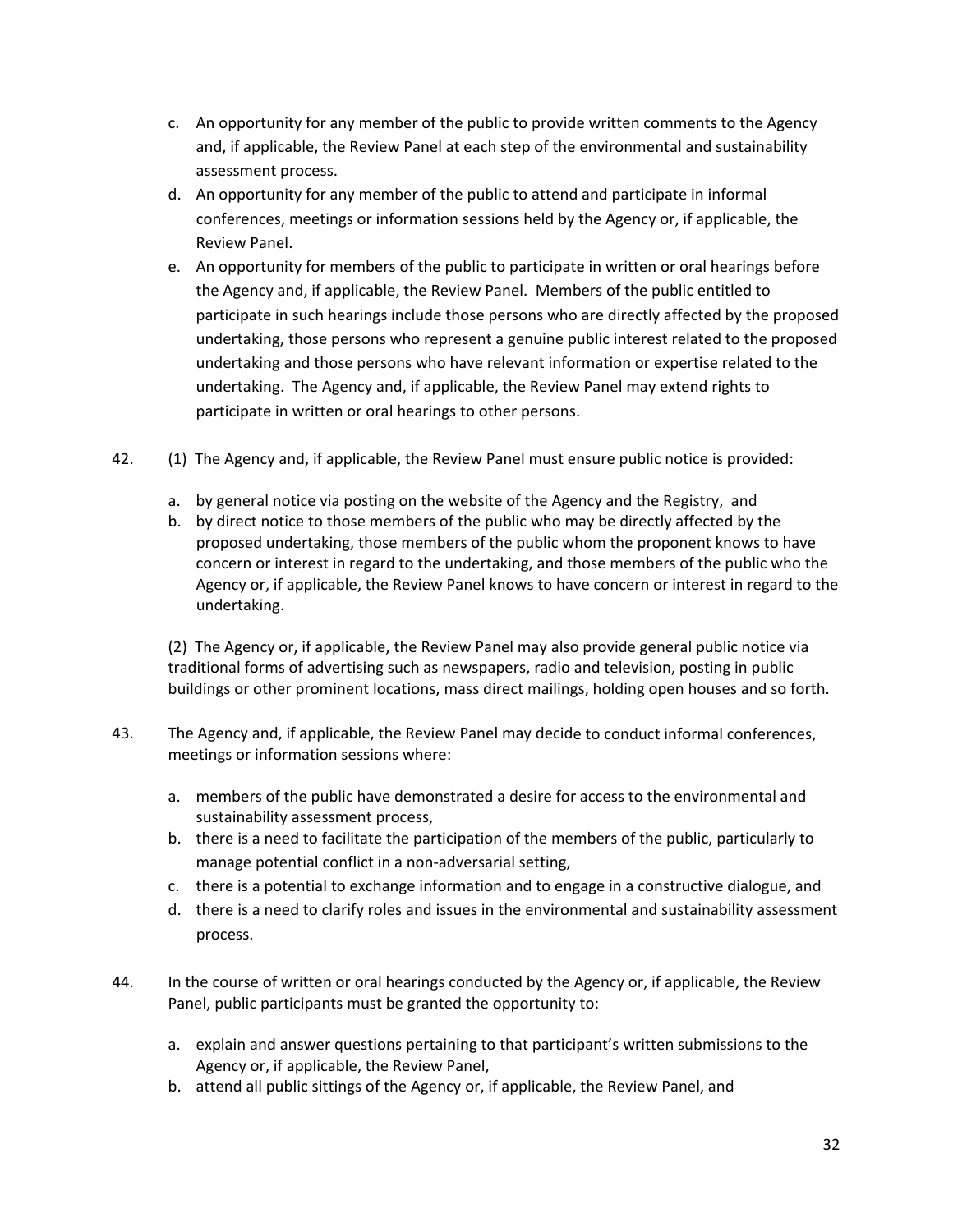- c. exchange information and proposals with the proponent, the Agency, the Review Panel (if applicable) and other participants.
- 45. (1) The proponent of the undertaking –either on its own initiative or at the direction of the Agency – may develop and conduct its own public engagement programs.

(2) The Agency may develop guidelines or other materials to assist proponents with developing and conducting public engagement programs.

(3) Public engagement programs developed and conducted by the proponent do not discharge the requirement of the Agency and, if applicable, the Review Panel to provide an opportunity for meaningful and effective public participation throughout the environmental and sustainability assessment process.

#### **Public Participation Funding**

- 46. The Agency must establish a public participation funding program to facilitate public participation throughout the entire environmental and sustainability assessment process, including participation in monitoring follow‐up programs.
- 47. (1) Notice of the public participation funding program shall be provided in conjunction with notice of commencement of the screening or, if the undertaking is included in regulations to the Act, commencement of the initial assessment step.

(2) A person or group of persons that intends to participate in the environmental and sustainability assessment process may apply to the Agency for participant funding at any point in the environmental and sustainability assessment process or in the follow-up program.

(3) The application for funding shall be in a form and contain such information as the Agency may require.

- 48. (1) Participant funding shall be provided to any applicant whom the Agency determines:
	- a. has clearly demonstrated an interest in the social, cultural, economic, environmental and/ or interactive effects of the undertaking,
	- b. if the applicant is a group of persons, has an established record of concern or demonstrated a commitment to the interest that it represents,
	- c. the representation of the applicant's interest would contribute to and assist the Agency and, if applicable, the Review Panel in the environmental and sustainability assessment of the undertaking,
	- d. the applicant does not have sufficient financial resources to enable adequate representation of its interest, and
	- e. the applicant has a clear proposal for its use of any funding that may be provided and has appropriate financial controls to ensure that any funding is used for the purposes for which it is given.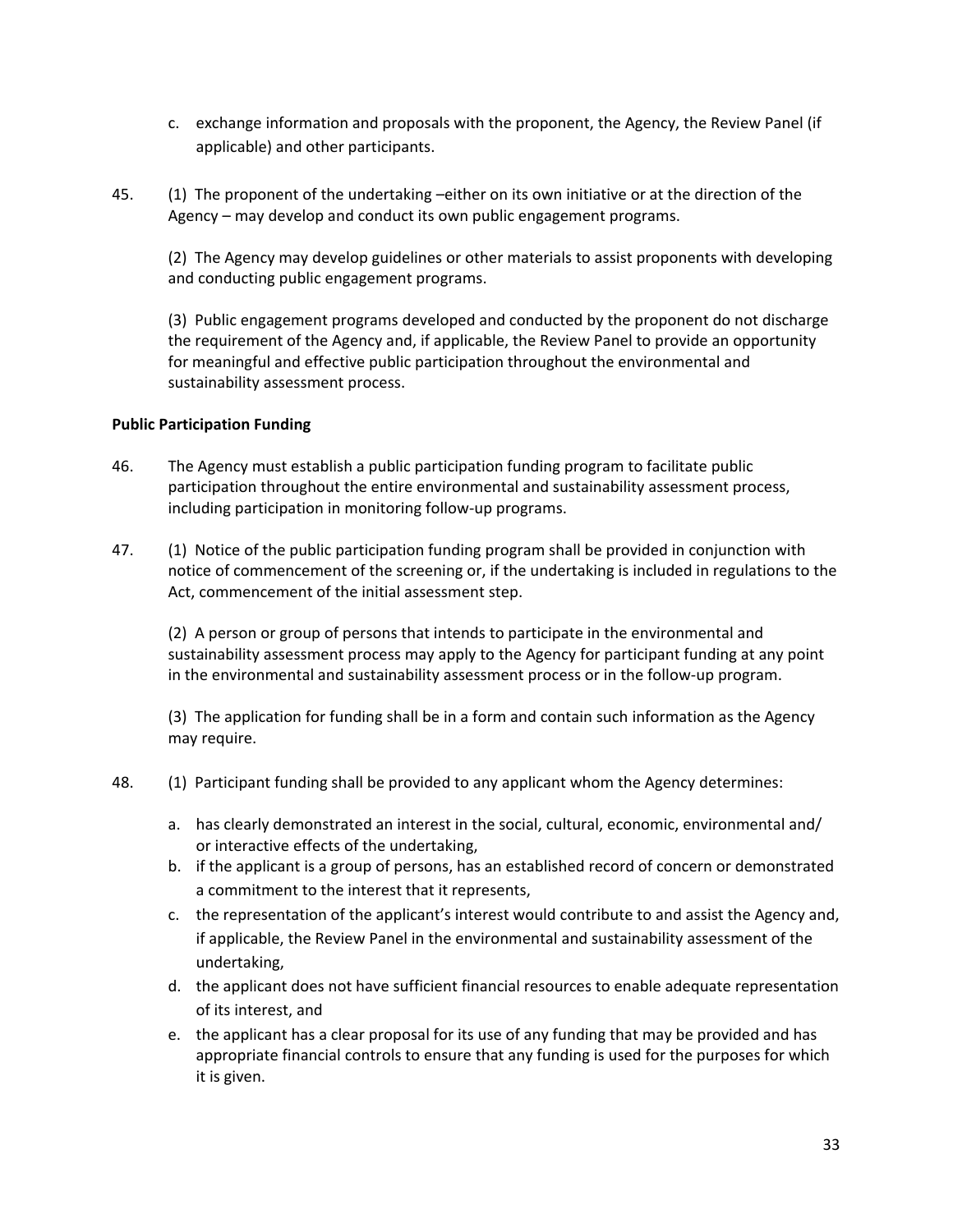(2) If the Agency determines that an applicant does not meet the requirements set out in s. 48(1), it may still determine that the applicant should be granted participant funding.

49. (1) The level of participant funding must be sufficient to enable meaningful and effective public participation in the environmental and sustainability assessment process and in monitoring the follow‐up program.

(2) In determining the level of participant funding, the Agency shall have regard to the reasonable need for legal fees, expert fees and undertaking independent studies.

#### **Public Participation Assistance**

50. (1) The Agency shall establish a program to provide education and guidance to those persons interested in participating in environmental and sustainability assessments and in monitoring follow‐up programs.

(2) The program shall include training on the availability and the use of opportunities for public participation provided by the Act.

(3) The program shall include interpretation, educational and other material necessary to understand information in environmental and sustainability assessment reports and decisions.

#### **Petitions**

- 51. Any person resident in [Canada/the Province], who is 18 years or older, may petition the Minister to conduct an environmental and sustainability assessment of a proposed undertaking.
- 52. The petition for environmental and sustainability assessment must
	- a. state the name and address of the petitioner,
	- b. state the proposed scope of the environmental and sustainability assessment, and
	- c. state the rationale for requesting an environmental and sustainability assessment.
- 53. (1) The Minister must, within 120 days of receipt of the petition, either submit the matter to the Agency for an environmental and sustainability assessment or deny the petition with reasons.

(2) If the Minister determines that the undertaking is likely to have a significant impact on sustainability, then he or she must require an environmental and sustainability assessment of that project.

#### **[Canadian/Provincial] Environmental and Sustainability Assessment Registry**

54. (1) There is hereby established a registry entitled the [Canadian/Provincial] Environmental and Sustainability Assessment Registry which shall consist of an internet site and physical environmental and sustainability assessment files.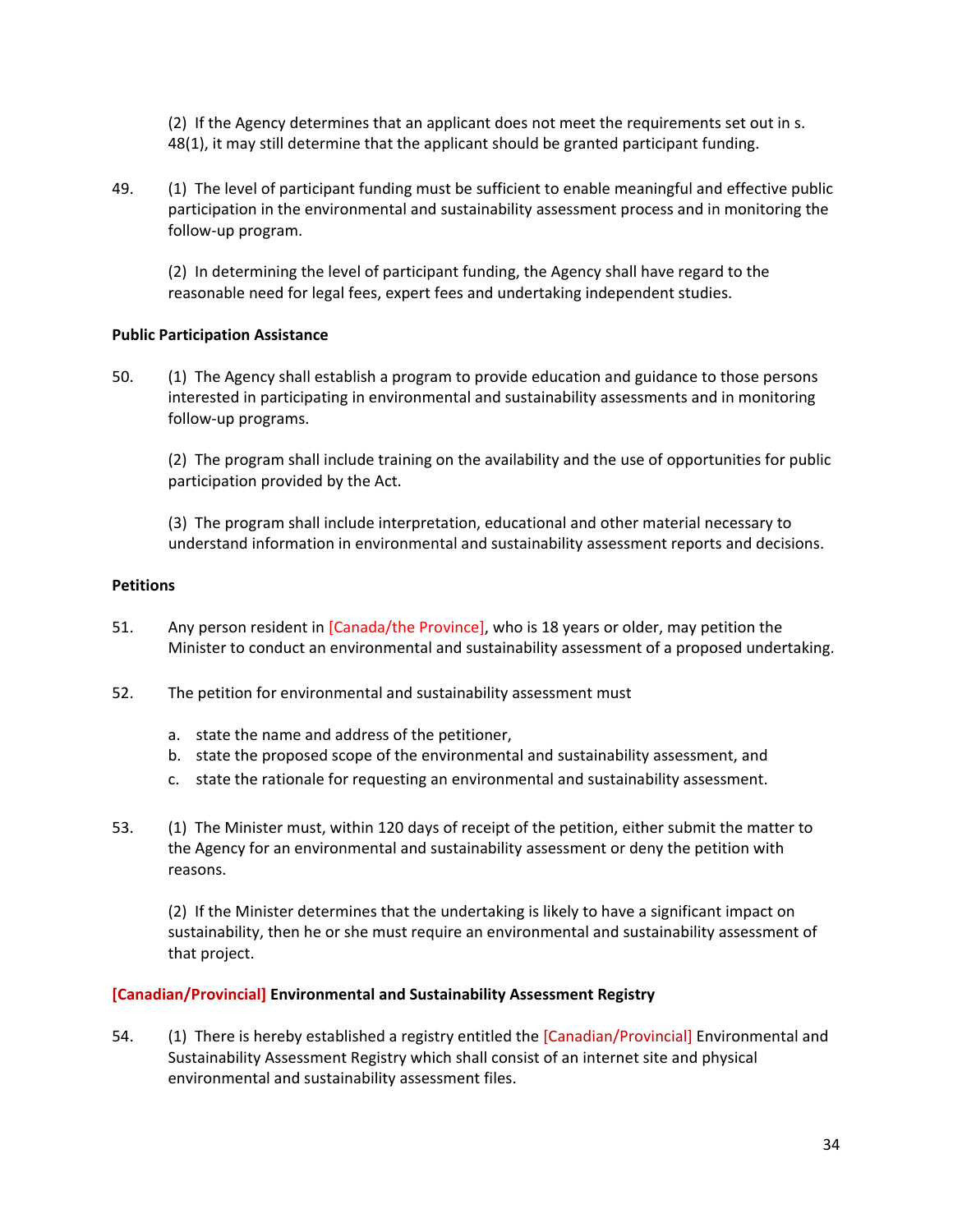(2) The purpose of the registry is to facilitate public access to records relating to environmental and sustainability assessments, to provide notice of those assessments in a timely manner and to provide information about and generated by follow‐up programs.

(3) The registry must be maintained and operated in a manner that ensures convenient public access.

(4) The Agency must ensure that the following records and information are maintained in the registry and published on the internet site:

- a. any public notice that is issued by the Agency or the review panel,
- b. all petitions submitted to the Minister under the Act,
- c. any decisions made by the Minister pertaining to petitions made under the Act,
- d. a description of all undertakings submitted to the Agency for screening or pre‐assessment,
- e. screening decisions issued by the Agency,
- f. pre‐assessment decisions issued by the Agency,
- g. all information, comments and submissions provided by the proponent in the course of the assessment process,
- h. all information, comments and submissions received from the public or other participants in the course of the assessment process,
- i. environmental and sustainability assessment reports issued by the Agency or by Review Panels,
- j. certificates of environmental and sustainability assessment issued by the Agency,
- k. all data collected and evaluated in the course of follow‐up programs established pursuant to the Act,
- l. all decisions, and supporting evidence, to adaptively modify mitigation measures,
- m. all requests for investigation under the Act,
- n. all enforcement actions taken pursuant to the Act,
- o. any information that could be obtained pursuant to the *Access to Information Act*, R.S.C. 1985, c. A-1/provincial equivalent,
- p. any information prescribed by regulations made pursuant to the Act, and
- q. any other information that the Agency considers appropriate.

(5) In order to facilitate the creation of substantive and process guidance for subsequent undertakings, records and information maintained in the registry shall not be destroyed or deleted at any time.

## **Discussion of Part 6: Multi‐Jurisdictional Cooperation and Coordination**

Multi-jurisdictional cooperation and coordination is an issue in ESA legislation, not only when dealing with foreign nations, but also within Canada on a federal-provincial/territorial basis and between provinces/territories.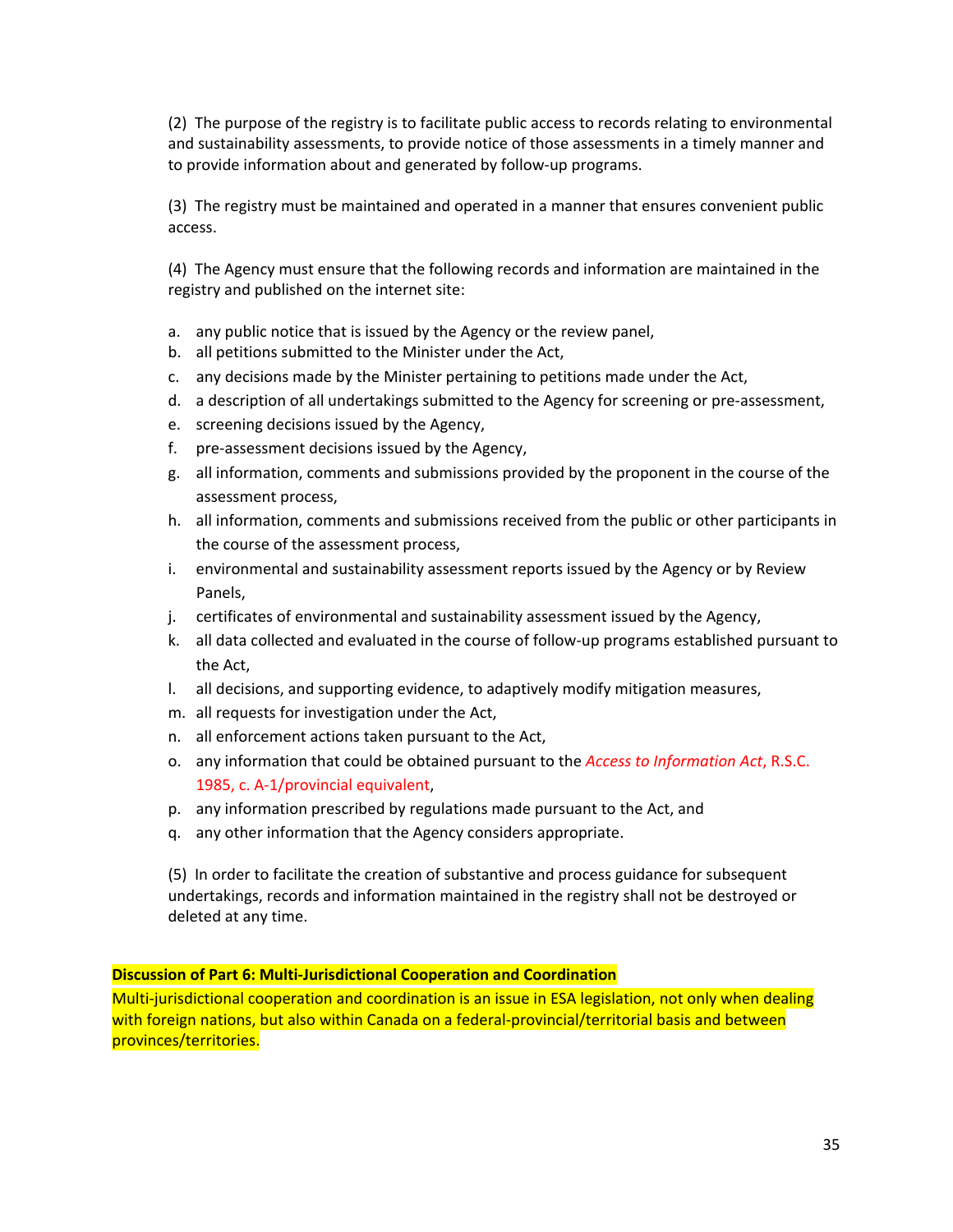#### **Cooperation and Coordination on a Federal‐Provincial/Territorial Basis**

In Canada, the legislative powers of the federal and provincial governments are determined by sections 91, 92 and 92A of the *Constitution Act.*<sup>26</sup> The *Constitution Act* does not grant jurisdiction over environmental matters *per se* to either level of government. However, each level of government is granted jurisdiction over heads of power which touch upon environmental matters.

Provinces have jurisdiction over the management and sale of provincial public lands (including timber), property and civil rights, matters of a local or private nature, and local works and undertakings. As well, the provinces have jurisdiction over non‐renewable natural resources, forestry resources and electrical energy within the province. It should also be noted that, aside from legislative jurisdiction, each province owns most of the natural resources located within its borders.

The federal government has jurisdiction over navigation and shipping, sea‐coast and inland fisheries, federal lands, trade and commerce, and criminal matters. In addition, the federal government has the power to make laws for the peace, order and good government of Canada ("POGG") and to implement any international treaty which Great Britain entered on behalf of Canada (migratory birds).

Given the constitutional division of powers in Canada, discrete environmental matters often fall into the jurisdiction of both the federal and provincial governments. This is the case with environmental assessment. The Supreme Court of Canada ‐ in its seminal decision *Friends of the Oldman River Society* v. *Canada (Minster of Transport)*, [1992] 1 S.C.R. 3 – confirmed that the federal government has constitutional authority to conduct environmental assessment of projects located within a province.

In *MiningWatch Canada* v. *Canada (Fisheries and Oceans)*, [2010] 1 S.C.R. 6, the Supreme Court of Canada directly considered *CEAA, 1992*. In this case, a proposed copper and gold open pit mining and milling operation located in British Columbia was subject to both a provincial and federal environmental assessment process. While the Court's decision primarily focused upon the appropriate use of tracking and scoping decisions under *CEAA, 1992*, it also considered inter‐jurisdictional coordination of environmental assessment processes. The Supreme Court of Canada stated (paragraphs 41 and 42):

I should note that while, for federal environmental assessment purposes, a project will include the entire project as proposed, the RAs can, and should, minimize duplication by using the coordination mechanisms provided for in the Act. In particular, federal and provincial governments can adopt mutually agreeable terms for coordinating environmental assessments (s. 58(1)(c) and (d)). Full use of this authority would serve to reduce unnecessary, costly and inefficient duplication. Cooperation and coordination are the procedures expressed in the CEAA (see s. 12(4)).

In the present case, the federal environmental assessment should have been conducted for the project as proposed by Red Chris. The proposed project was described in the CSL. Therefore, the requirements of s. 21 applied. The RAs were free to use any and all federal provincial

<sup>26</sup> *Constitution Act, 1867*, (U.K.), 30 & 31 Vict. C. 3, reprinted in R.S.C. 1985, App. II, No. 5.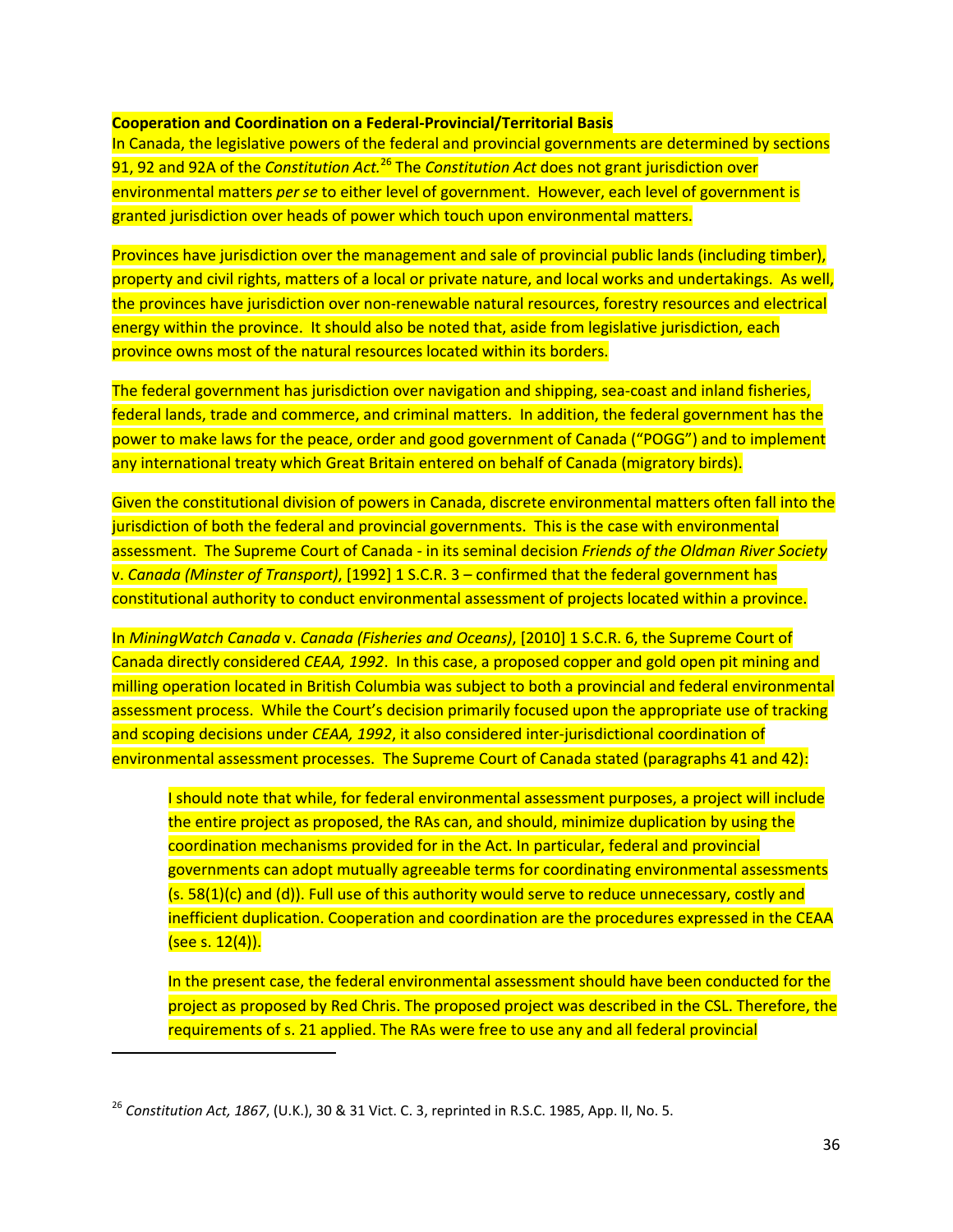coordination tools available, but they were still required to comply with the provisions of the CEAA pertaining to comprehensive studies. The RAs in this case acted without statutory authority by conducting a screening.

In other words, the solution to problems of overlap and duplication is to improve coordination and cooperation between the provincial and federal governments. There is no indication that the federal government ought to delegate its environmental assessment responsibilities to the provincial governments.

Arlene Kwasniak has written extensively on the issue of harmonization of federal and provincial environmental assessment processes.<sup>27</sup> Kwasniak makes a distinction between the concepts of overlap and duplication. Overlap is result of the constitutional division of powers between the federal and provincial governments. Overlap also results from the numerous, complex governmental ministries (even within one level of government). On the other hand, duplication may exist and cause inefficiencies. The efficiency of the environmental assessment process can be improved by addressing unnecessary duplication (not by attempting to eliminate overlap which is a constitutional reality).

Kwasniak indicates that harmonization of federal and provincial environmental assessment processes is acceptable when it requires coordination, cooperation and, in some cases, convergence of EA processes. However, harmonization that involves the elimination or erosion of one level of government's constitutionally authorized interest in a project is not acceptable. Unacceptable harmonization efforts would include the "equivalency" or "substitution" of provincial EA processes for the federal EA process.

Kwasniak warns of several issues that may arise out of attempts to harmonize federal and provincial EA processes:

<sup>27</sup> Arlene Kwasniak, *Harmonization in Environmental Assessment in Canada: The Good, The Bad and The Ugly* (2008), online: Canadian Environmental Network

[<sup>&</sup>lt;http://rcen.ca/sites/default/files/uploads/epa\\_harmonization.pdf>;](http://rcen.ca/sites/default/files/uploads/epa_harmonization.pdf) Arlene Kwasniak, *The Eviscerating of Federal Environmental Assessment in Canada,* (2009), online: University of Calgary Faculty of Law Blog [<http://ablawg.ca/2009/03/31/the](http://ablawg.ca/2009/03/31/the%E2%80%90eviscerating%E2%80%90of%E2%80%90federal%E2%80%90environmental%E2%80%90assessment%E2%80%90in%E2%80%90Canada)‐eviscerating‐of‐federal‐environmental‐assessment‐in‐Canada>*;* Arlene Kwasniak, *Reviewing the Canadian Environmental Assessment Act: A Citizen's Backgrounder* (2009)*;* Arlene Kwasniak, "Environmental Assessment, Overlap, Duplication, Harmonization, Equivalency, and Substitution: Interpretation, Misinterpretation, and a Path Forward" (2009) 20 JELP 1; Arlene Kwasniak, *The Fading Federal Presence in Environmental Assessment and the Muting of the Public Interest Voice* (2011), online: University of Calgary Faculty of Law Blog [<http://ablawg.ca/2011/10/19/the](http://ablawg.ca/2011/10/19/the%E2%80%90fading%E2%80%90federal%E2%80%90presence%E2%80%90in%E2%80%90environmental%E2%80%90assessment%E2%80%90and%E2%80%90the%E2%80%90muting%E2%80%90of%E2%80%90the%E2%80%90public%E2%80%90interest%E2%80%90voice)-fading-federal-presence-in-environmentalassessment-and-the-muting-of-the-public-[interest](http://ablawg.ca/2011/10/19/the%E2%80%90fading%E2%80%90federal%E2%80%90presence%E2%80%90in%E2%80%90environmental%E2%80%90assessment%E2%80%90and%E2%80%90the%E2%80%90muting%E2%80%90of%E2%80%90the%E2%80%90public%E2%80%90interest%E2%80%90voice)-voice>.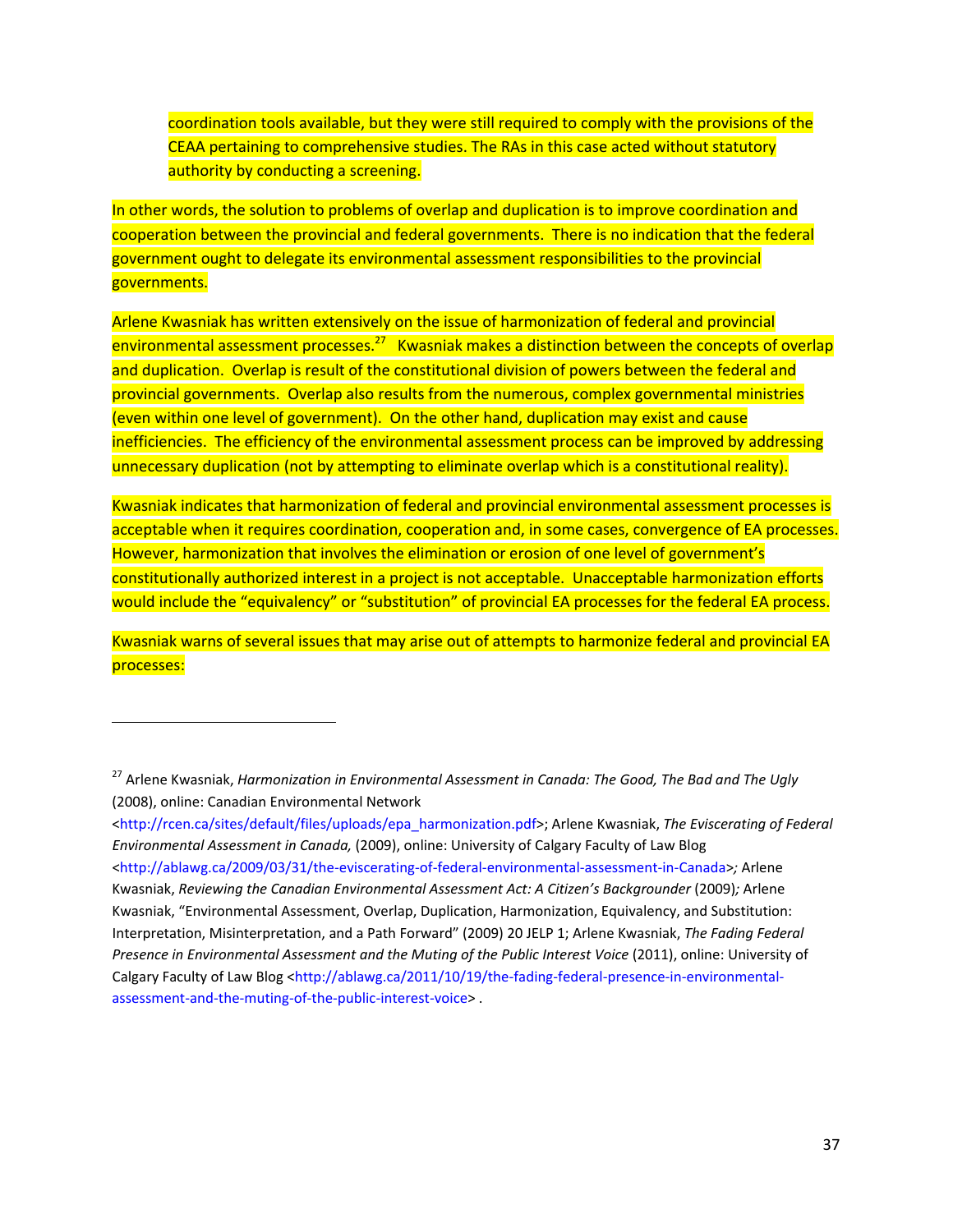- restraints on the exercise of jurisdiction due to harmonization requirements,
- one jurisdiction being cast into an inferior role (that is, acting as a consultant, not as a decision‐maker),
- interference with constitutional jurisdiction (including the failure of a level of government to exercise its exclusive area of jurisdiction),
- non-compliance with statutory authority due to harmonization requirements, and
- **•** reduced environmental standards.

Harmonization in the classic sense will require EA processes throughout Canada to incorporate EA process standards into domestic law and policy.

#### **Environmental Assessment in Other Countries: USA and Australia**

As is the case in Canada, the USA and Australia have both federal and state/provincial/territorial levels of government which have authority over environmental issues. In all three countries, legislative jurisdiction over environmental matters does not fit neatly into one level of government. The direction taken by the USA and Australia to address this overlap of jurisdiction is considered below.

In the USA, the federal EA process is set out in the *National Environmental Policy Act* (NEPA).<sup>28</sup> The NEPA relates only to federal government projects which may have significant environmental effects. This includes a federal agency's decisions including financing, assisting, conducting or approving projects or programs; agency rules, regulations, plans, policies or procedures; and legislative proposals. NEPA operates only at the federal level and does not overlap with state or other local land‐use controls.

Several states within the USA have introduced EA procedures which are very similar to NEPA which apply to activities taking place at the state level. However, many states do not have EA legislation (although these states often set requirements in addition to the NEPA requirements).

In Australia, issues of consistency and duplication have been concerns with EA. The response to these concerns was to adopt a national approach to EA: *A National Approach to Environmental Impact* Assessment in Australia (ANZECC).<sup>29</sup> The purposes of the national approach to EA are to:

- **•** reach a common understanding and agreement on principles and, where appropriate, the practice of EIA in Australia,
- **•** improve the EIA process, including increasing the efficiency of the contribution made by the process to environmental decision-making,
- reduce uncertainty about the application, procedures and functions of the process,
- **•** promote public understanding, and provide and facilitate consistent opportunities for public involvement,

<sup>28</sup> *Supra* note 18. <sup>29</sup> Ian Thomas and Mandy Elliot*, Environmental Impact Assessment in Australia: Theory and Practice, 4th ed.* (Sydney: The Federation Press, 2005) at chapter 6.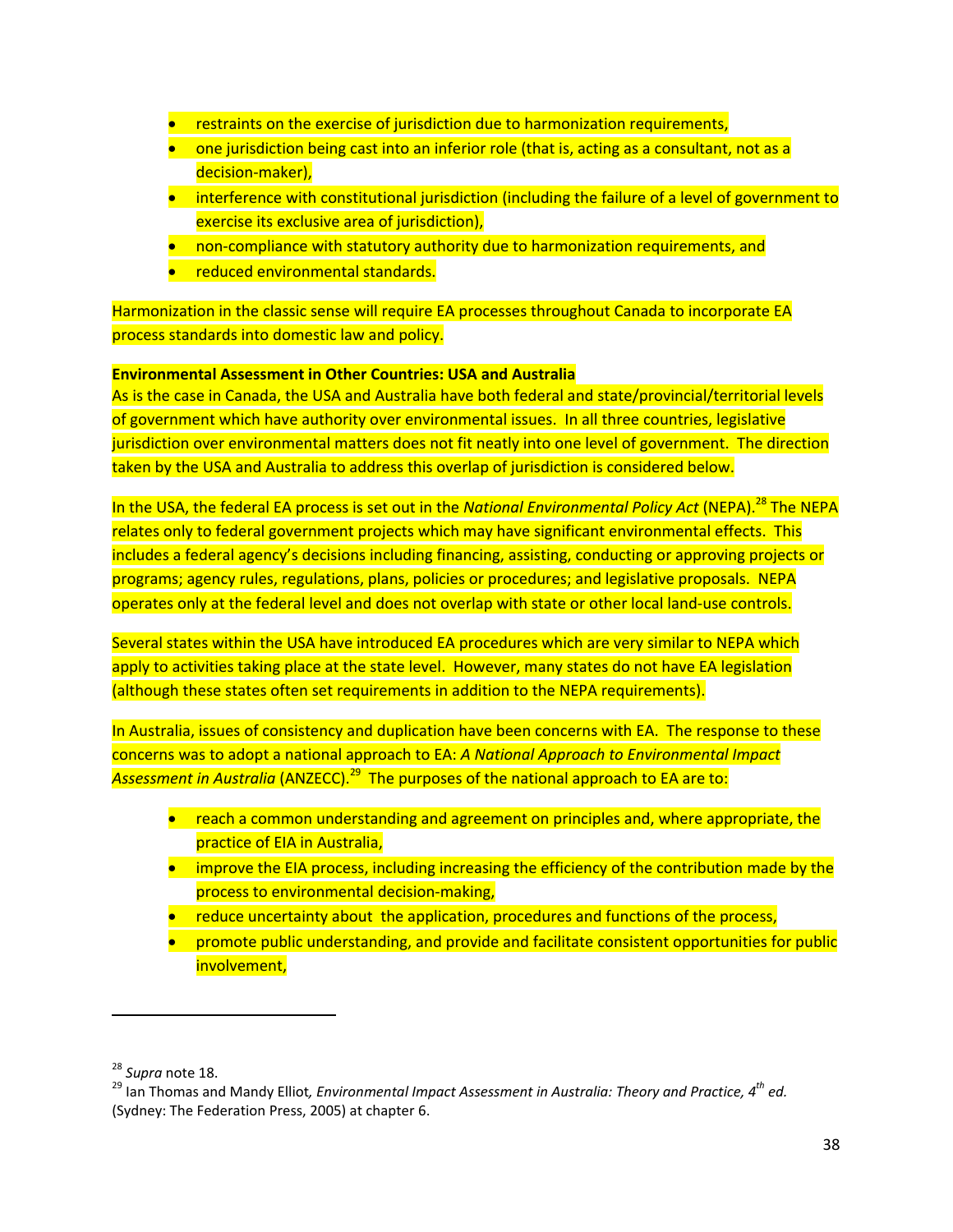- **Improve consistency of approach between jurisdictions in Australia responsible for EIA and,** where proposals may have environmental impacts across jurisdictions, to apply consistent environmental protection measures,
- avoid duplication where multiple jurisdictions apply, and
- identify and apportion responsibility for participants in the EIA process.

The federal EA process in Australia is governed by the *Environment Protection and Biodiversity Conservation Act* 1999 (EPBC) which came into effect in 2000. Under the EPBC, proponents are required to seek a determination from the federal environment minister as to whether or not a proposed action is a controlled action. If the action is a controlled action, then the EPBC applies and an approval from the environment minister is required. The EPBC will be triggered where an action:<sup>30</sup>

- will have or is likely to have a significant impact on a matter of national environmental significance (and the action is not subject to an exception), or
- will have or is likely to have a significant impact on the environment associated with Commonwealth land (i.e. the action will take place on Commonwealth land, on land outside Commonwealth land where the significant impact will be on Commonwealth land or any land if the action is taken by the Commonwealth).

There are seven areas of national significance under the EPBC:

- **•** world heritage properties,
- RAMSAR wetlands of international significance,
- **I** listed threatened species and ecological communities,
- migratory species protected under international agreements,
- **•** nuclear actions (including uranium mining),
- **•** Commonwealth marine environment, and
- **•** national heritage.

The government has published criteria in Administrative Guidelines to indicate when impacts will be considered significant.

The Model Law embraces the use of coordination and cooperation in instances of multi-jurisdictional assessment. Ideally, a national standard for environmental and sustainability assessment processes would be implemented throughout Canada with the result that proponents would have a single set of requirements responsive to federal, provincial and aboriginal jurisdictions. Hence, the Model Law provides for the same process federally and provincially. There is no process for substitution or delegation in the Model Law (which is in stark contrast to *CEAA, 2012* which proposes the use of both

<sup>&</sup>lt;sup>30</sup> It should be noted that an "action" is a project, development, undertaking, an activity (or series of activities). It does not include decisions to grant government authorizations or to provide funding.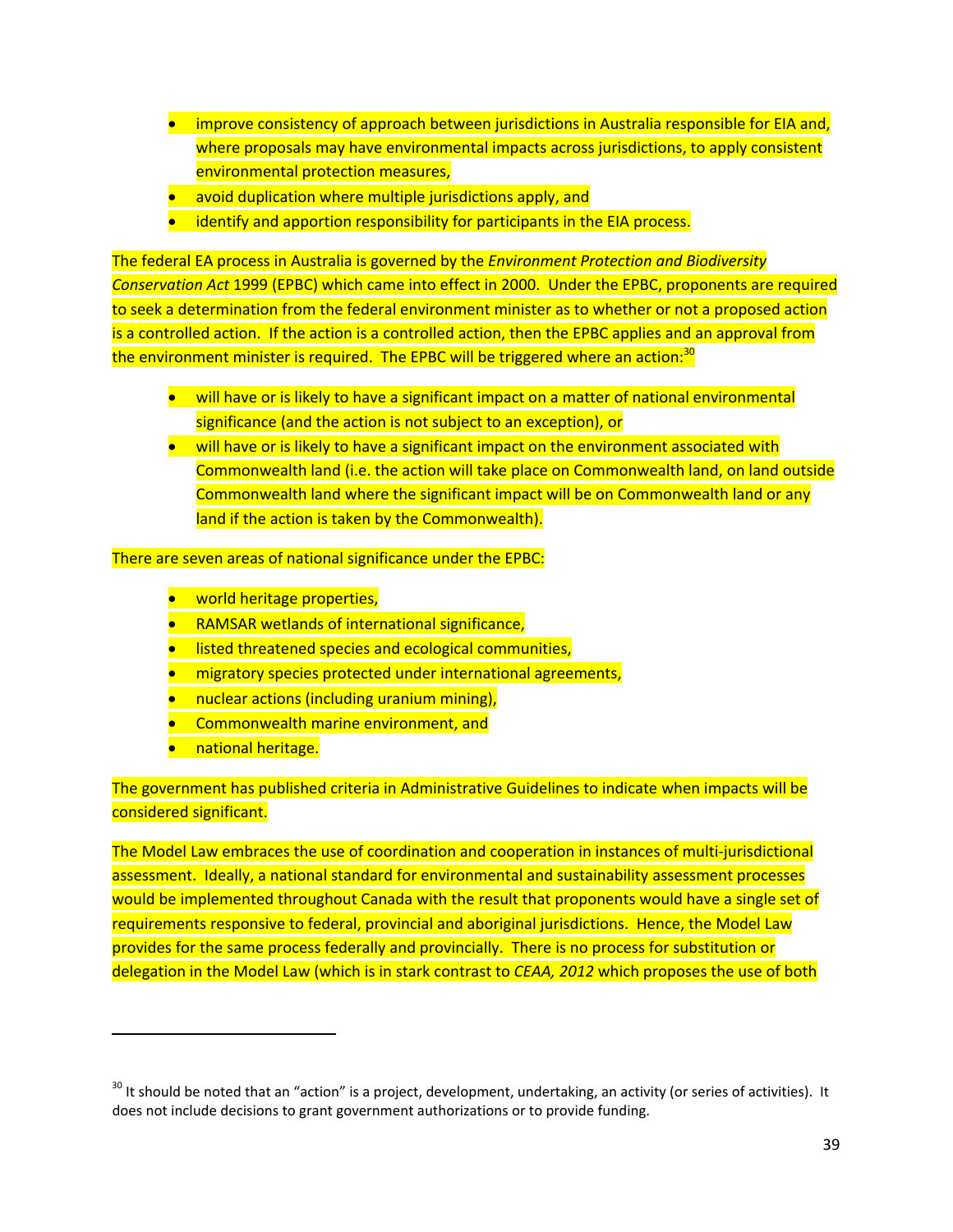substitution and equivalency to allow the federal government to avoid involvement in assessment that raises multi‐jurisdictional issues).

**Cooperation and Coordination on a Canada/Other Nation Basis and Between Provinces/Territories**  It is well known that the environmental impacts of human activities do not respect political borders. Transboundary environmental assessment ("TEA") aims to assess and address potential environmental harms across political borders. TEA can be applicable on a province-province basis or on a Canada-other nation basis.

Under international law, Canada has an obligation to perform TEA. Customary international law imposes the "harm principle" which has been expressed in the 1972 Stockholm Declaration as follows:

**Principle 21:** States have, in accordance with the Charter of the United Nations and the principles of international law, the sovereign right to exploit their own resources pursuant to their own environmental (and developmental) policies and the *responsibility to ensure that activities within their jurisdiction or control do not cause damage to the environment of other States or of areas beyond national jurisdiction*. [emphasis added]

Furthermore, Canada has entered into international agreements which impose an obligation to perform TEA. For example, Canada is a signatory to and has ratified the *United Nations Economic Commission for Europe Convention of Environmental Impact Assessment in a Transboundary Context (Espoo, 1991)* (the "*Espoo Convention*"). The *Espoo Convention* requires that parties undertake EA prior to authorizing a listed activity that is likely to cause significant adverse transboundary impact. If an activity is not listed under the *Espoo Convention*, a party may still request discussion of whether or not the activity is likely to have significant adverse transboundary impact. The *Espoo Convention* sets out requirements for notification, minimum contents of a TEA and dispute resolution mechanisms.

Canada also has agreed, pursuant to the *North American Agreement on Environmental Cooperation*, to:

**Article 10(7):** Recognizing the significant bilateral nature of many transboundary environmental issues, the Council shall, with a view to agreement between the Parties pursuant to this Article within three years on obligations, consider and develop recommendations with respect to:

- (a) assessing the environmental impact of proposed projects subject to decisions by a competent government authority and likely to cause significant adverse transboundary effects, including a full evaluation of comments provided by other Parties and persons of other Parties;
- (b) notification, provision of relevant information and consultation between Parties with respect to such projects; and
- (c) mitigation of the potential adverse effects of such projects.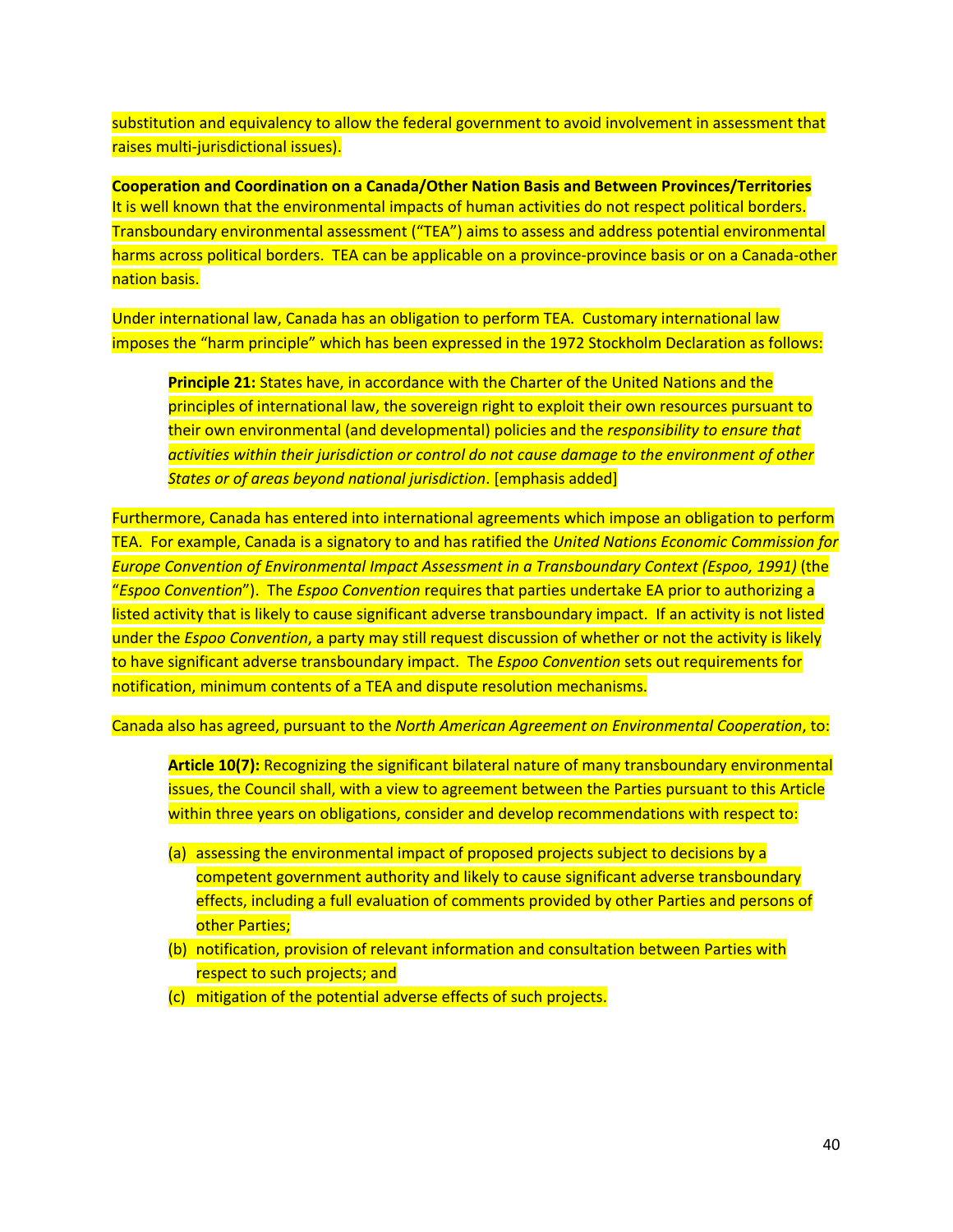The parties to the *North American Agreement on Environmental Cooperation* – Canada, US and Mexico – have developed a draft *North American Agreement on Transboundary Environmental Impact Assessment (1997)*. However, negotiations on this matter have stalled and the TEA agreement has not moved beyond the draft stage.<sup>31</sup>

Aside from the *Espoo Convention* and the *North American Agreement on Environmental Cooperation*, Canada is a signatory to other international agreements that impose obligations for TEA. These include the *United Nations Convention on the Law of the Sea*, the *Convention on Biodiversity* and the *Antarctic* **Protocol.** Canada also has entered into bi-lateral agreements with the US which are relevant to TEA: the *US‐Canada Air Quality Agreement* and *Boundary Waters Treaty*.

In Canada, the international TEA requirements have been implemented by incorporating them into the domestic legal framework.<sup>32</sup> Essentially, transboundary environmental impacts are considered in the same manner as domestic environmental impacts. This approach does not recognize that the rights of sovereign states cannot be derogated unilaterally.<sup>33</sup> As well, transboundary situations create unique concerns with notification and consultation, access to information and remedies. $34$ 

At least one legal commentator – Neil Craik ‐ has concluded that the structure of transboundary rules under *CEAA, 1992* fails to implement international legal requirements.<sup>35</sup> Under s. 47 of *CEAA, 1992*, a TEA can be triggered when requested by a province or state, or at the Minister's discretion. According to Craik, the decision to conduct a TEA under s. 47 of *CEAA, 1992* should be more transparent. Increased transparency would be consistent with domestic public participation rights and emerging international rights to public participation. Craik argues that trading off environmental values for economic gain may be a valid domestic policy choice but, if there are significant transboundary environmental risks, that decision cannot be made solely by the source state. As such, processes for requesting TEA and consultation are important mechanisms for managing transboundary impacts. Craik argues that the best chance of success in managing transboundary impacts is through bilateral agreements that harmonize jurisdictions.<sup>36</sup> In Craik's view, it is not appropriate to consider substitution as an approach because each jurisdiction is required to exercise its own jurisdictional authority.

<sup>&</sup>lt;sup>31</sup> According to Neil Craik, "Transboundary Environmental Assessment: International and Constitutional Dimensions" (2010) 21 JELP 107 at page 4, the negotiations regarding TEA under the *North American Agreement on Environmental Cooperation* "foundered on Mexican concerns over the reciprocal application of the agreement since the Mexican domestic laws were more inclusive than the requirements in the United States."<br><sup>32</sup> Craik, *ibid* and John Knox, "The Myth and Reality of Transboundary Environmental Impact Assessment" (2002) 96

Am. J. Int'l L. 291.<br><sup>33</sup> Craik, *ibid.*<br><sup>34</sup> Kees Bastmeijer and Timo Koivuriva, *Theory and Practice of Transboundary Environmental Impact Assessment* 

<sup>(</sup>Boston: Martinus Nijhoff Publishers, 2008) at chapter 5.<br><sup>35</sup> Craik, *supra* note 31.<br><sup>36</sup> Although standardization may be more desirable because it creates a standardized approach to environmental

assessment across jurisdictions, Craik, *ibid*, concludes this is not likely to happen due lack of political will.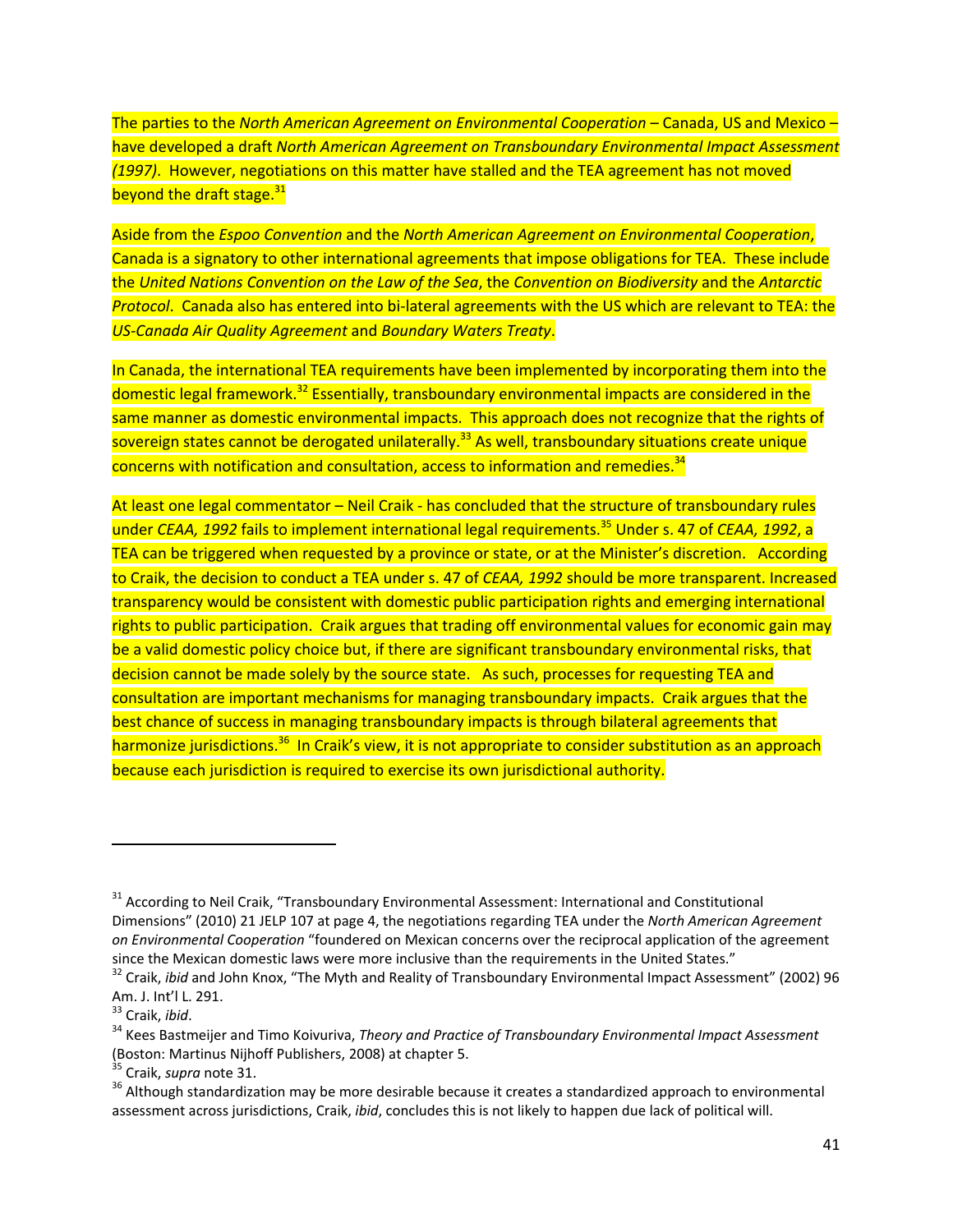According to another legal commentator – Kersten – the effectiveness of TEA can be improved by replicating the institutional setting that supports EA on a domestic basis in the international arena.<sup>37</sup> In other words, domestic EA is supported within a jurisdiction by political and legal accountability and by substantive environmental law. These institutional supports are not necessarily in place in the international arena. As such, Kersten suggest that arrangements for TEA need to incorporate several elements:

- Create political accountability by requiring notification of major environmental nongovernmental organizations.
- Create a private right to challenge the procedural adequacy of TEA thereby ensuring legal accountability.
- Impose a duty of due diligence between states (rather than strict liability) to effectively regulate the manner in which development proceeds (rather than effectively disallowing development). Each state would be required to use the best available technology, choose the best location and take appropriate mitigation measures.

Another legal commentator - Kennett - has criticized the wholly discretionary nature of the transboundary provisions in *CEAA, 1992*.<sup>38</sup> Kennett notes that there is complete discretion as to whether or not to conduct a TEA and that there is not even a requirement to respond with reasons for any decision made. There is no requirement to conduct a TEA. Kennett concludes that, while the federal government has good constitutional authority to conduct TEA, it is unlikely to do so due to the lack of strong legal tools and political will. It is Kennett's suggestion that the *Espoo Convention* be adopted as a model for a decentralized model of TEA within Canada. In this model, the provinces take the lead (as opposed to a centralized model where the federal government takes the lead). Kennett's proposed model has six key features:

- mandatory requirement that transboundary effects be identified and taken into account in each jurisdiction's EA regimes,
- requirements for notification of parties in other jurisdictions that may be affected by transboundary impacts and procedure for responding to such notification,
- guarantee the rights of government and the public in other jurisdictions that may be affected by transboundary impacts to participate,
- range of formal and informal mechanisms for consultation on transboundary EA,
- dispute resolution should be incorporated in legislation and intergovernmental agreements, and
- **•** formally commit to taking transboundary impacts into consideration when reviewing projects.

<sup>&</sup>lt;sup>37</sup> Charles M. Kersten, "Note: Rethinking Transboundary Environmental Impact Assessment" (2009) 34 Yale Journal of International Law 173.<br><sup>38</sup> Steven Kennett, "The Canadian Environmental Assessment Act's Transboundary Provisions: Trojan Horse or

Paper Tiger" (1995) 5 JELP 263.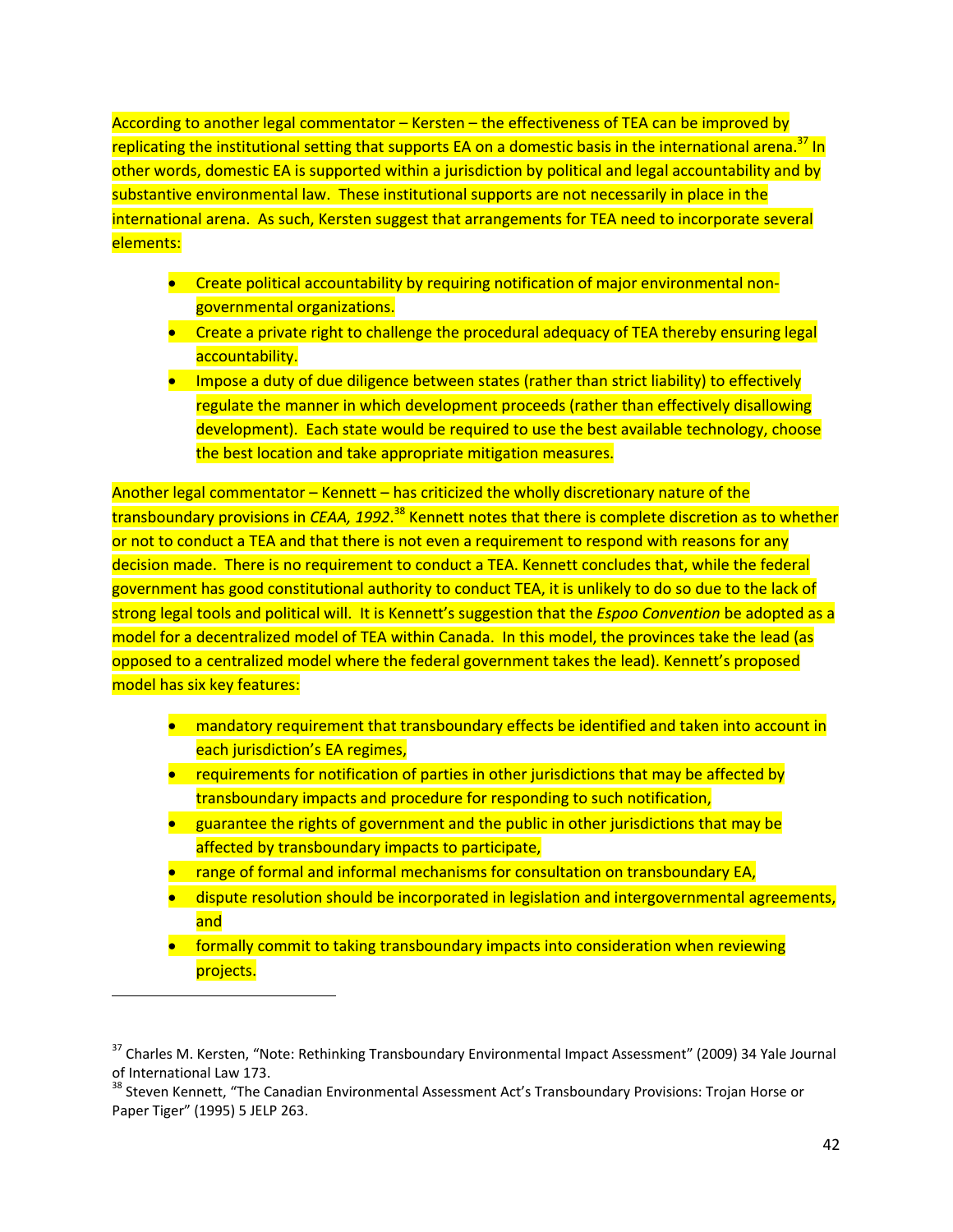To achieve this decentralized approach to TEA within Canada, the provincial EA regimes need to be amended. As well, interprovincial agreements must be made to effectively consider transboundary effects.

In the Model Law, the provisions regarding environmental effects on other jurisdictions are based on the commitments in the *Espoo Convention*. These provisions are meant to provide a broad framework for multi‐jurisdictional cooperation and coordination (on a Canada‐other nation basis or between provinces/territories). While Espoo limits effects to "environmental" effects, the Model Law considers all aspects of sustainability (i.e., social, cultural, economic, environmental and interactive components).

#### **Part 6**

## **Multi‐Jurisdictional Cooperation and Coordination**

55. (1) Cooperation and coordinated action between federal, provincial, territorial and aboriginal governments is essential to advancing progress towards sustainability.

(2) In order to ensure cooperation and coordinated action, the [federal government must work with provincial, territorial and aboriginal governments/ the provincial government must work with the federal government, other provinces, territories and aboriginal governments located in the province] to develop agreements which harmonize environmental and sustainability assessment goals and processes. In particular, regard must be had to:

- a. creating predictable sharing of assessment responsibility among the governments,
- b. promoting efficient administration of assessment processes among the governments, and
- c. following the highest standards and best practices from among the governments,

including the highest levels of public participation and funding.

(3) The [federal government must work with provincial, territorial and aboriginal governments/ the provincial government must work with the federal government, other provinces, territories and aboriginal governments located in the province] to conduct regional and strategic environmental and sustainability assessments to address issues that may impact on sustainability on a multi‐jurisdictional basis.

(4) Nothing in this Act or in harmonization agreements negotiated pursuant to this Act abrogates or derogates from any existing Aboriginal or treaty rights of the Aboriginal peoples of Canada under s.35 of the *Constitution Act, 1982*.

#### **Sustainability Effects on other Jurisdictions**

- 56. Where an undertaking is likely to cause direct social, cultural, economic, environmental or interactive effects on another jurisdiction, the Minister shall:
	- a. direct that an environmental and sustainability assessment of the undertaking be conducted under the Act,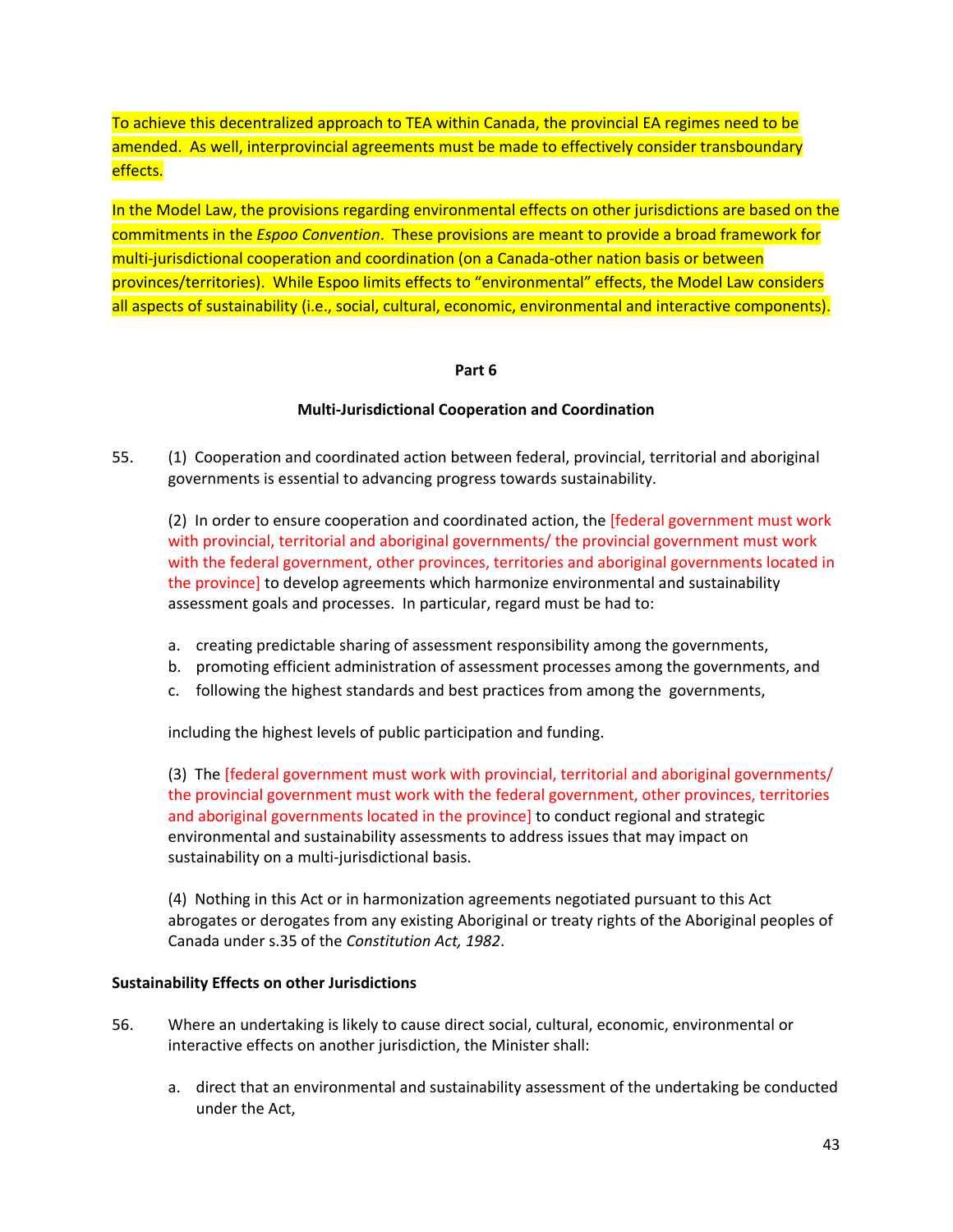- b. notify that other jurisdiction of the potential for direct social, cultural, economic, environmental or interactive effects no later than the notification to members of the [Canadian/ Provincial] public, and
- c. permit members of the public of that other jurisdiction to participate in the environmental and sustainability assessment process as though they were members of the [Canadian/ Provincial] public.

**Discussion of Part 7: Canadian/Provincial Environmental and Sustainability Assessment Agency**

Given that environmental assessment is a process for guiding and informing decision-making, it is not uncommon for environmental assessment legislation to adopt a self‐assessment model. Essentially, the task of environmental assessment is left in the hands of the regulatory decision-maker or, in many cases, even the government proponent of the undertaking. A self‐assessment model was adopted in *CEAA, 1992*. In *CEAA, 2012*, federal assessment has moved away from the model of self‐assessment although some elements of self-assessment remain.<sup>39</sup>

The model of self-assessment has often been criticized.<sup>40</sup> Self-assessment raises an inherent conflict of interest in that the department conducting the EA may want the project to proceed, may be promoting its own business interests and may be trying to limit its administrative burden.<sup>41</sup> In practice, the use of self-assessment has led to the use of letters of advice to avoid the EA process and late triggering of the EA process. As well, the avoidance of public involvement tends to be associated with self‐assessment.

The alternative to self-assessment needs to address the problems of a lack of serious commitment to EA, diffuse accountability with no single body to enforce compliance and too much discretion.<sup>42</sup> The alternative should be a central, arms‐length body with a means to enforce binding decisions.

To address the problems associated with the model of self-assessment, the Model Law establishes a central agency responsible for the conduct of the ESA process and for continuous improvement of ESA. It should be noted that, while there is already a central federal agency (the Canadian Environmental Assessment Agency), for many provinces this would be a new agency.

<sup>39</sup> Under *CEAA, 2012*, the National Energy Board and the Canadian Nuclear Safety Commission have authority for some environmental assessments. As well, federal authorities are allowed to conduct assessments of projects that affect federal lands or projects located outside Canada that are funded by the federal government (ss.66 to 72).<br><sup>40</sup> See, for example, Michael Jeffery, "The New Canadian Environmental Assessment Act – Bill C-78: A Disapp

Response to Promised Reform" (1991) 36 McGill LR 1070; Ted Schrecker, "The Canadian Environmental Assessment Act: Tremulous Step Forward or Retreat Back into Smoke and Mirrors" (1991) 5 CELR (NS) 192; Hugh Benevides, *Moving Away from Self‐Assessment: A Discussion Paper* (East Coast Environmental Law Centre, 2009); Teri Cherkewich, "Getting to "No" Through YESSA? A Look at an Alternative Federal Assessment Model Based Upon the Principle of Independence" (2010) 21 JELP 247; and Doelle, *supra* note 10.<br><sup>41</sup> Benevides, *ibid*.<br><sup>42</sup>*Ibid.*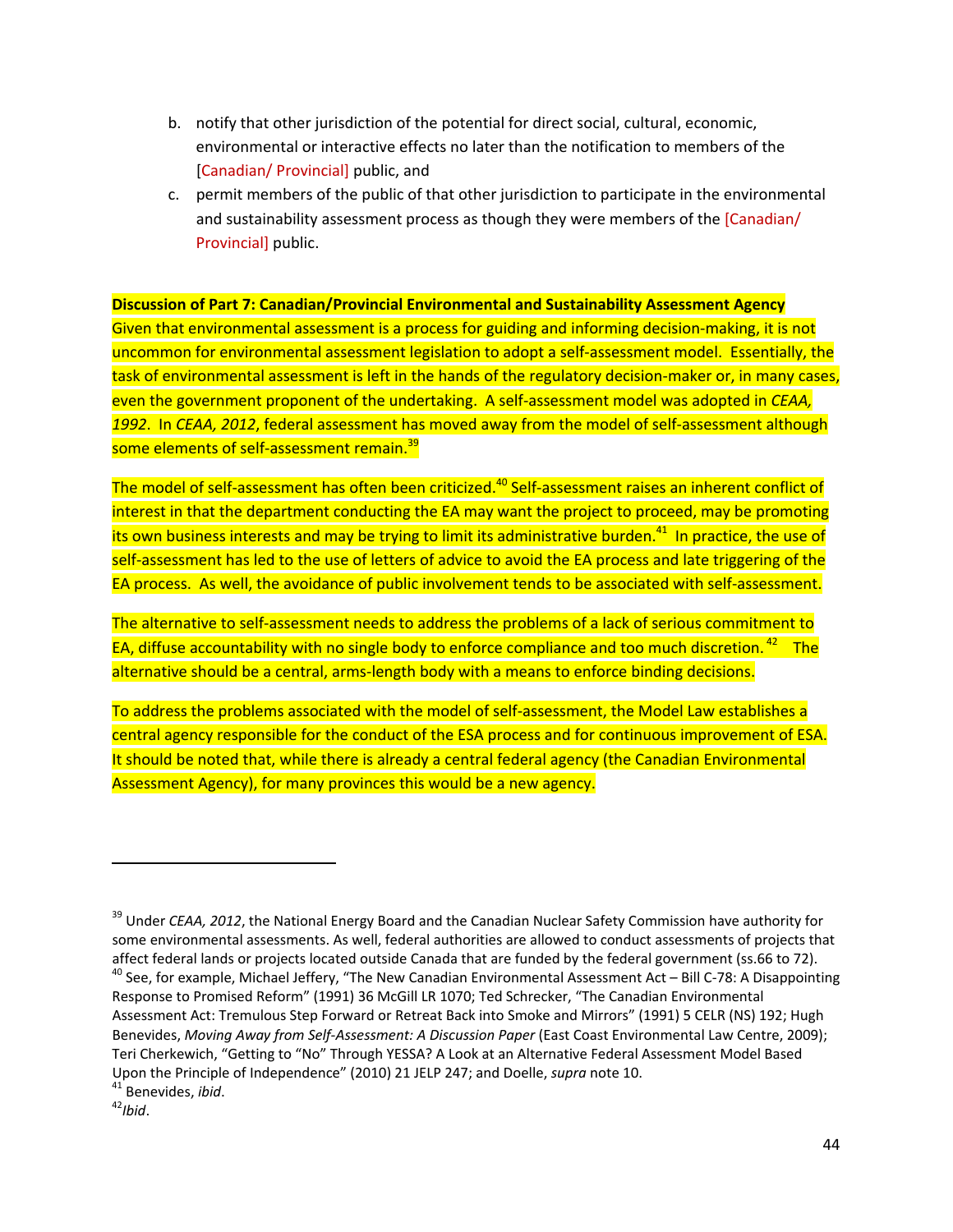In addition to addressing the problems associated with the model of self-assessment, it is the view of the ELC that a central agency will improve overall efficiency and efficacy of ESA. The existence of a central agency to conduct the ESA process should address the frustration associated with governmental overlap (and having to deal with the expectations/requirements of several governmental agencies involved in the environmental assessment). It is expected that, with one central agency conducting ESA, consistency in expectations, requirements, procedures and decision-making would be improved. Further, with one central agency conducting ESAs, it is expected that the potential for strategic ESAs (including regional ESAs and codes of practice) will be recognized more easily leading to overall gains in efficiency and efficacy of ESAs.

#### **Part 7**

#### **[Canadian/ Provincial] Environmental and Sustainability Assessment Agency**

- 57. (1) There is hereby established an agency to be called the [Canadian / Provincial] Environmental and Sustainability Assessment Agency.
	- (2) The Minister is responsible for the Agency.
- 58. The Agency is responsible for:
	- a. advising and assisting the Minister in performing the duties and functions conferred on the Minister by this Act,
	- b. administering the environmental and sustainability assessment process and any other requirements established by this Act and its regulations,
	- c. coordinating the environmental and sustainability assessment process with federal, provincial and territorial authorities and Aboriginal peoples dealing with the same undertaking,
	- d. promoting, monitoring and facilitating compliance with this Act,
	- e. ensuring an opportunity for meaningful and effective public participation in the [federal/ provincial] environmental and sustainability assessment process,
	- f. ensuring an opportunity for meaningful and effective public participation in the development of regulations, policies and other guidance pertaining to the Act which includes, but is not limited to, establishing a Regulatory Advisory Committee comprised of stakeholders which shall meet at least once each calendar year, and
	- g. requiring and providing guidance for full and fair application of core sustainability decision criteria and trade‐off rules.
- 59. In addition to its powers for conducting environmental and sustainability assessments and decision‐making under this Act, the Agency has the power to: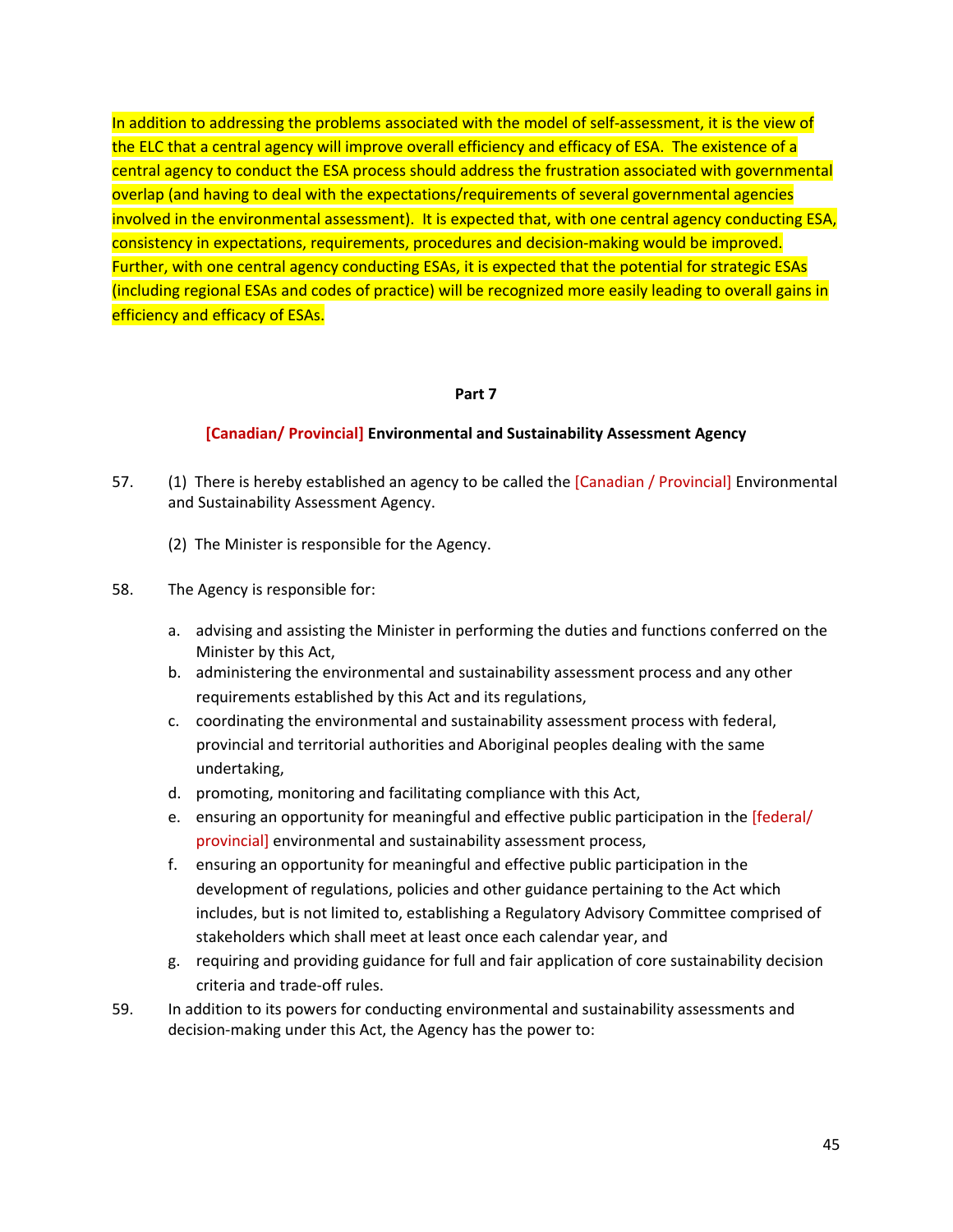- a. undertake studies or conduct research relating to environmental and sustainability assessment,
- b. advise persons on matters relating to environmental and sustainability assessment,
- c. prepare guidelines or other documents relating to environmental and sustainability assessment, and
- d. require that persons or bodies provide information to the Agency or, if applicable, the Review Panel respecting environmental and sustainability assessments performed under this Act.
- 60. In order for the Agency to recover its costs related to the environmental and sustainability assessment of an undertaking, the proponent must pay to the Agency any costs incurred for services prescribed by regulation provided by a third party in the course of the assessment and any amounts prescribed by regulation that are related to the exercise of its responsibilities in relation to the assessment, including the provision of participant funding.
- 61. (1) The Agency is required to submit an annual report to the Minister on its activities, and on the implementation and administration of the Act.

(2) The report must include a statistical summary of all environmental and sustainability assessments conducted under the Act.

- (3) The report must include a record and assessment of public participation programs.
- (4) The annual report must be made publicly available and published on the Agency's registry.
- 62. The Agency will be subject to audit in accordance with the [*Auditor General Act*, R.S.C. 1985, A‐ 17/ Provincial Equivalent]

#### **Part 8**

## **Regulations**

- 63. The Minister may make regulations
	- a. to designate items subject to cost recovery pursuant to section 60 of this Act,
	- b. providing delineation of the core sustainability criteria and trade‐off rules,
	- c. directing that certain undertakings must undergo environmental and sustainability assessment,
	- d. directing that certain undertakings must undergo environmental and sustainability assessment by Review Panel,
	- e. establishing criteria for the selection of indicator data to be used in follow‐up programs,
	- f. prescribing anything that, by this Act, is to be prescribed, and
	- g. generally, for carrying out the purposes and provisions of this Act.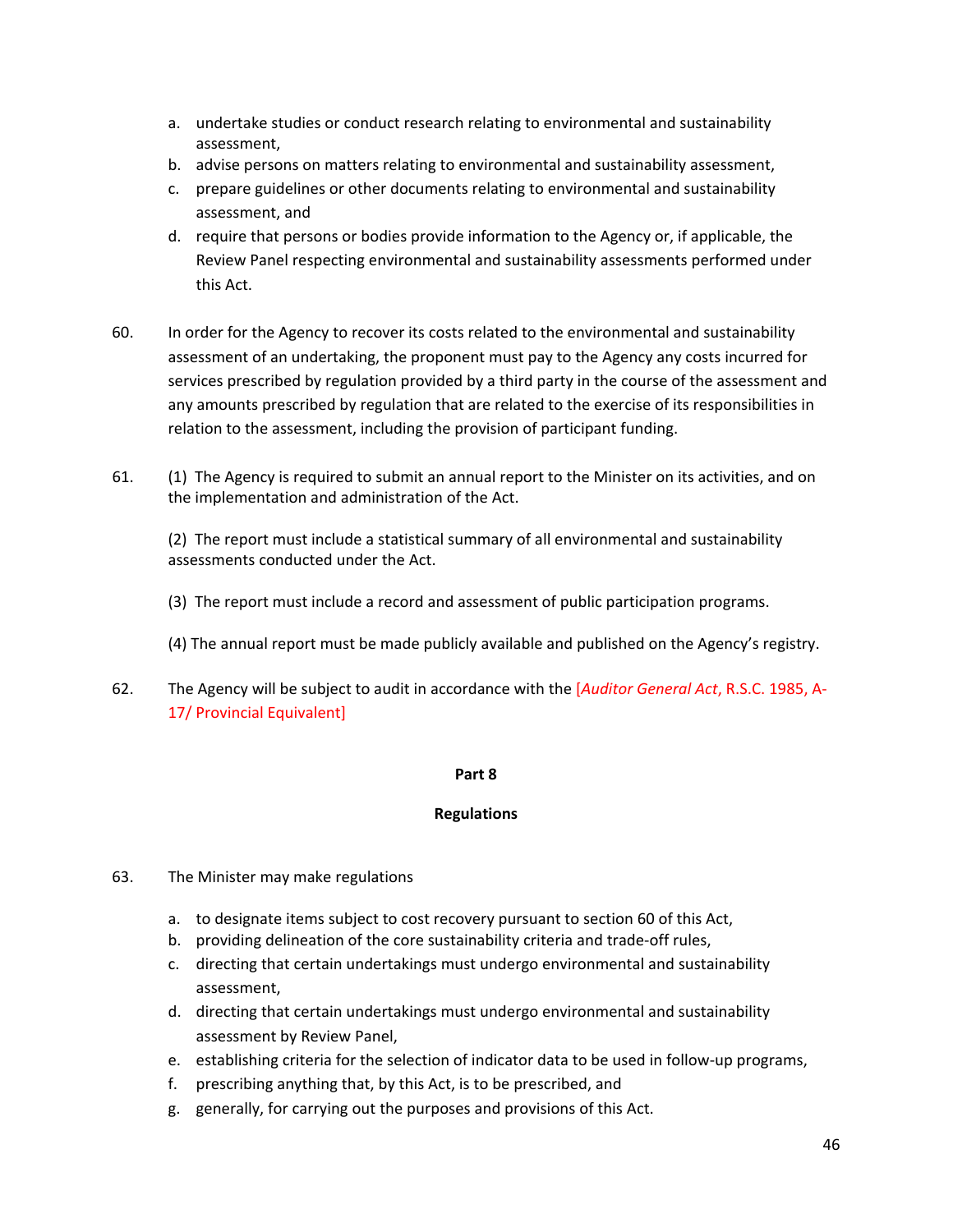#### **Part 9**

#### **Offences and Penalties**

- 64. A prosecution for an offence under this Act may not be commenced more than 2 years after the later of the date on which the offence was committed or the date on which evidence of the offence first came to the attention of the Agency.
- 65. A person who takes actions designed to advance an undertaking without a required certificate of environmental and sustainability assessment is guilty of an offence.
- 66. A person who fails to comply with the conditions set out in a certificate of environmental and sustainability assessment is guilty of an offence.
- 67. A person who commits an offence is liable:
	- a. In the case of an individual, to a fine of not more than \$250,000 or to imprisonment for a period of not more than 5 years or to both, or
	- b. In the case of a corporation, to a fine of not more than \$1,000,000.
- 68. No person shall be convicted of an offence if that person establishes on a balance of probabilities that the person took all reasonable steps to prevent its commission.
- 69. Where a person is convicted of an offence under this Act and the court is satisfied that as a result of the commission of the offence monetary benefits accrued to the offender, the court may order the offender to pay, in addition to the fines in section 67, a fine in an amount equal to the court's estimation of the amount of those monetary benefits.
- 70. When a person is convicted of an offence under this Act, in addition to any other penalty that may be imposed under this Act, the court may, having regard to the nature of the offence and the circumstances surrounding its commission, make an order having all or any of the following effects:
	- a. prohibiting the offender from doing anything that may result in the continuation or repetition of the offence,
	- b. directing the offender to take any action the court considers appropriate to remedy or prevent any harm to cultural, social, economic or environmental components that results or may result from the act or omission that constituted the offence,
	- c. directing the offender to publish, in the prescribed manner and at the offender's cost, the facts relating to the conviction,
	- d. directing the offender to notify any person aggrieved or affected by the offender's conduct of the facts relating to the conviction in the prescribed manner and at the offender's cost,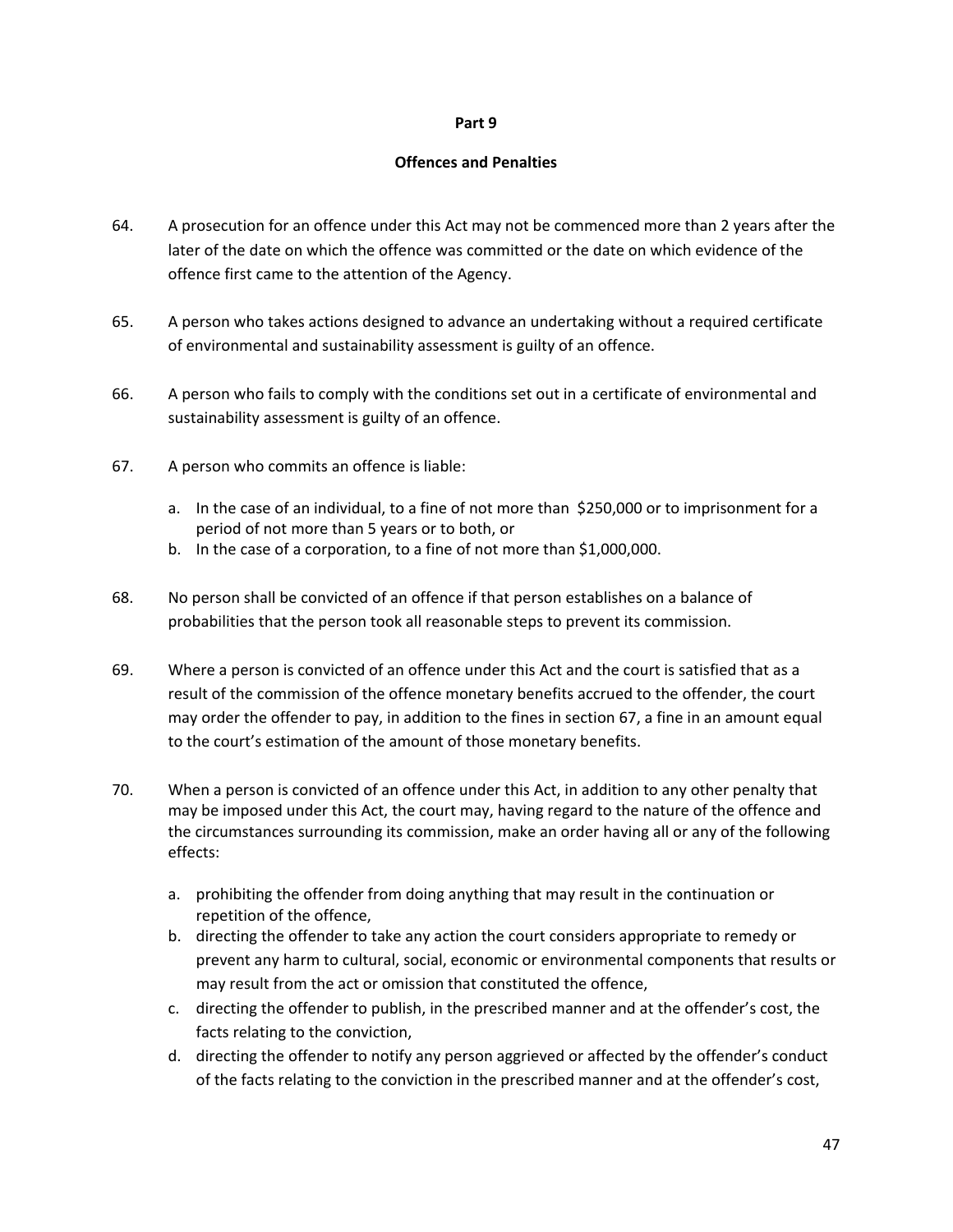- e. directing the offender to post a bond or pay money into court in an amount that will ensure compliance with any order made pursuant to this section,
- f. directing the offender to submit to the Minister any information with respect to the conduct of the offender that the court considers appropriate in the circumstances,
- g. directing the offender to compensate the Minister, in whole or in part, for the cost of any remedial or preventive action that was carried out or caused to be carried out by the Government and was made necessary by the act or omission of the offender,
- h. directing the offender to perform community service, or
- i. requiring the offender to comply with other conditions the court considers appropriate in the circumstances.
- 71. Every person who is guilty of an offence under this Act is liable on conviction for each day or part of a day on which the offence occurs or continues.
- 72. Where a corporation commits an offence under this Act, any officer, director or agent of the corporation who directed, authorized, assented to, acquiesced in or participated in the commission of the offence is guilty of the offence and is liable to the punishment provided for the offence, whether or not the corporation has been prosecuted for or convicted of the offence.

## **Investigations**

- 73. Any 2 persons resident in Canada, who are 18 years or older and who are of the opinion that an offence has been committed under this Act, may apply to the Minister to have an investigation of the alleged offence conducted.
- 74. The application for investigation must be accompanied by a solemn declaration that
	- a. states the names and addresses of the applicants,
	- b. states the nature of alleged offence and the name of each person alleged to be involved in its commission, and
	- c. contains a concise statement of the evidence supporting the allegations of the applicants.
- 75. (1) On receipt of an application for investigation, the Minister shall acknowledge receipt of the application and shall investigate all matters that the Minister considers necessary for a determination of the facts relating to the alleged offence.

(2) Within 90 days after receiving the application, the Minister shall report to the applicants on the progress of the investigation and the action, if any, proposed to be taken in respect of the alleged offence.

(3) The Minister may discontinue an investigation if the Minister is of the opinion that the alleged offence does not require further investigation.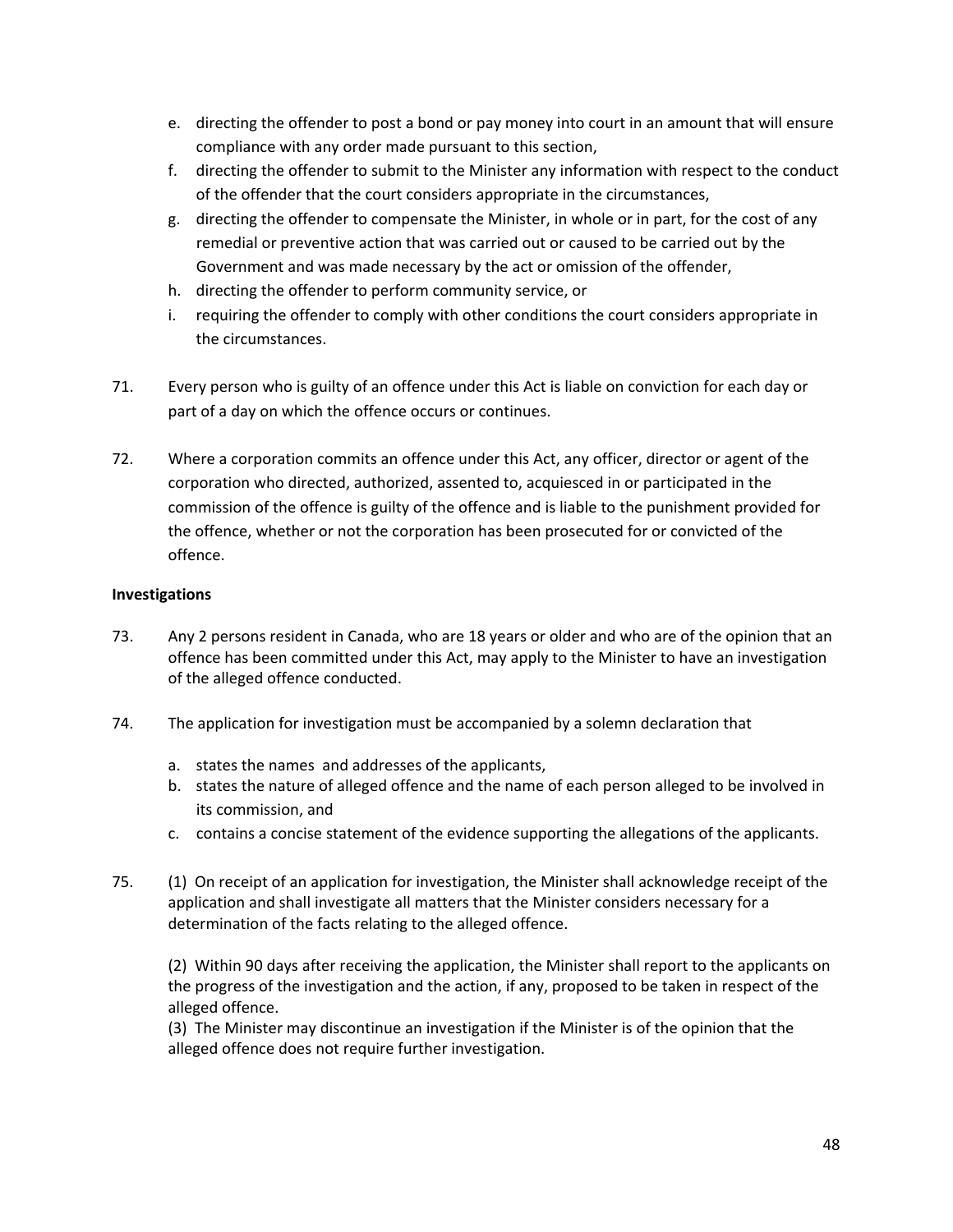- (4) Where the investigation is discontinued, the Minister shall:
- a. prepare a written statement indicating the reasons for discontinuance of the investigation, and
- b. send a copy of the statement to the applicants and to any person whose conduct was investigated.

#### **Part 10**

#### **Administrative Matters**

76. (1) Five years after the coming into force of this section, a comprehensive review of the provisions and operation of this Act shall be undertaken by [such committee of the Senate, of the House of Commons or of both Houses of Parliament as may be designated or established by the Senate or the House of Commons, or both Houses of Parliament as the case may be, for that purpose/ such committee of the Legislative Assembly as may be designated or established by the Legislative Assembly of the Province.]

(2) The comprehensive review shall provide opportunity for meaningful and effective public participation and for public engagement.

(3) The committee referred to in subsection (1) shall submit a report on the review to [Parliament/the Legislative Assembly], including a statement of any changes that the committee recommends.

- 77. Transitional Provisions
- 78. Consequential Amendments
- 79. Coming into Force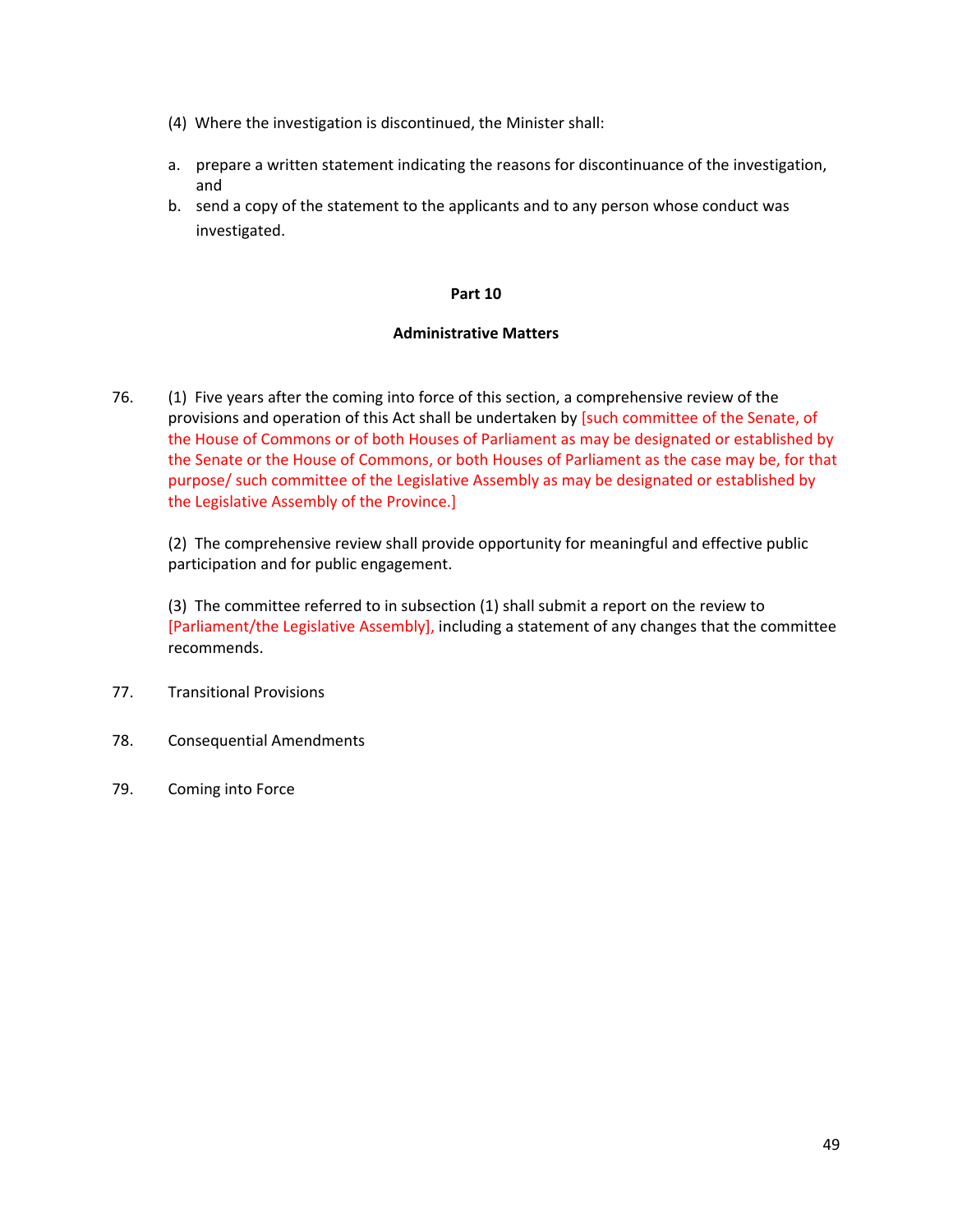## **Federal Project Regulations**

## **Projects and Classes of Projects for which an Environmental and Sustainability Assessment is Required**

The regulations could identify:

- (1) Large scale projects which require an environmental and sustainability assessment by panel review.
- (2) Smaller scale projects for which an environmental and sustainability assessment is required but which may proceed by an agency or panel assessment as determined by the initial assessment.
- (3) Small scale projects for which a code of practice applies (or, initially, should be developed)

The regulations could identify particular **types of activities/projects** for which assessment will be required. As well, the regulations could identify **particular impacts** associated with an activity or project (e.g., contribution of greenhouse gases at or above a set threshold) which will trigger the requirement for an assessment.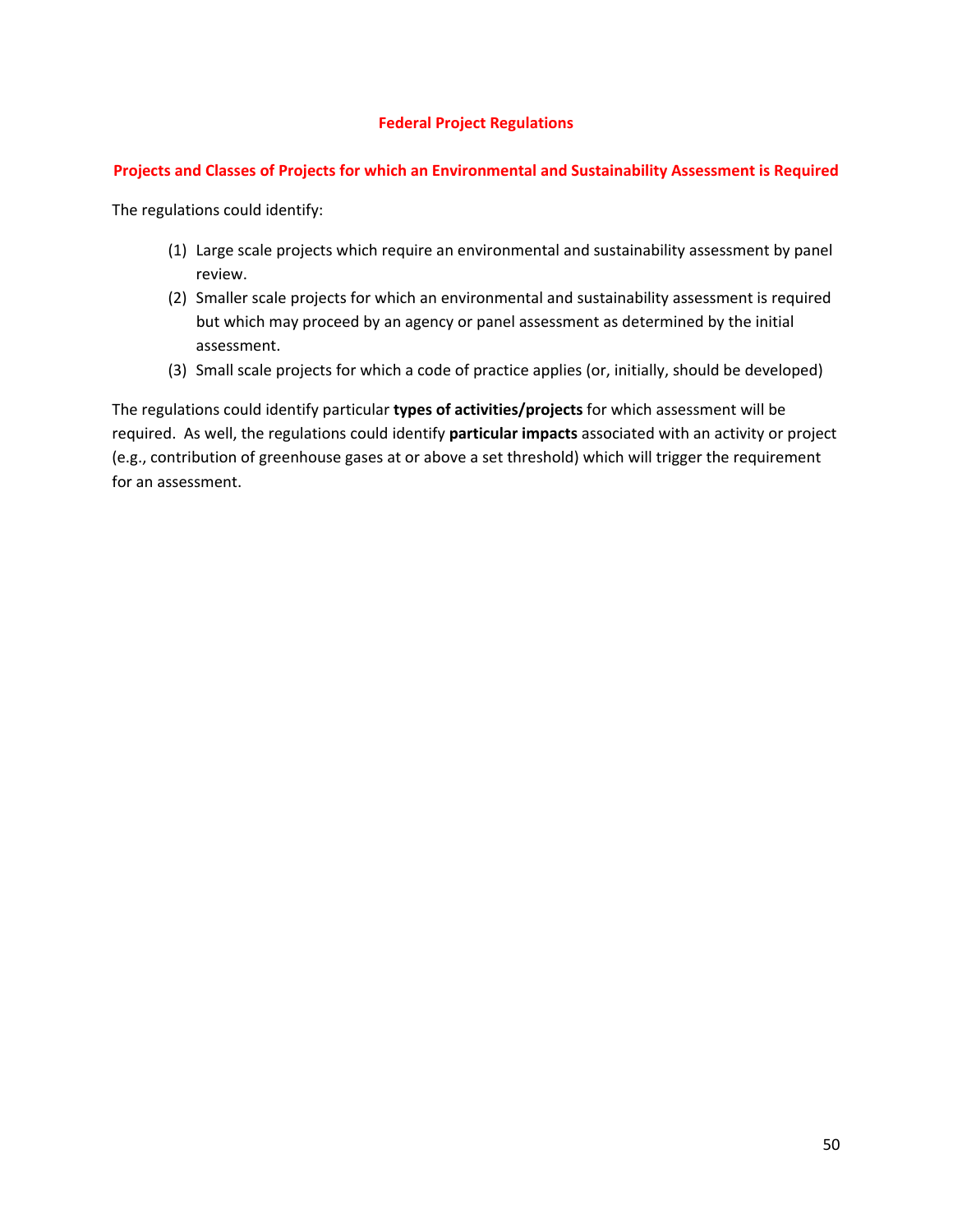## **Provincial Regulations**

## **Projects and Classes of Projects for which an Environmental and Sustainability Assessment is Required**

- 1. The construction, operation or reclamation of a plant, structure or thing for the manufacture or processing of:
	- a. ethylene or ethylene derivative,
	- b. benzene, ethyl benzene or styrene,
	- c. chlor‐alkali,
	- d. chemical fertilizer products,
	- e. petroleum products, or
	- f. explosives.
- 2. The construction, operation or reclamation of a plant, structure or thing for the manufacture or processing of pulp and paper products.
- 3. The construction, operation or reclamation of a plant, structure or thing for the production, manufacture or processing of:
	- a. natural gas, its products or its derivatives;
	- b. coal;
	- c. heavy oil;
	- d. oil sands; or
	- e. minerals.
- 4. The construction, operation or reclamation of a plant, structure or thing for the surface storage of brine associated with hydrocarbon storage facilities.
- 5. The drilling, construction, operation or reclamation of a well other than water well located within 200 m of a water well or surface water body, under a water body or in a protected area.
- 6. The construction, operation or reclamation of a pipeline or battery for oil or gas operations.
- 7. Oil or gas exploration operations that may result in surface disturbance.
- 8. The construction, operation or reclamation of a gas production project that uses multi‐stage hydraulic fracturing.
- 9. The construction, operation or reclamation of a plant, structure or thing for the generating of thermal electric power or steam.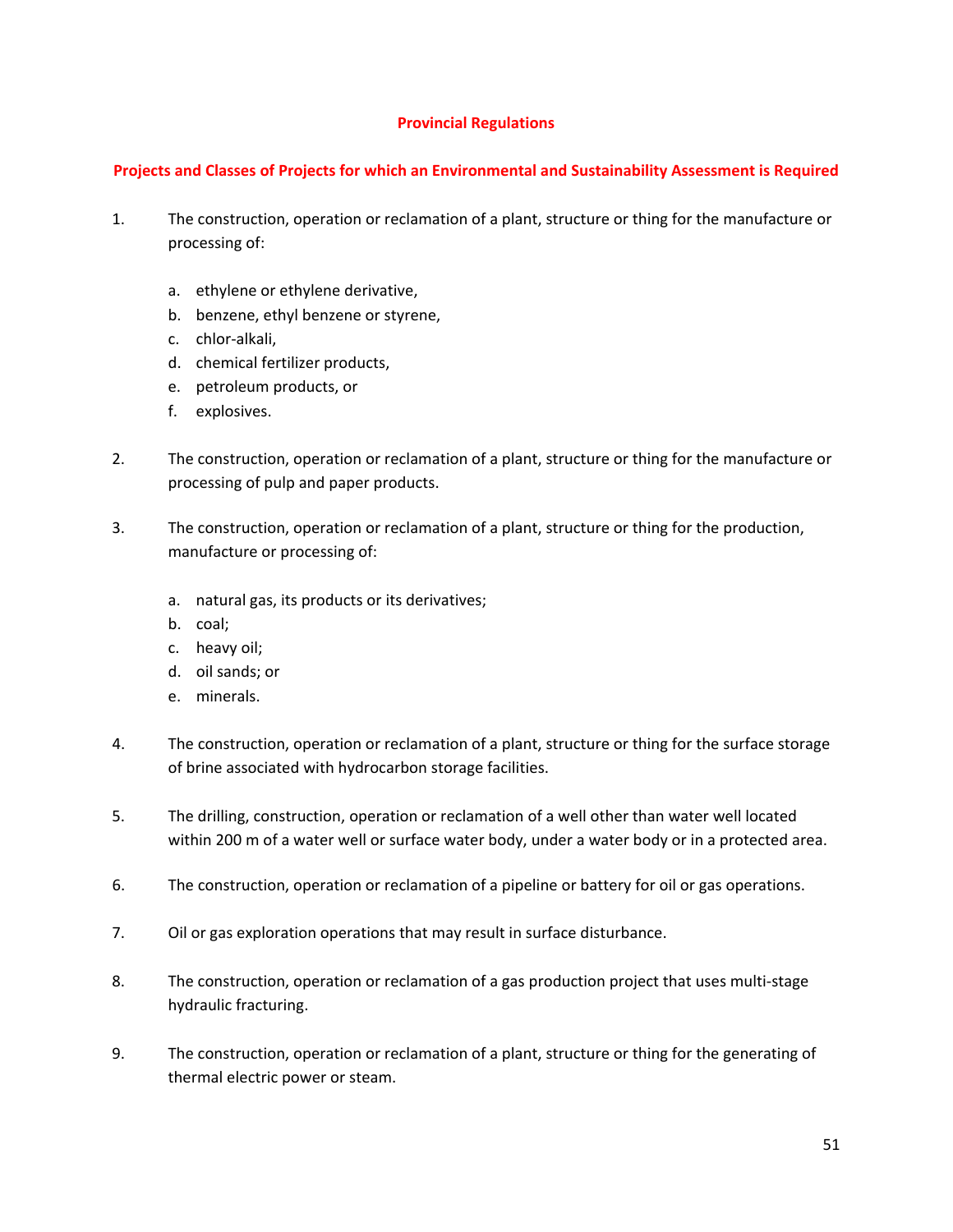- 10. The construction, operation or reclamation of a plant, structure or thing for the generating of hydro‐electric power.
- 11. The construction, operation or reclamation of wind‐power generation facilities.
- 12. The construction, operation or reclamation of a plant, structure or thing for the storage, treatment, processing or disposal of hazardous waste.
- 13. The construction, operation or reclamation of a waste management facility.
- 14. The construction, operation or reclamation of a mine, quarry or pit.
- 15. The construction, operation or reclamation of a transmission line or telecommunication line.
- 16. The construction, operation or reclamation of an all-season highway, railway or aircraft landing strip.
- 17. The construction, operation or reclamation of facilities for recreational or tourism purposes in or adjacent to Ecological Reserves, Provincial Parks, Wilderness Areas, Wildland Provincial Parks, Natural Areas, Heritage Rangelands and Provincial Recreation Areas ‐ that is expected to attract more than 250,000 visitors per year.
- 18. The construction, operation or reclamation of livestock operations for which a permit is required under the *Agricultural Operation Practices Act*, R.S.A. 2000, A‐7.
- 19. Any activity, diversion of water, operation of a works or transfer of an allocation of water under a licence for which an approval, licence or an approval of transfer of an allocation of water under the *Water Act*, R.S.A. 2000, c. W‐3 is required.
- 20. The creation or renewal of forest management agreements.
- 21. The development of any plan, policy or program pertaining to land use management, including regional land use planning under the *Alberta Land Stewardship Act*, S.A. 2009, c. A‐26.8 and urban development policies.
- 22. The development of any plan, policy or program pertaining to the sale, lease or other disposition of public lands, including mines and minerals.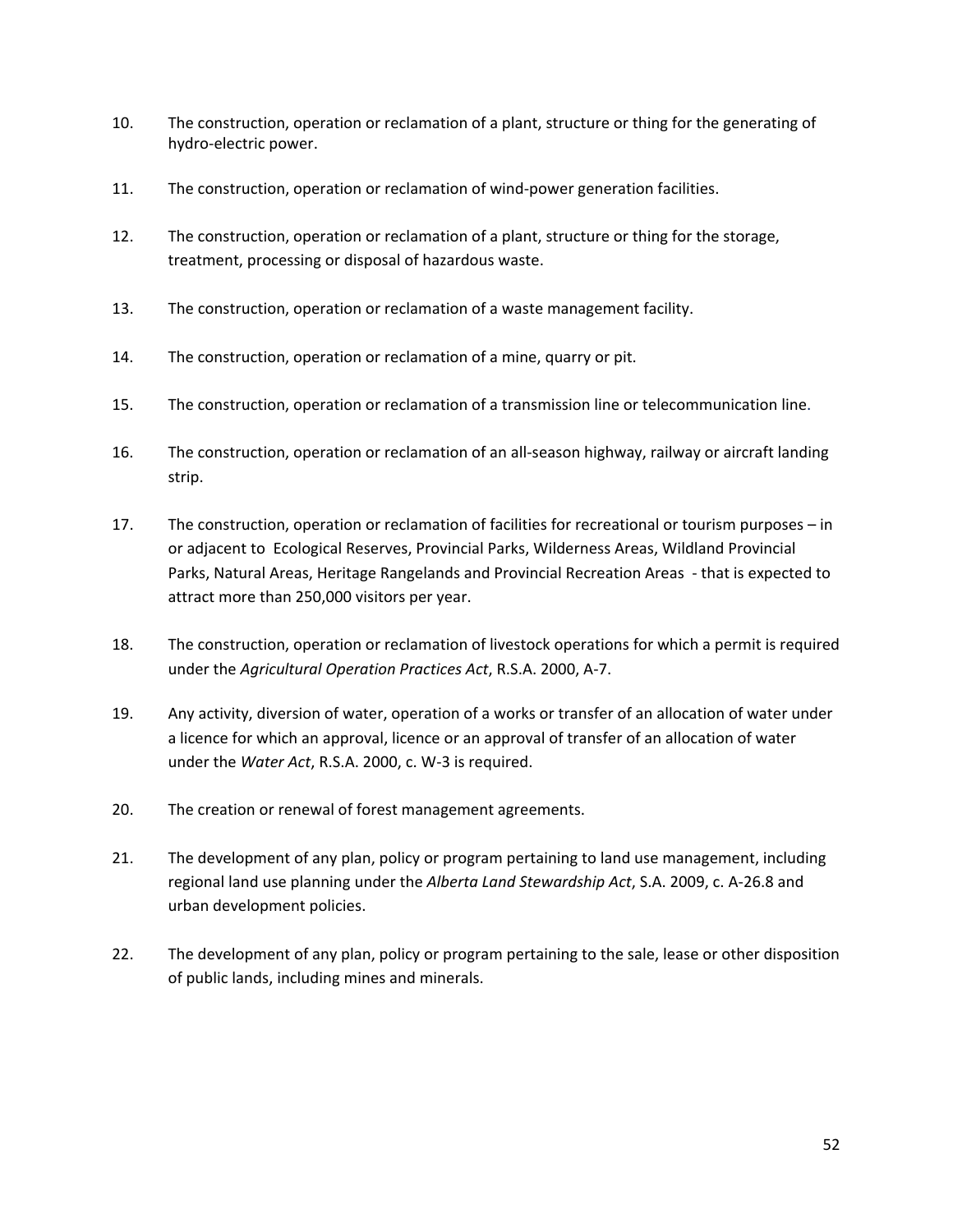#### **Bibliography**

#### **Cases**

*Canadian Council of Churches* v. *R.*, [1992] 1 S.C.R. 236.

*Finlay* v. *Canada*, [1986] 2 S.C.R. 607.

*Western Canada Wilderness Committee* v. *Alberta (Provincial Treasurer)*, [1994] 108 D.L.R. (4th) 495, 2 W.W.R. 378.

#### **Statutes**

*Canadian Environmental Assessment Act*, S.C. 1992, c. 37.

*Canadian Environmental Assessment Act*, *2012*, S.C. 2012, c. 19, s. 52.

*Constitution Act, 1867*, (U.K.), 30 & 31 Vict. C. 3, reprinted in R.S.C. 1985, App. II, No. 5.

*National Environmental Policy Act of 1969,* 42 U.S.C. §§ 4321‐ 4347.

## **Other Authorities**

- Arts, Jos et al, "Environmental Impact Assessment Follow‐up: Good Practice and Future Directions Findings from a Workshop at the IAIA 200 Conference" (2001) 19:3 Impact Assessment and Project Appraisal 175.
- Bastmeijer, Kees and Koivuriva, Timo, *Theory and Practice of Transboundary Environmental Impact Assessment* (Boston: Martinus Nijhoff Publishers, 2008).
- Benevides, Hugh et al, *Law and Policy Options for Strategic Environmental Assessment in Canada* (Canadian Environmental Network: 2008, amended 2009).
- Benevides, Hugh, *Moving Away from Self‐Assessment: A Discussion Paper* (East Coast Environmental Law Centre, 2009).
- Cherkewick, Teri, "Getting to "No" Through YESSA? A Look at an Alternative Federal Assessment Model Based Upon the Principle of Independence" (2010) 21 JELP 247.
- Commissioner of the Environment and Sustainable Development, *Status Report of the Commissioner of the Environment and Sustainable Development to the House of Commons* (Ottawa: Commissioner of the Environment and Sustainable Development, 2008).
- Craik, Neil, "Transboundary Environmental Assessment: International and Constitutional Dimensions" (2010) 21 JELP 107.
- Doelle, Meinhard, *The Federal Environmental Assessment Process: A Guide and Critique* (Ontario: LexisNexis, 2008).
- Ecojustice, *Towards Sustainability: The Seven Year Review of the Canadian Environmental Assessment Act* (Ecojustice, 2011).
- Gage, Andrew, *The Goal: "One Process" that Complies with Canada's International Commitments* (2012), online: West Coast Environmental Law, Environmental Law Alert Blog

[<http://www.wcel.org/resources/environmental](http://www.wcel.org/resources/environmental%E2%80%90law%E2%80%90alert/goal%E2%80%90%E2%80%9Cone%E2%80%90process%E2%80%9D%E2%80%90complies%E2%80%90canada%E2%80%99s%E2%80%90internationa%E2%80%90commitments)‐law‐alert/goal‐"one‐process"‐complies‐canada's‐ internationa‐[commitments>.](http://www.wcel.org/resources/environmental%E2%80%90law%E2%80%90alert/goal%E2%80%90%E2%80%9Cone%E2%80%90process%E2%80%9D%E2%80%90complies%E2%80%90canada%E2%80%99s%E2%80%90internationa%E2%80%90commitments)

Gibson, Robert et al, "Strengthening Strategic Environmental Assessment in Canada: An Evaluation of Three Basic Options" (2009) 22 JELP 175.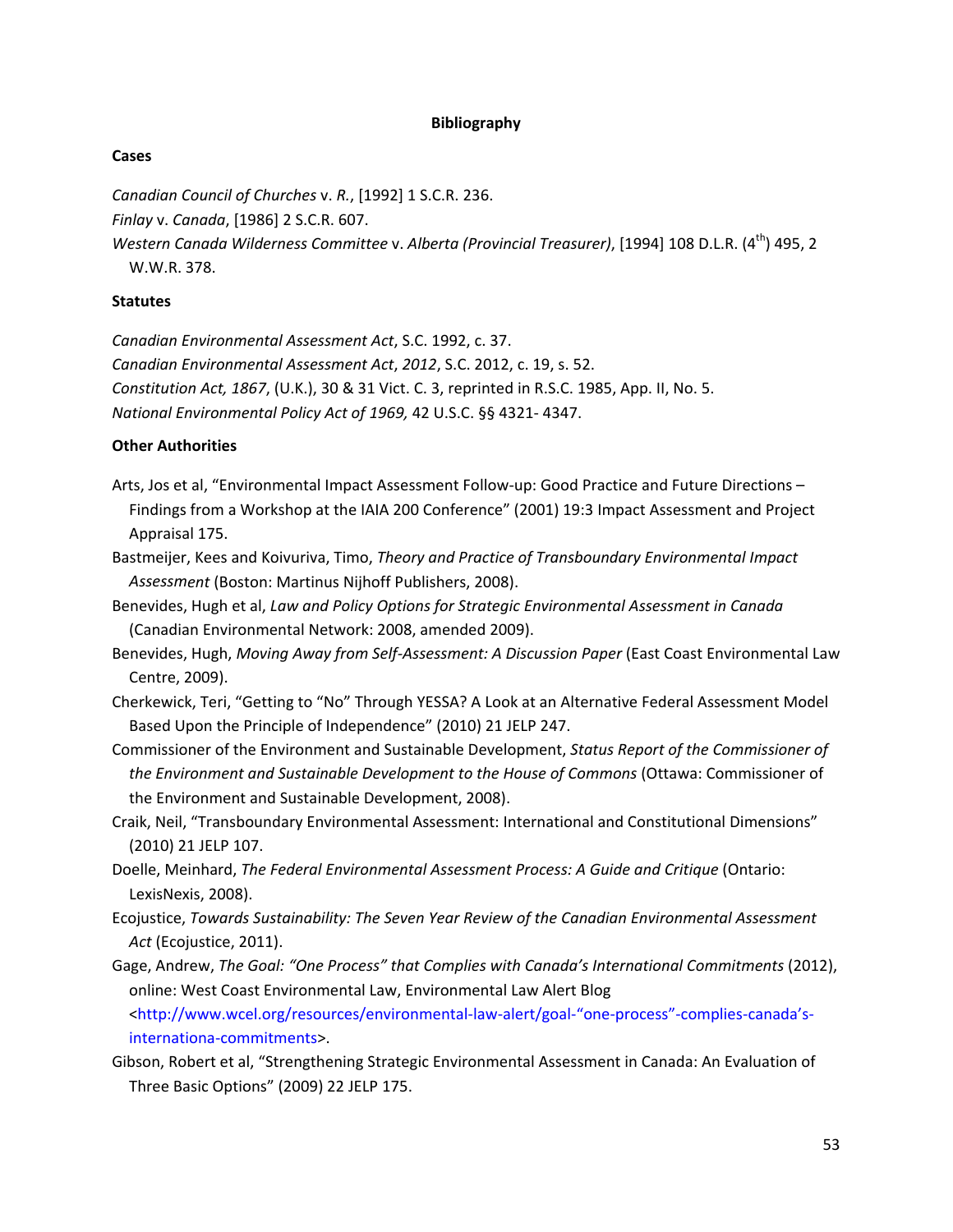———*. Sustainability Assessment: Criteria, Processes and Applications* (London: Earthscan, 2005).

- Gibson, Robert, "From Wreck Cove to Voisey's Bay: The Evolution of Federal Environmental Assessment in Canada" (2002), 20:3 Impact Assessment and Project Appraisal 151.
- Jeffrey, Michael, "The New Canadian Environmental Assessment Act Bill C-78: A Disappointing Response to Promised Reform" (1991) 36 McGill LR 1070.
- Karkkainen, Bradley, "Toward a Smarter NEPA: Monitoring and Managing Government's Environmental Performance" (2002) 102 Colum. L. Rev. 903.
- Kennett, Steven, "The Canadian Environmental Assessment Act's Transboundary Provisions: Trojan Horse or Paper Tiger" (1995) 5 JELP 263.
- Kersten, Charles M., "Note: Rethinking Transboundary Environmental Impact Assessment" (2009) 34 Yale Journal of International Law 173.
- Knox, John, "The Myth and Reality of Transboundary Environmental Impact Assessment" (2002) 96 Am. J. Int'l L. 291.
- Kwasniak, Arlene, "Slow on the Trigger: The Department of Fisheries and Oceans, the Fisheries Act and the Canadian Environmental Assessment Act" (2004) 27:2 Dalhousie Law Journal 349.
- ———. *Adaptive Management in Environmental Assessment and Environmental Management: A Legal and Policy Analysis* (2009), online: Canadian Environmental Network

[<http://rcen.ca/sites/default/files/uploads/epa\\_7](http://rcen.ca/sites/default/files/uploads/epa_7%E2%80%90yr_adaptive_man09.pdf)‐yr\_adaptive\_man09.pdf>.

- ——— . "Environmental Assessment, Overlap, Duplication, Harmonization, Equivalency, and Substitution: Interpretation, Misinterpretation, and a Path Forward" (2009) 20 JELP 1.
- ———. *Harmonization in Environmental Assessment in Canada: The Good, The Bad and The Ugly* (2008), online: Canadian Environmental Network
- [<http://rcen.ca/sites/default/files/uploads/epa\\_harmonization.pdf>.](http://rcen.ca/sites/default/files/uploads/epa_harmonization.pdf)
- ———. *Reviewing the Canadian Environmental Assessment Act: A Citizen's Backgrounder* (2009).
- ———. *The Eviscerating of Federal Environmental Assessment in Canada,* (2009), online: University of Calgary Faculty of Law Blog [<http://ablawg.ca/2009/03/31/the](http://ablawg.ca/2009/03/31/the%E2%80%90eviscerating%E2%80%90of%E2%80%90federal%E2%80%90environmental%E2%80%9054assessment%E2%80%90in%E2%80%90canada)‐eviscerating‐of‐federal‐ environmental‐[assessment](http://ablawg.ca/2009/03/31/the%E2%80%90eviscerating%E2%80%90of%E2%80%90federal%E2%80%90environmental%E2%80%9054assessment%E2%80%90in%E2%80%90canada)‐in‐canada>.
- ———. *The Fading Federal Presence in Environmental Assessment and the Muting of the Public Interest* Voice (2011), online: University of Calgary Faculty of Law Blog [<http://ablawg.ca/2011/10/19/the](http://ablawg.ca/2011/10/19/the%E2%80%90fading%E2%80%90federal%E2%80%90presence%E2%80%90in%E2%80%90environmental%E2%80%90assessment%E2%80%90and%E2%80%90the%E2%80%90muting%E2%80%90of%E2%80%90the%E2%80%90public%E2%80%90interest%E2%80%90voice)fading‐federal‐presence‐in‐[environmental](http://ablawg.ca/2011/10/19/the%E2%80%90fading%E2%80%90federal%E2%80%90presence%E2%80%90in%E2%80%90environmental%E2%80%90assessment%E2%80%90and%E2%80%90the%E2%80%90muting%E2%80%90of%E2%80%90the%E2%80%90public%E2%80%90interest%E2%80%90voice)‐assessment‐and‐the‐muting‐of‐the‐public‐interest‐voice>.

———. *"*Use and Abuse of Adaptive Management in Environmental Assessment Law and Practice: A Canadian Example and General Lessons" (2010) 12:4 J. Environmental Policy and Management 425.

Macharia, Sarah*, A Framework for Best Practice Environmental Impact Assessment Follow‐up: A Case Study of the Ekati Diamond Mine, Canada* (Saskatoon: University of Saskatchewan, 2005).

- Olsynski, Martin, "Adaptive Management in Canadian Environmental Assessment Law: Exploring Uses and Limitations" (2010) 21 JELP 1.
- Sadler, Barry, *International Study of the Effectiveness of Environmental Assessment (Final Report), Environmental Assessment in a Changing World: Evaluating Practice to Improve Performance* (Ottawa: Canadian Environmental Assessment Agency and International Association for Impact Assessment, 1996).
- Salafsky,Nick et al., *Adaptive Management: Tools for Conservation Practitioners* (Washington, D.C.: Biodiversity Support Program, 2001).